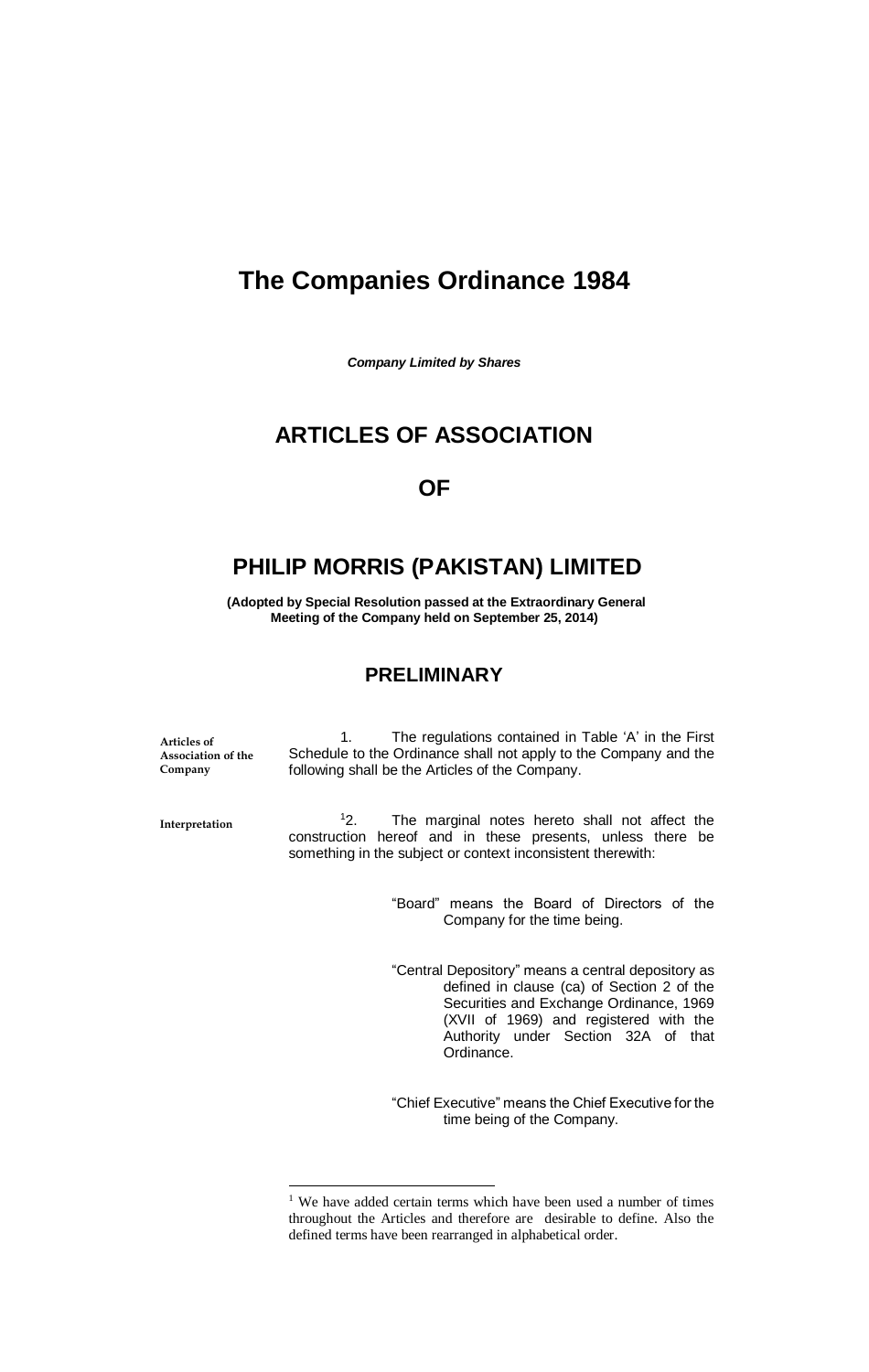- "Commission" means the Securities and Exchange Commission of Pakistan established under the Securities and Exchange Commission of Pakistan Act 1997.
- "Company" means "PHILIP MORRIS (PAKISTAN) LIMITED".
- "Directors" means the Directors of the Company for the time being or the Directors present at a duly convened meeting of Directors at which a quorum is present.

"Dividend" includes bonus.

- "Member" means a person whose name is for the time being entered in the Register of Members by virtue of his being a subscriber to the Memorandum of Association of the Company or of his holding by allotment or otherwise any share, scrip or other security which gives him a voting right in the Company.
- "Month" means calendar month according to the English Calender.
- "Office" means the registered office of the Company for the time being.
- "Ordinance" means the Companies Ordinance 1984, applicable to Pakistan or any modification or re-enactment thereof for the time being in force.
- "Persons" includes corporations, associations and firms as well as individuals.
- "Register" means the register of Members to be kept pursuant to Section 147.
- "Section" means section of the Ordinance.
- "Special Resolution" has the meaning assigned thereto by clause (36) of Section 2(1).
- "the Seal" means the Common Seal of the Company.
- "the Secretary" means the Secretary for the time being of the Company.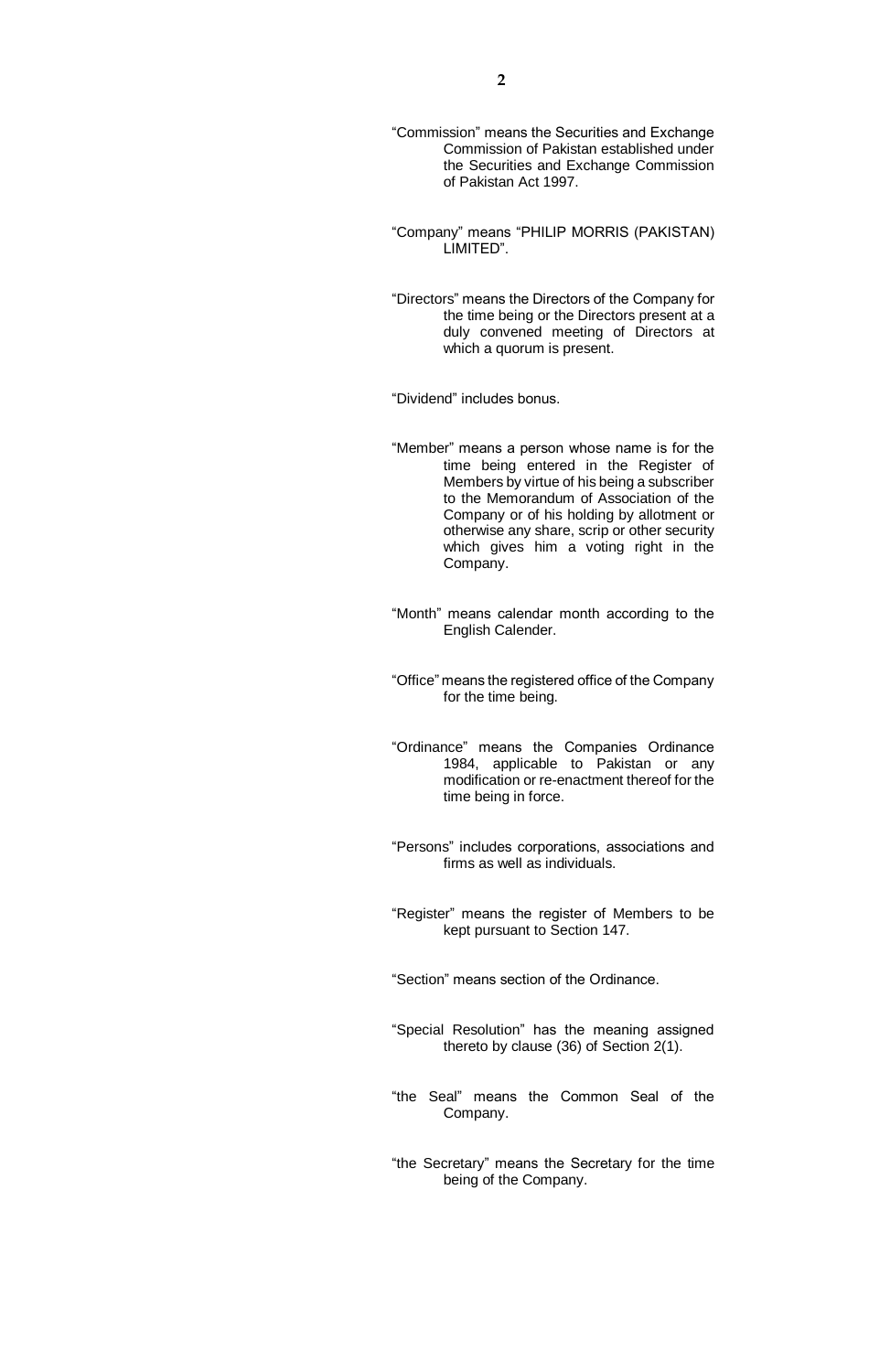- "these Articles" means these Articles of Association as originally framed or as from time to time altered by Special Resolution.
- "In Writing" and "Written" means written, typewritten, lithographed, stamped or printed or words represented or reproduced through any other mode in a visible form or partly in one of the said forms and partly in another.
- Words importing the singular number include the plural, and vice versa and words importing the masculine gender include the feminine gender.

2

Save as aforesaid, any words or expressions defined in the Ordinance shall, if not inconsistent with the subject or context, bear the same meaning in these Articles.

## **REGISTERED OFFICE**

**The Office**

<sup>3</sup>3. The Office shall be at such place as the Directors shall from time to time appoint.

## **BUSINESS**

**Directors may undertake or discontinue any business**

<sup>4</sup>4. Any branch or kind of business which the Company is either expressly or by implication authorised to undertake may be undertaken by the Directors at such time or times as they shall think fit, and further may be suffered by them to be in abeyance whether such branch or kind of business may have been actually commenced or not so long as the Directors may deem it expedient not to commence or proceed with such branch or kind of business.

## **SHARES**

5

 $\overline{a}$ 

<sup>4</sup> Section 196(1) of the Ordinance gives power to the Directors to exercise all powers required to be exercised by the Company in a General Meeting. Therefore it is advisable to add this in the Articles.

<sup>5</sup> Previous Article 3 regarding share capital omitted as the share capital is not required to be specified in the Articles of Association. Under Section 92 of the Companies Ordinance the share capital may be increased by an

<sup>2</sup> Covered in the definition of Ordinance.

<sup>&</sup>lt;sup>3</sup> Provides power to the Directors to determine where the Office of the Company shall be located.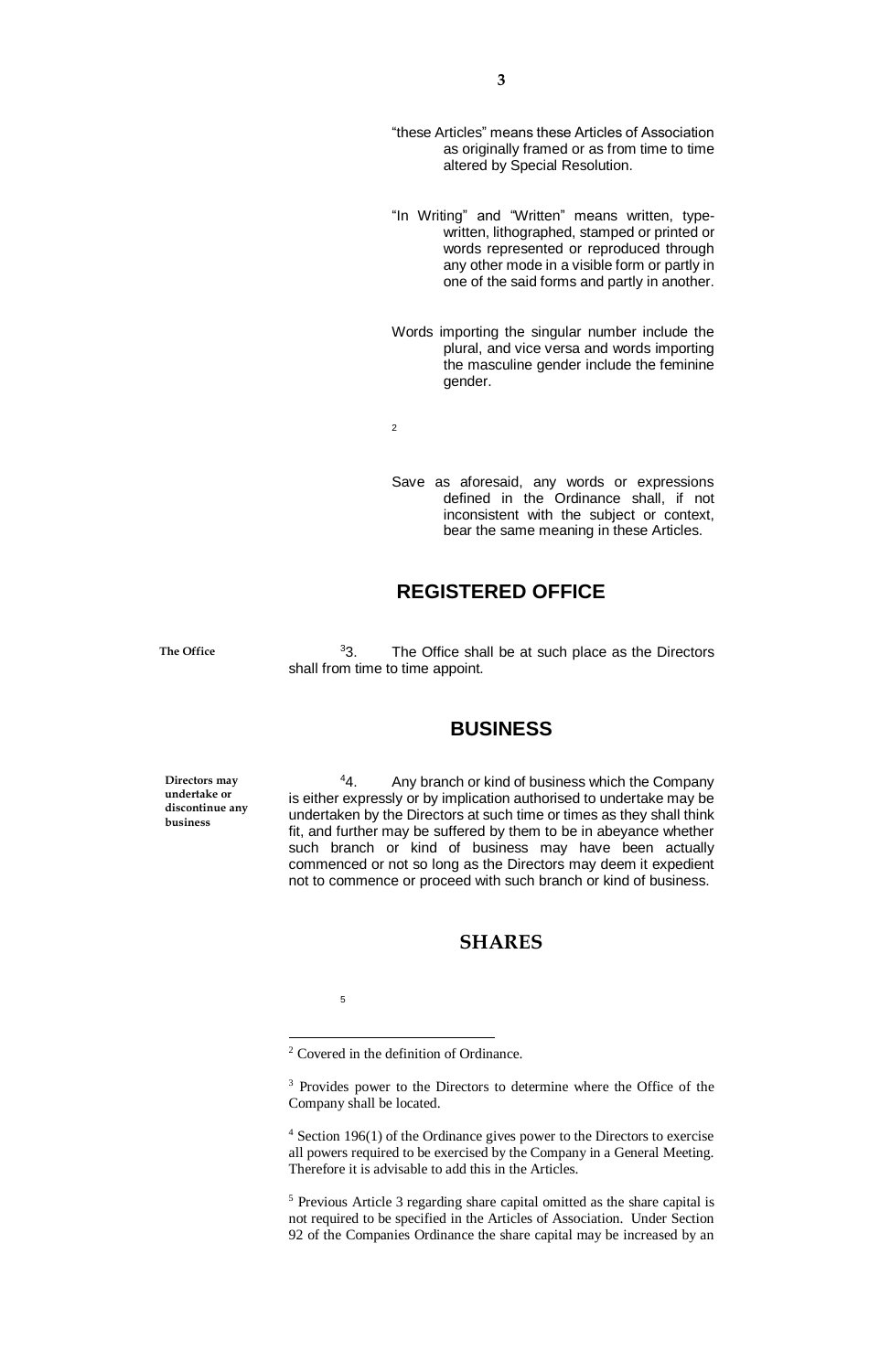**Issue of Shares** 

5.  $^{6}(1)$ Subject to any special rights or privileges for the time being attached to any issued shares, the shares in the capital of the Company for the time being remaining unissued, including any new shares resulting from an increase in the authorised share capital, shall be at the disposal of the Directors who may allot or otherwise dispose of the same to such persons (subject to the provisions of Article 34), on such terms and conditions, with such rights and privileges annexed thereto as the resolution creating the same shall direct, and if no such direction be given, as the Directors shall determine either at par or at premium or subject to Article 11 at a discount, with power to the Directors to give any person the right to call for and be allotted shares of any class of the Company at par or at a premium or, subject as aforesaid at a discount such option being exercisable at such times and in such manner and for such consideration, as the Directors think fit.

 $(2)$ Subject to Section 90 and any rules in that regard made under the Ordinance, and without prejudice to any special rights previously conferred on the holders of any existing shares or class of shares, any share in the Company may be issued with such rights and restrictions as may from time to time be determined by the Company in General Meeting. **Power to issue shares of different classes**

 $^{8}(3)$ If at any time the share capital is divided into different classes of shares, the rights attached to any class (unless otherwise provided by the terms of issue of the shares of that class) may, subject to the provisions of Section 108 and whether or not the Company is being wound up, be varied extended or abrogated with the consent in writing of the holders of three-fourths of the issued shares of that class passed at a separate general meeting of the holders of the shares of the class. To every such separate general meeting the provisions of these Articles relating to general meetings shall mutatis mutandis apply, except that the necessary quorum shall be holders of that class in holding or representing by proxy, twenty-five percent of the issued shares of the class (but so that if at any adjourned meeting of such holders a quorum is not present, the holders present shall form a quorum), and any holder of shares of the class present in person or by proxy may demand a poll. **Power to modify rights**

> $96.$  Subject to Section  $95(4)(a)$  and any rules in that regard made under the Ordinance, the Company may issue shares

> ordinary resolution, special resolution being required only where there is reduction of share capital. However, if share capital is specified in the Articles of Association, then any change in the authorised share capital will result in the amendment of this Article, which can only be effected by the passing of a Special Resolution by the shareholders of the Company. As such, the capital clause may be retained only in the Memorandum of Association. Any amendments to the capital clause in the event of an increase in authorised share capital is effected by way of ordinary resolution and will be reflected in the Memorandum of Association.

<sup>6</sup> Further elaborates old Article 4.

 $\overline{a}$ 

**Redeemable shares and securities**

> <sup>7</sup> Reflects the authority of the Company to issue shares of different classes as provided in Section 90 of the Companies Ordinance.

> <sup>8</sup> Reflects the authority of the Company to issue shares of different classes as provided in Section 90 of the Companies Ordinance.

> $9$  Desirable to add this Article since Section 95(4)(a) of the Companies Ordinance now clearly states that a company may utilise its funds to redeem any shares or any other redeemable securities.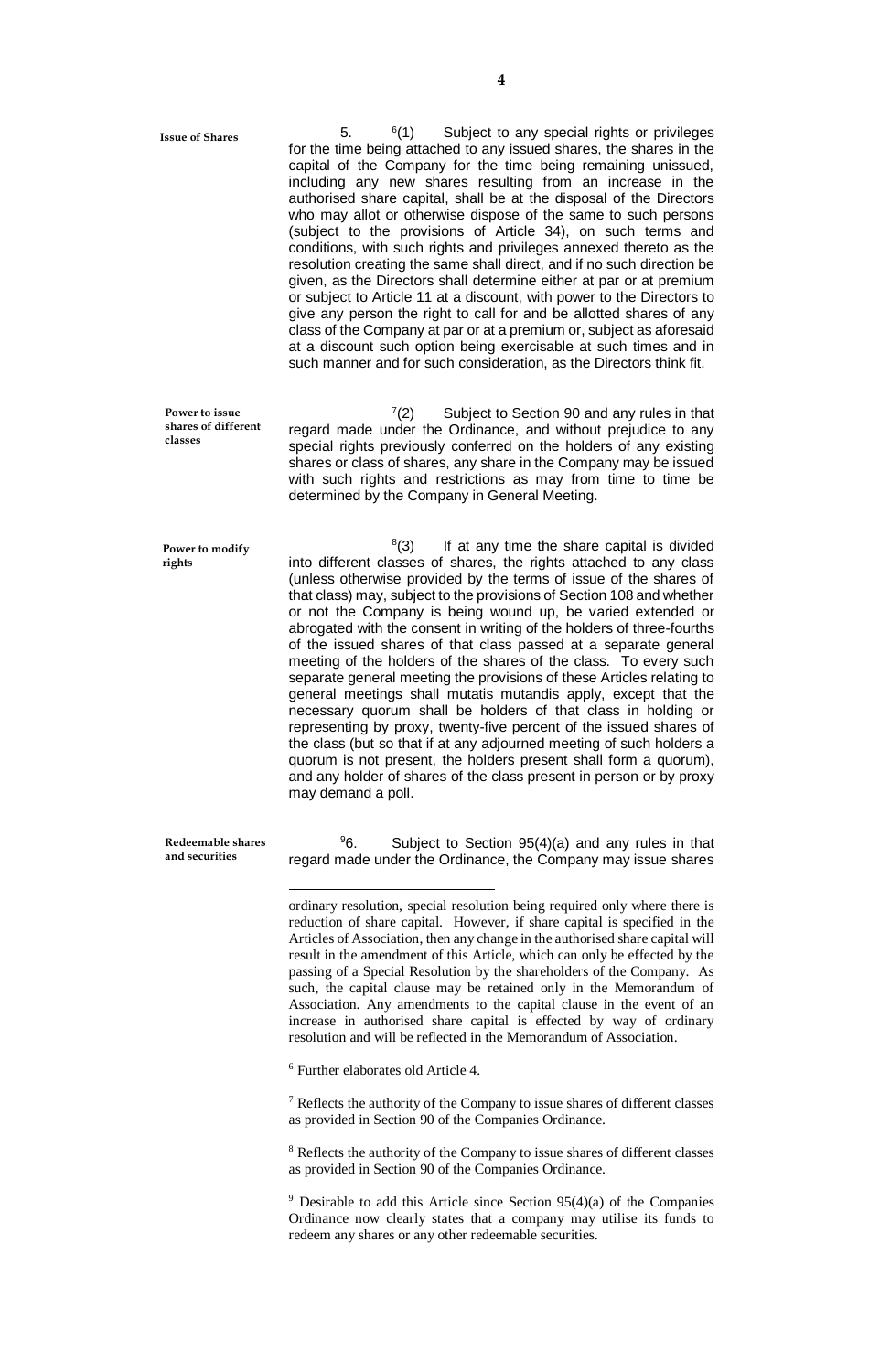which are to be redeemed or any other redeemable security, on such terms and in such manner as may be provided in the said section and rules.

 $107.$  The Company may at any time pay a commission to any person for subscribing or agreeing to subscribe (whether absolutely or conditionally) for any shares or debentures of the Company or procuring or agreeing to procure subscriptions (whether absolute or conditional) for any shares or debentures of the Company. In case any commission shall be paid the Company shall comply with the provisions of Section 82. The Company may also pay such brokerage as may be lawful on any issue of shares or debentures. **Underwriting Commission and Brokerage**

> <sup>11</sup>8. Subject to Section 95A and any rules in that regard made under the Ordinance, the Company if it is a listed company may purchase its own shares on such terms and in such manner as may be provided in the said section and rules. Except as aforesaid no part of the funds of the Company shall be employed in the purchase of its own shares.

 $129.$  Except as required by law, no person shall be recognised by the Company as holding any share upon any trust, and the Company shall not be bound by or be compelled in any way to recognise (even when having notice thereof) any equitable, contingent, future or partial interest in any share or any interest in any fractional part of a share or (except only as by these Articles or by law otherwise provided) by other rights in respect of any share except an absolute right to the entirety there-of in the registered holder.

<sup>13</sup>10. No shares shall be offered for subscription except upon the condition that the amount payable on application shall be the full amount of the nominal value of the shares, except where shares are issued at a discount.

<sup>14</sup>11. With the previous authority of the Company in General Meeting and the sanction of the Commission and upon otherwise complying with the provisions of Section 84 it shall be

 $10$  In order to pay a commission Section 82 of the Companies Ordinance 1984 requires the articles of association to authorize such payment.

<sup>11</sup> A Listed company may, subject to rules specified by the SECP, purchase its own shares - Section 95A.

<sup>12</sup> While a director must hold one share in his own name in the Company in order to be eligible to act as Directors of the Company, such a share may be transferred by the parent company to the name of the director, which would be in effect held in trust for the parent company. This fact is however not noted or mentioned in the Articles of Association, as shares held in trust are not recognised under the Companies Ordinance. Separate documents are put in place between the director and the parent company and the Company to manage such shares.

<sup>13</sup> Desirable to add in light of the following Article.

<sup>14</sup> Desirable to be included in the Articles since Section 84 of the Companies Ordinance allows for the issue of shares at a discount.

**Offer of new shares**

**Company may purchase shares if** 

**listed** 

**Trust not recognised**

> **Issue of shares at discount**

> > $\overline{a}$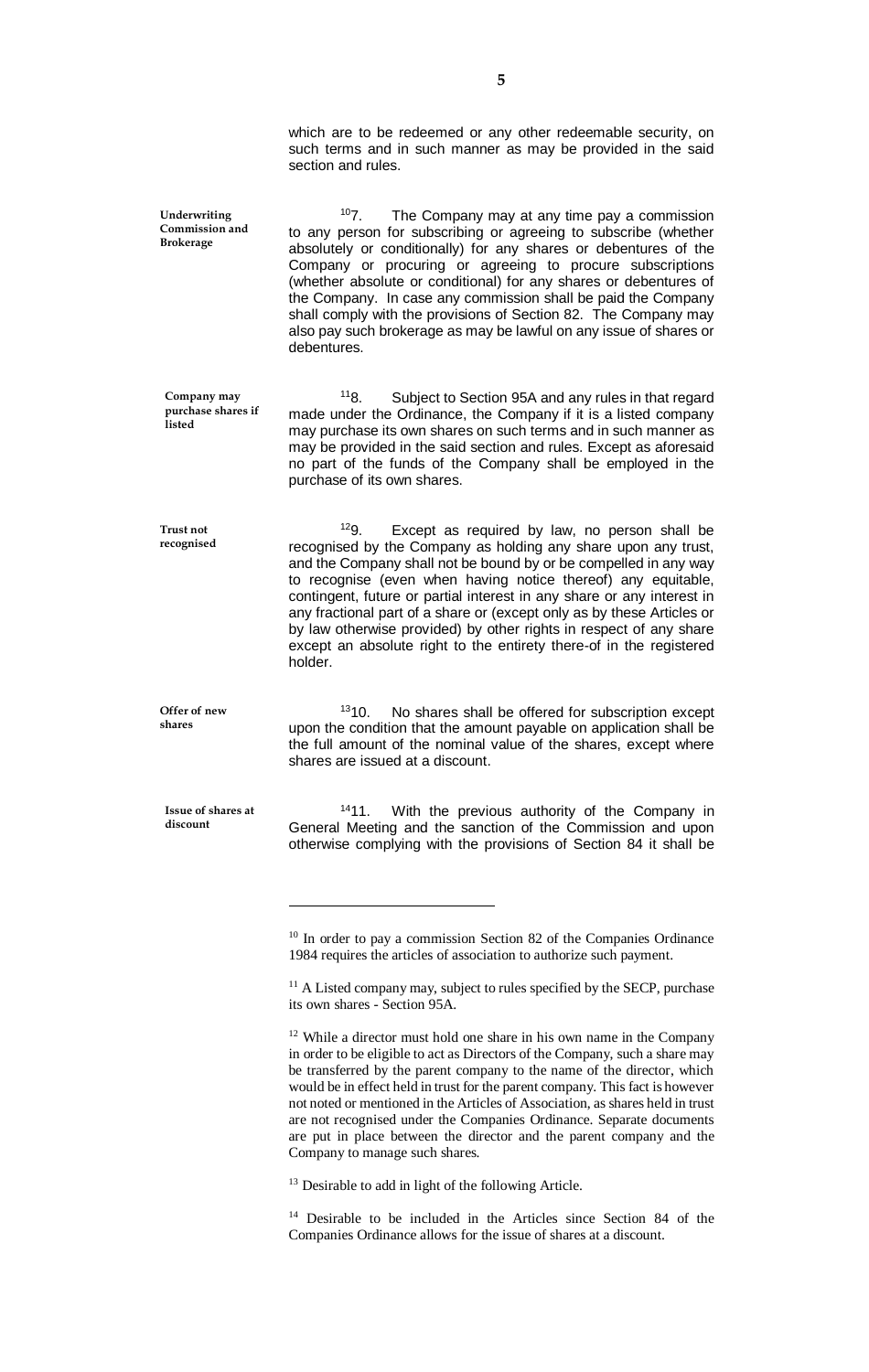lawful for the Directors to issue shares in the capital of the Company at a discount.

12. The Directors shall, as regards any allotment of shares, duly comply with such of the provisions of Sections 68 to 73 and any rules made or notifications issued thereunder, as may be applicable thereto. **Allotment of shares**

<sup>15</sup>13. Except as permitted in Section 95 and Section 95A and any rules in that regard made under the Ordinance, the Company shall not purchase or otherwise acquire any of its shares or the shares of its holding company (if any), and the Company shall not, whether directly or indirectly and whether by means of a loan, guarantee, the provision of security or otherwise, render any financial assistance for the purpose of or in connection with a purchase or subscription made or to be made by any person of any shares of the Company or its holding company (if any) or give any loan upon the security of any shares of the Company or those of its holding company (if any). **No Purchase of or Loans on Company's Shares**

<sup>16</sup>14. The Directors may allot and issue shares in the capital of the Company as payment or part payment for any property sold or transferred, or for services rendered, to the Company in the ordinary course of its business, and shares so allotted shall be issued as and shall be deemed to be fully paid shares **Shares may be issued for consideration other than cash**

 $1715.$  Shares may be registered in the name of any limited company or other corporate body but not in the name of a minor. Not more than four persons shall be registered as joint-holders of any shares except in the case of executors or trustees of a deceased member. **Who may be registered as share** 

**Joint share holders**

**Death of joint share holders**

**holders**

 $\overline{a}$ 

<sup>18</sup>16. If any shares stand in the name of two or more persons, the person first named in the c shall, as regards receipt of dividend or bonus or service of notices and all or any other matters connected with the Company except voting at the meeting and the transfer of shares, be deemed the sole holder.

 $1917$ . In the case of the death of any one or more of the persons named in the Register as the joint-holders of any share, the survivor or survivors shall be the only person or persons recognised by the Company as having any title to or interest in such share.

<sup>16</sup> Enables the Company to issue shares for consideration other than cash.

<sup>17</sup> Desirable to insert the Article to determine who can and cannot be a shareholder of the Company.

<sup>18</sup> Desirable to insert to clarify the rights of shares jointly held.

<sup>19</sup> Desirable to insert to clarify what happens in the event of the death of a joint shareholder.

<sup>&</sup>lt;sup>15</sup> The Company may purchase its own shares subject to fulfilling requirements of Section 95A (1) of Companies Ordinance. The revisions further clarify the Article.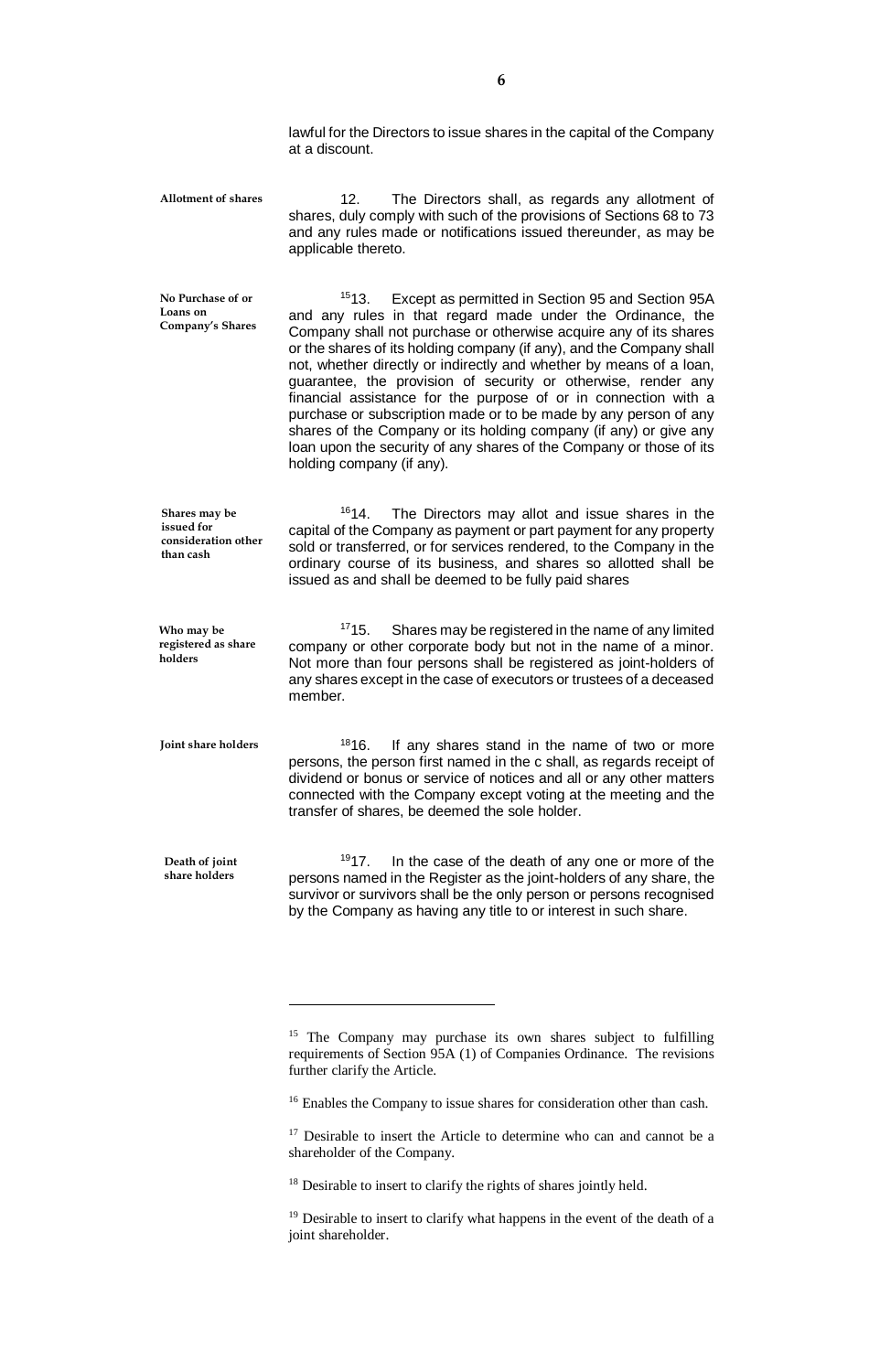#### **CERTIFICATE OF SHARES**

**Members' right to certificate and certificates in the case of jointholders**

 $2018.$  Every person whose name is entered as a Member in the Register shall, be entitled to receive, a certificate under the Seal of the Company for all his shares or several certificates each for one or more of his shares upon payment of such charge, if any, as the Directors may determine for every certificate after the first; provided that, in respect of shares held jointly by several persons, the Company shall not be bound to issue more than one certificate, and delivery of a certificate for shares to one of several joint holders shall be sufficient delivery to all.

 $2119$ . The certificate of title to shares and duplicate thereof, when necessary, shall be issued under the Seal of the Company. The Directors may by resolution determine, either generally or in any particular case, that the signatures of any Director and the Secretary may be printed by mechanical or electronic process to be specified in such resolution.

**Time for issue of Certificates**

**Issue of Certificates**

> $2220$ . Unless the conditions of issue of any shares, debentures or debenture stock of the Company otherwise provide, the Company shall within ninety days after the allotment and within forty-five days (or where the transferee is a Central Depository within five days) after receipt by the Company of the application for transfer of any such shares, debentures or debenture stock complete and have ready for delivery the certificate of all shares, the debentures and the certificate of all debenture stock allotted or transferred, and unless sent by post or delivered to the person entitled thereto within the period aforesaid the Company shall immediately thereafter give notice to that person in the manner prescribed in these Articles for the giving of notices to Members that the certificate is ready for delivery.

**Issue of new certificate in place of one defaced, lost or destroyed**

 $\overline{a}$ 

 $2321$ . If a certificate of shares, debentures or debenture stock is proved to the satisfaction of the Company to have been lost or destroyed or, being defaced or mutilated or torn, is surrendered to the Company, and the Company is requested to issue a new certificate in replacement thereof, the Company shall, after making such enquiry as it may deem fit, advise the applicant within thirty days from the date of application the terms and conditions (as to indemnity and otherwise and as to payment of the actual expenses incurred on such enquiry and of a fee not exceeding ten rupees) on which the Company is prepared to issue a new certificate and a time for compliance therewith or of the reasons why the Company is unable to issue a new certificate, as the case may be, and in the former case if the applicant shall within the time allowed comply with the terms and conditions specified the Company shall issue a new certificate to the applicant within forty-five days from the date of

<sup>&</sup>lt;sup>20</sup> The requirements set forth in Section 74 of the Companies Ordinance have been reflected in this Article.

<sup>&</sup>lt;sup>21</sup> How Seal is to be affixed to any instrument is already covered under the head Seal.

 $22$  The requirements set forth in Section 74 of the Companies Ordinance have been reflected in this Article.

 $23$  Desirable to make this insertion as it elaborates the provisions of Section 75 of the Companies Ordinance.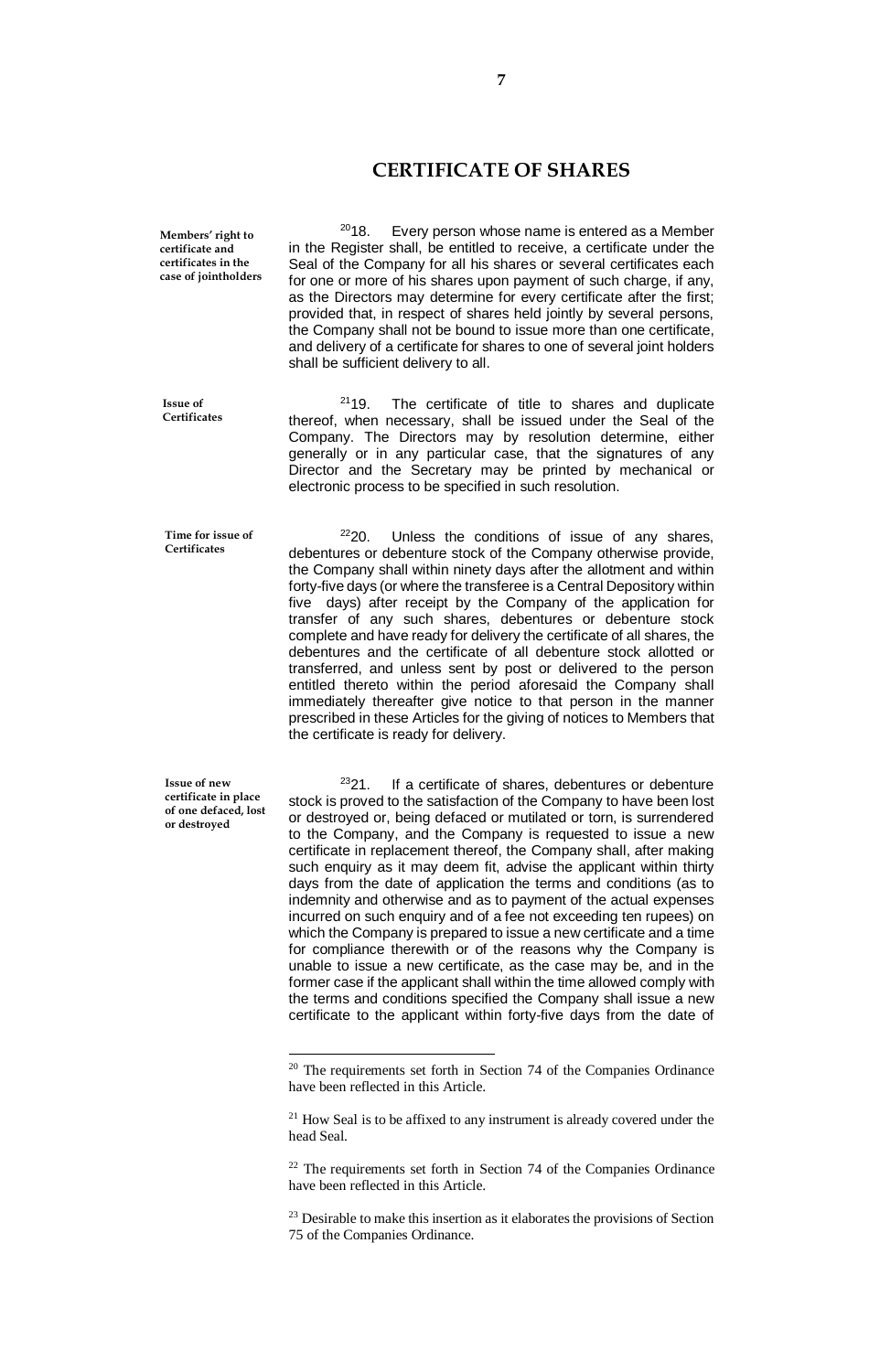application.

#### **TRANSFER OF SHARES**

**A member may transfer his shares**

**Instrument of transfer**

22. Any Member may transfer all or any of his shares by instrument of transfer in writing in any usual or common form or any other form which the Directors may approve.

23. The instrument of transfer of any share in the Company shall be duly stamped and executed both by the transferor and transferee, and the transferor shall be deemed to remain holder of the share until the name of the transferee is entered in the Register in respect thereof.

**Instrument of transfer to be retained by the Company**

<sup>24</sup>24. All instruments of transfers, which shall be registered, shall be retained by the Company for a period as determined by the Directors from time to time and thereafter they may be destroyed, but any instrument of transfer which the Directors may decline to register shall be returned to the person depositing the same.

25

**Refusal to register transfer**

 $2625$ . The Directors shall not refuse to register any transfer of fully paid shares unless the instrument of transfer is defective or invalid or is not accompanied by the certificate of the shares to which it relates. The Directors may also decline to recognise any instrument of transfer unless the duly executed instrument of transfer is accompanied by the certificate of the shares to which it relates, by such other evidence as the Directors may reasonably require to show the right of the transferor to make the transfer.

If the Directors refuse to register a transfer of shares, they shall, within thirty days (or where the transferee is a Central Depository within five days) after the date on which the instrument of transfer was lodged with the Company, send to the transferee and the transferor notice of the refusal indicating the the reason for such refusal; provided that if the Directors refuse to register a transfer of shares on account of a defect or invalidity of the instrument of transfer, the transferee; shall, after removal of such defect or invalidity be entitled to re-lodge the instrument of transfer with the Company.

26. Nothing in these Articles shall preclude the Directors from recognising a renunciation of the allotment of any share by the allottee in favour of some other person. **Renunciation of allotment of shares.**

**Closure of transfer books**

 $\overline{a}$ 

<sup>&</sup>lt;sup>24</sup> Desirable to make the insertion to clarify the matter.

 $25$  Covered in the section on SHARES above (Article 15)

<sup>&</sup>lt;sup>26</sup> Desirable to make the changes for purpose of clarity and as per the requirements of Section 74 of the Companies Ordinance.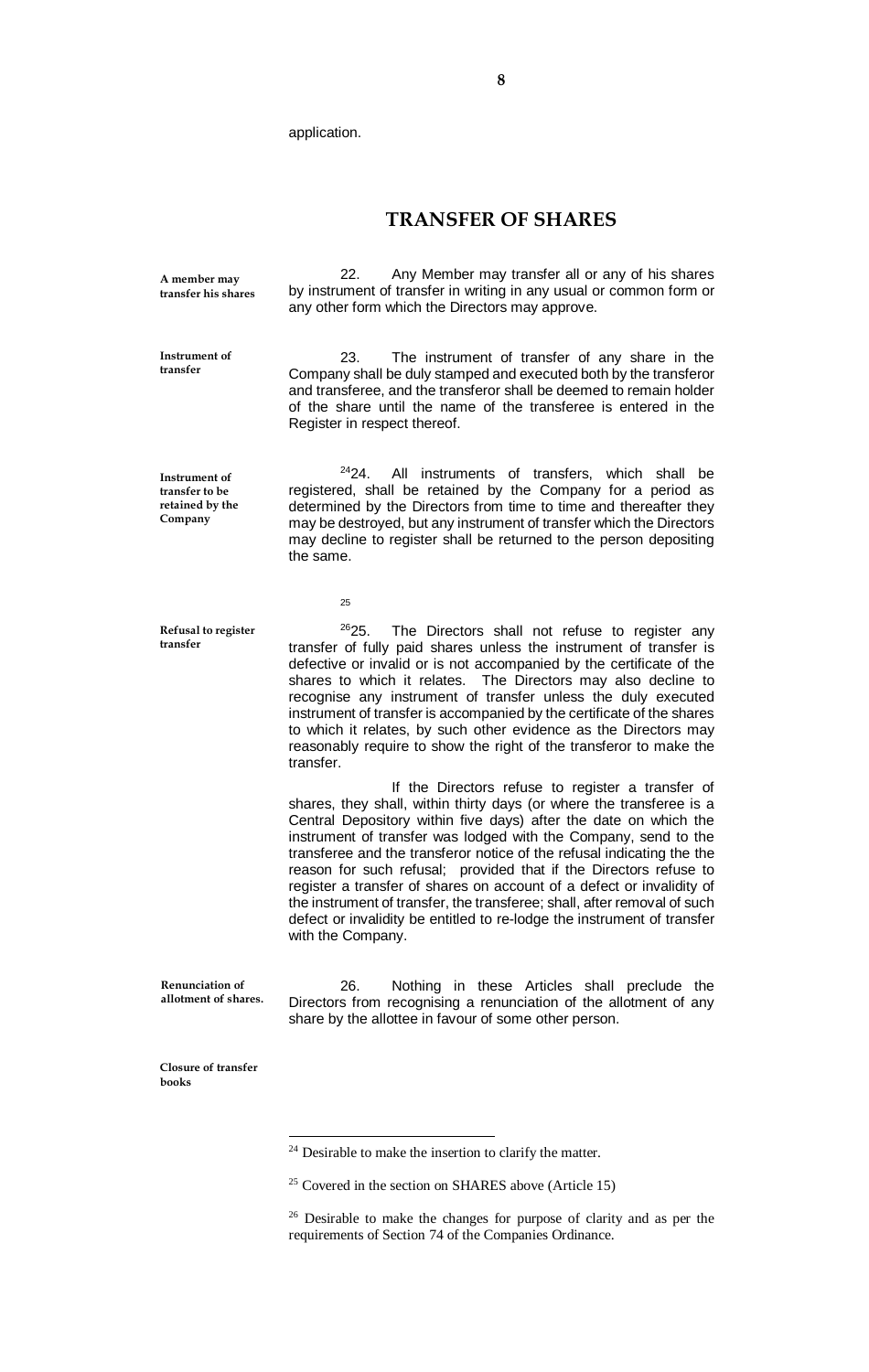$2727$ . The Directors may, on giving not less than seven days previous notice by advertisement in some newspaper circulating in the areas as provided in Section 151, suspend the register of transfers and close the Transfer Books and Register for any time or times, not exceeding in the whole forty-five days in each year, but not exceeding thirty days at a time.

#### **TRANSMISSION OF SHARES**

**Nomination**

 $2828$ . Any Member may make and deposit with the Company a nomination in writing specifying one or more eligible persons who or each of whom, in the event of the death of the Member, may be entered in the Register as the holder of such number of shares specified in the nomination for such nominee or each such nominee of which the Member remains the registered holder at the date of his death. A person shall be eligible for nomination for the purposes of this Article only if he is a spouse, parent, brother, sister or child of the Member nominating him and the applicable relationship shall be specified in the nomination in respect of each nominee. A Member may at any time by notice in writing cancel, or by making and depositing with the Company another nomination before his death vary, any nomination already made by him pursuant to this Article. In the event of the death of a Member any person nominated by him in accordance with this Article may, on written application accompanied by the relative share certificates and evidence establishing the death of the Member, request the Company to register himself in place of the deceased Member as the holder of the number of shares for which the nomination in his favour had been made and deposited with the Company, and if it shall appear to the Directors that it is proper to do so, the Directors may register the nominee as the holder of those shares in place of the deceased Member.

**Entitlement of shares of deceased**

 $2929.$  The nominee or nominees where a nomination under Article 28 is effective, and the legal personal representatives or the executors or administrators of the deceased where no such nomination has been made and deposited with the Company, as the case may be, of a deceased sole holder of a share, shall be the only persons recognised by the Company as having any title to his interest in the share. In the case of a share registered in the names of two or more holders, the survivor or survivors, or the executors or administrators of the deceased survivor shall be the only persons recognised by the Company as having any title to his interest in the share.

**Registration of persons entitled to shares otherwise than by transfer**

 $\overline{a}$ 

30. Any person becoming entitled to a share in consequence of the death or bankruptcy of a Member may, upon such evidence as to the title being produced, as may be required by the Directors, and subject as hereinafter provided, elect either to be registered himself as holder of the share or to have some person

<sup>&</sup>lt;sup>27</sup> Amendments further clarify the requirements of Section 151 of the Companies Ordinance.

<sup>28</sup> Desirable to be inserted. This Article elaborates Section 80 of the Companies Ordinance.

<sup>&</sup>lt;sup>29</sup> Amendments reflect Regulation 11 of Table A of the First Schedule to the Companies Ordinance.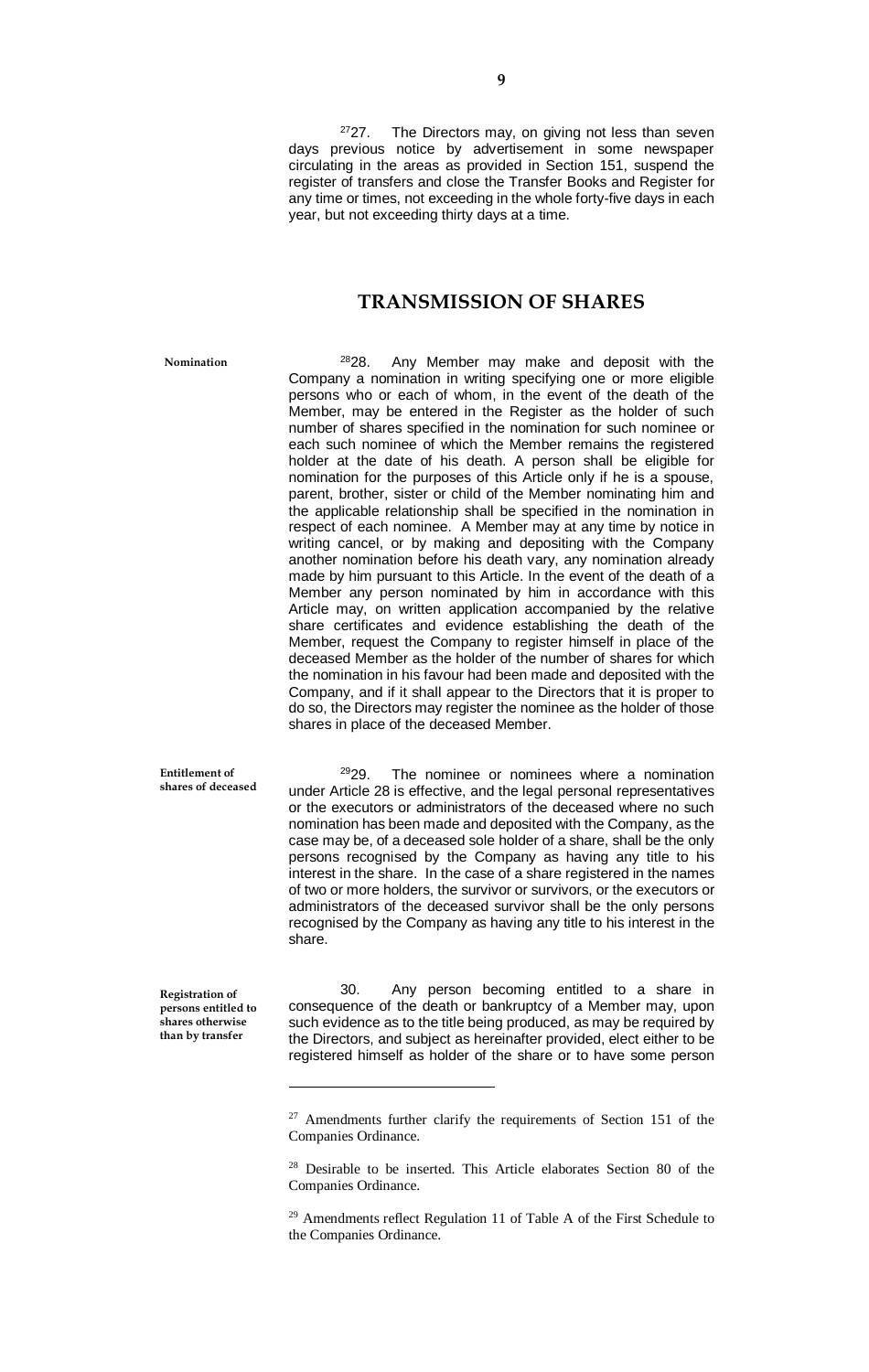nominated by him registered as the transferee thereof, but the Directors shall in either case have the same right to decline or suspend registration as they would have had in the case of a transfer of the share by that Member before his death or bankruptcy as the case may be.

31. If the person so becoming entitled shall elect to be registered himself he shall deliver or send to the Company a notice in writing signed by him, stating that he so elects. If he shall elect to have another person registered he shall testify his election by executing to that person a transfer of the share. All the limitations, restrictions and provisions of these Articles relating to the right to transfer and the registration of transfers of shares shall be applicable to any such notice or transfer as aforesaid as if the death or bankruptcy of a Member had not occurred and the notice or transfer were a transfer signed by that Member.

**Dividend and other advantages before registration of transmission**

**Transfer to a nominee**

> 32. Subject to the provisions hereinabove contained a person becoming entitled to a share by reason of the death or insolvency of the holder shall be entitled to the same dividends and other advantages to which he would be entitled if he were the registered holder of the share, except that he shall not, before being registered as a member in respect of the share, be entitled in respect of it to exercise any right conferred by membership in relation to meetings of the Company.

### **INCREASE OF CAPITAL**

**The Company may increase share capital**

3033. The Company may, from time to time, by ordinary resolution and subject to compliance with the requirements of Section 92, increase the authorized share capital by such sum, to be divided into shares or such amount, as the resolution shall prescribe.

**Offer of shares**

 $\overline{a}$ 

 $3134.$  The Directors may from time to time increase the issued share capital by such sum as they think fit. Subject to the provisions of the Ordinance, all un-issued and any new shares shall, before issue, be offered to the Members in proportion, as nearly as the circumstances admit, to the amount of the existing shares held by each Member; provided that fractional shares shall not be offered and all fractions less than a share shall be consolidated and disposed of by the Company and the proceeds from such disposition shall be paid to such of the entitled Members as may have accepted such offer. The offer shall be made by notice specifying the number of shares offered, and limiting a time within which the offer, if not accepted will be deemed to be declined, and after the expiration of that time, or on the receipt of an earlier intimation from the person to whom the offer is made that he declines to accept the shares offered, the Directors may from time to time, subject to the provisions of sub-section (7) of Section 86, dispose of the same to such persons, companies or corporations, whether Members or not, in such manner as they, in their absolute discretion, think fit. The Directors may likewise so dispose of any new shares which (by

<sup>&</sup>lt;sup>30</sup> Reflects the proviso of Section 92 of the Companies Ordinance.

<sup>&</sup>lt;sup>31</sup> Desirable to make the amendments as they reflect Section 86 of the Companies Ordinance clearly, which gives Directors the power to issue further capital.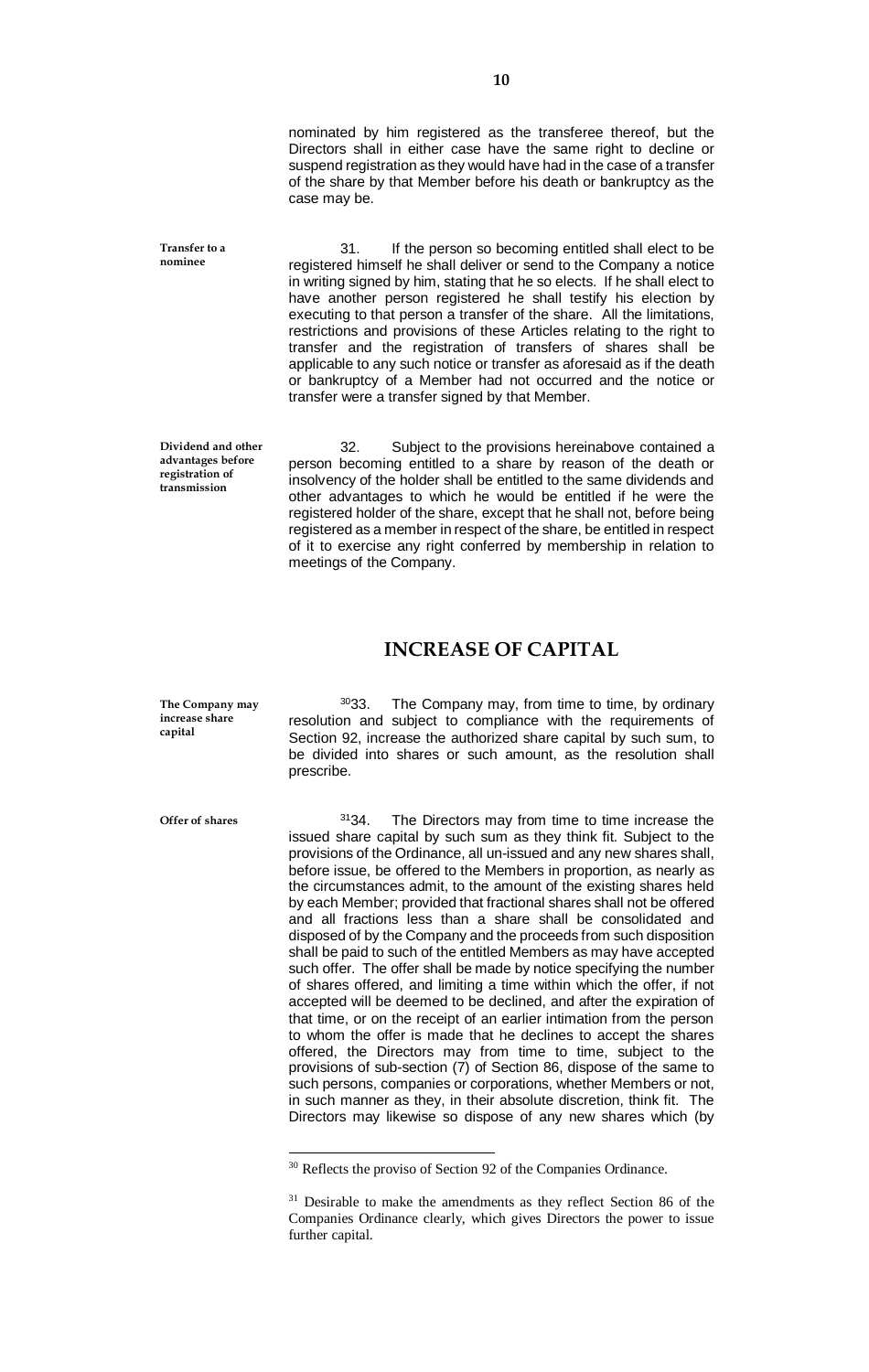reason of the ratio which the new shares bear to shares held by persons entitled to an offer of new shares) cannot, in the opinion of the Directors, be conveniently offered under this Article. Subject as aforesaid, the shares in the capital for the time being shall be at the disposal of the Directors, who may allot or otherwise dispose of the same to such persons, on such terms and conditions, and at such times as they may think fit. In respect of each such offer of shares the Directors shall comply with the provisions of Section 86 and in particular with the provisions of sub-sections (3), (4) and (5) thereof.

**Condition for issue of new shares**

35. Subject to any direction to the Company that may be given by the meeting of the Board which sanctioned the increase of the capital, all new shares shall be subject to the same provisions with reference to transfer and transmission, and otherwise as the shares in the original share capital.

## **ALTERATION OF CAPITAL**

**Consolidation, subdivision and cancellation of shares**

36. The Company may by ordinary resolution:

- (1) Consolidate and divide its share capital into shares of larger amount than its existing share;
- (2) Sub-divide its existing shares, or any of them, into shares of smaller amount than is fixed by the Memorandum of Association subject, nevertheless, to the provisions of Section 92:
- (3) Cancel any shares which, at the date of the passing of the resolution, have not been taken or agreed to be taken by any person and diminish the amount of its share capital by the amount of the shares so cancelled.

37. The Company may by special resolution reduce its share capital, or any share premium account in any manner and with, and subject to, any incident authorised, and consent required by law. **Reduction of share** 

**Share Premium Account**

**capital**

 $\overline{a}$ 

 $3238.$  The share premium account maintained pursuant to Section 83(1) may, be applied by the Company:

- (a) in writing off the preliminary expenses of the Company;
- (b) in writing off the expenses of, or the commission paid or discount allowed on,

<sup>&</sup>lt;sup>32</sup> Desirable to include this Article as it reflects the provisions of Section 83 of the Companies Ordinance in regard to share premium account, if any, of the Company.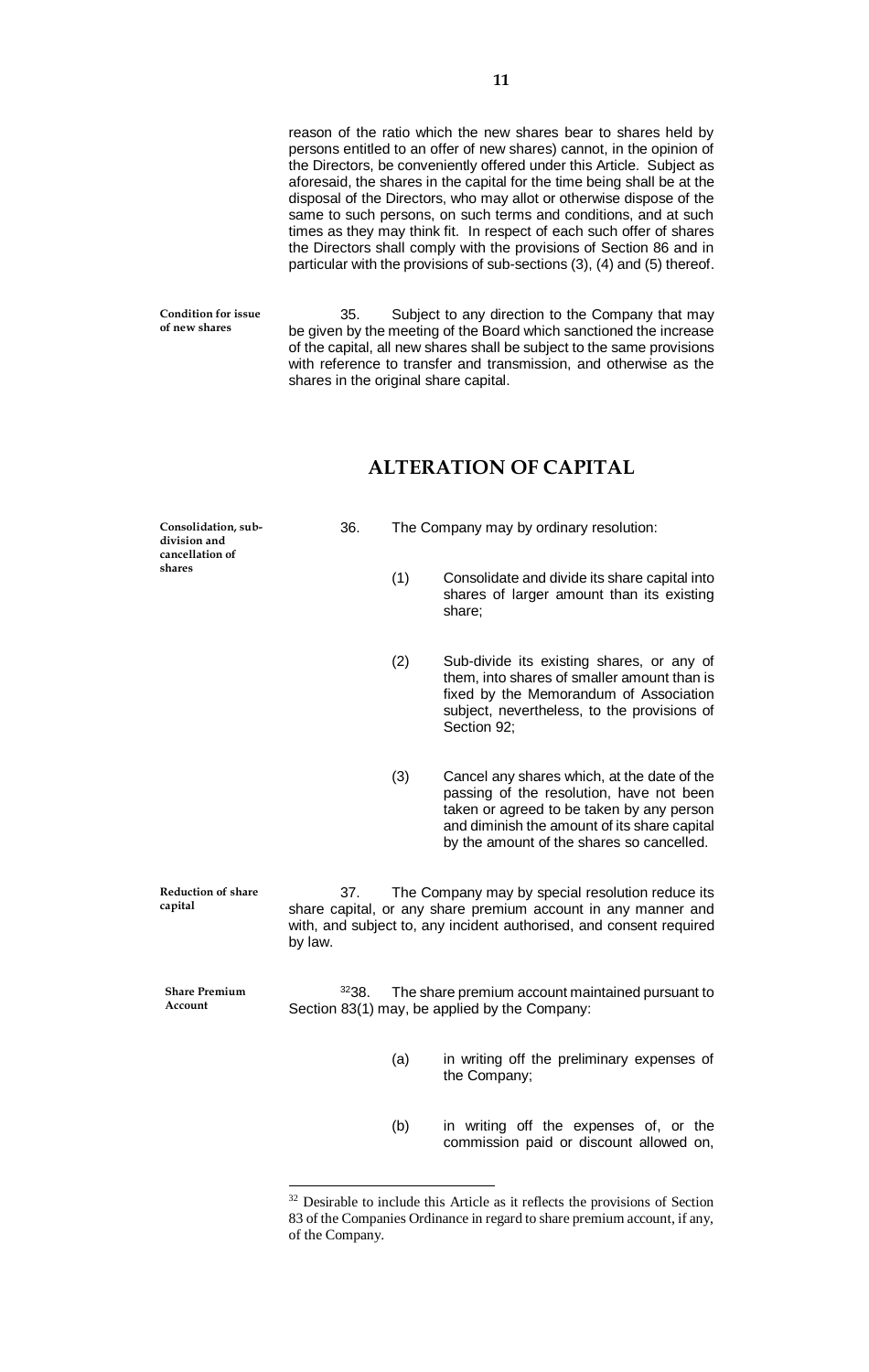any issue of shares or debentures of the Company;

- (c) in providing for the premium payable on the redemption of any redeemable preference shares or debentures of the Company; or
- (d) in paying up un-issued shares of the Company to be issued as fully paid bonus shares.

## **GENERAL MEETINGS**

 $3339.$  Except as may be allowed under Section 158(1), the Company shall hold, a General Meeting, as its Annual General Meeting, once at least in every calendar year within a period of four months following the close of its financial year and not more than fifteen months after the holding of its last preceding annual General Meeting, and shall specify the meeting as such in the notice calling it. Subject to the provisions of Section 158, the Annual General Meeting shall be held at such time as the Directors shall determine Unless otherwise allowed by the Commission, Annual General Meetings, shall be held in the town in which the Office is situate, and each such Meeting shall be held at such location in that town as the Directors may determine.

40. All General Meetings other than the Annual General Meetings shall be called Extraordinary General Meetings. The Directors may, whenever they think fit, convene an Extraordinary General Meeting, and Extraordinary General Meetings shall also be convened on such requisition, or in default, may be convened by such requisitionists, as provided by Section 159.

## **NOTICE OF GENERAL MEETINGS**

**Notice of General Meeting**

 $\overline{a}$ 

 $3441.$  (1) Notice of a General Meeting shall be sent in the manner hereinafter mentioned at least twenty-one days before the date on which the meeting is to be convened to all such persons as are under these Articles or the Ordinance entitled to receive such notices from the Company and shall specify the place and the day and hour of the meeting and the nature of the business to be transacted thereat. In addition a notice of a General Meeting shall be published in at least one issue each of a daily newspaper in the English language and a daily newspaper in the Urdu language having circulation in the Province in which each Stock Exchange listing the shares of the Company is situated. The accidental omission to give notice to, or the non-receipt of notice by, any

**Annual General Meeting**

**Extraordinary General Meeting**

 $33$  The deleted part is now redundant. The insertions reflect the provisions of Section 158 of the Companies Ordinance.

<sup>&</sup>lt;sup>34</sup> Desirable to be included as it covers notices for all general meetings consolidated in to one Article, along with all the requirements of giving such notices.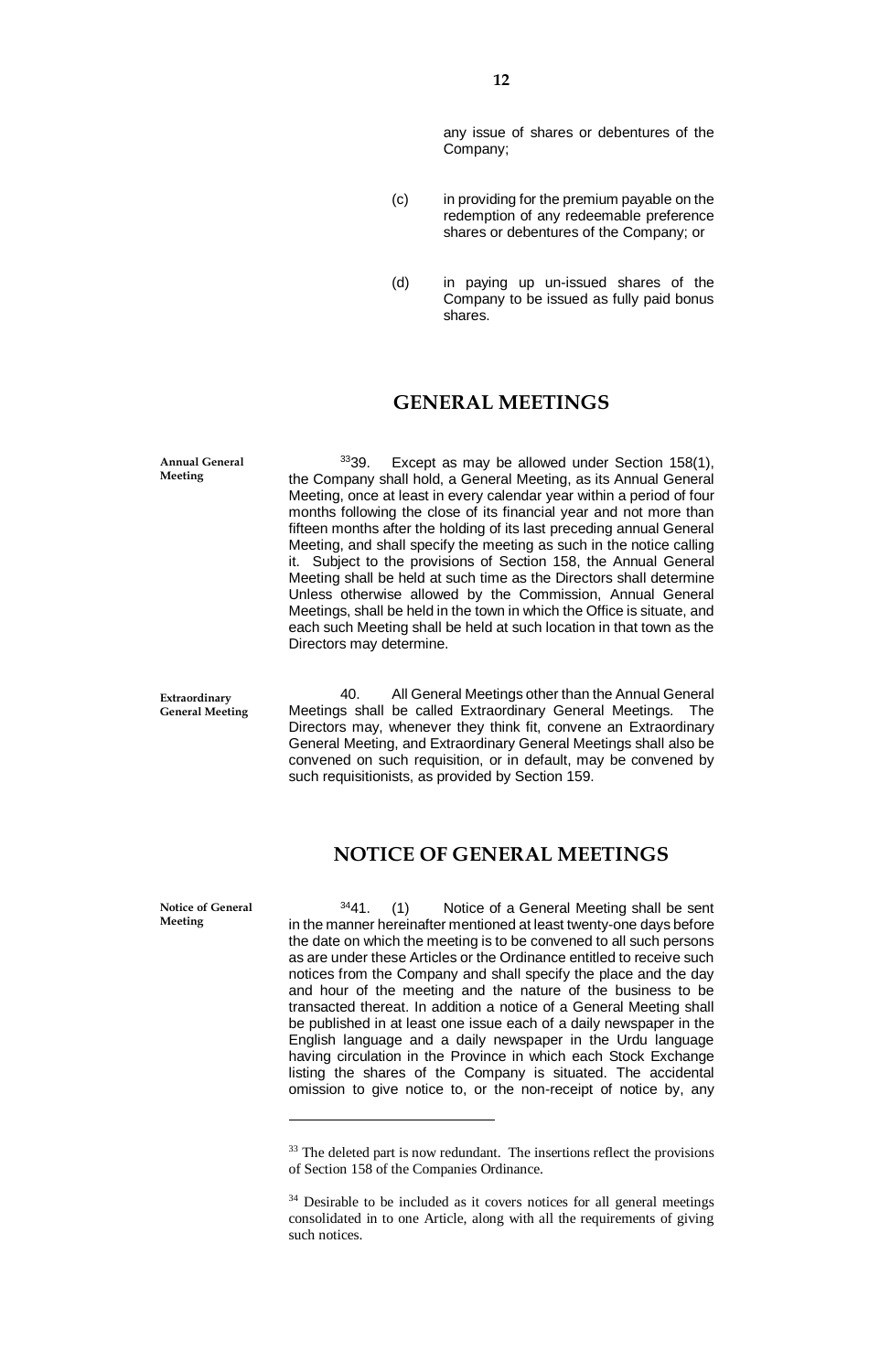Member shall not invalidate the proceedings at any General Meeting.

(2) In the case of an emergency affecting the business of the Company an Extraordinary General Meeting may be convened by such shorter notice than that specified in Article 41(1) as the Registrar of Companies may authorise.

(3) Where any special business, that is to say business other than consideration of the accounts, balance-sheet and the reports of the Directors and Auditors, the declaration of dividend, the appointment and fixation of the remuneration of Auditors and the election of Directors (all such matters being herein referred to as ordinary business) is to be transacted at a General Meeting, there shall be annexed to the notice of such meeting a statement setting out all such facts as may be material for the consideration of such business including the nature and extent of the interest (whether direct or indirect) of any Director, and where the item of business involves approval of any document, the time and place appointed for inspection thereof, and to the extent applicable such a statement shall be annexed to the notice also in the case of ordinary business to be transacted at the meeting.

(4) Where a resolution is intended to be proposed for consideration at a General Meeting in some special or particular form, a copy thereof shall be annexed to the notice convening such meeting.

(5) If a Special Resolution is intended to be passed at a General Meeting, the notice convening that meeting shall specify the intention to propose the resolution as a Special Resolution.

(6) A notice for a General Meeting convened for the election of Directors shall state the number of Directors to be elected at that meeting and the names of the retiring Directors.

(7) The notice of every General Meeting shall prominently specify that a proxy may be appointed who shall have the right to attend, demand and join in demanding a poll and vote on a poll and speak at the meeting in the place of the Member appointing him and shall be accompanied by a form of proxy acceptable to the Company.

## **PROCEEDINGS AT GENERAL MEETINGS**

35

 $\overline{a}$ 

**Quorum of General Meeting**

3642. No business shall be transacted at any General Meeting unless a quorum of Members is present at the time when the meeting proceeds to business. Save as in these Articles otherwise provided, ten Members present in person who represent

<sup>&</sup>lt;sup>35</sup> This has been transposed to the Article appearing immediately above.

<sup>36</sup> Desirable to reword as it gives clarity to the Article.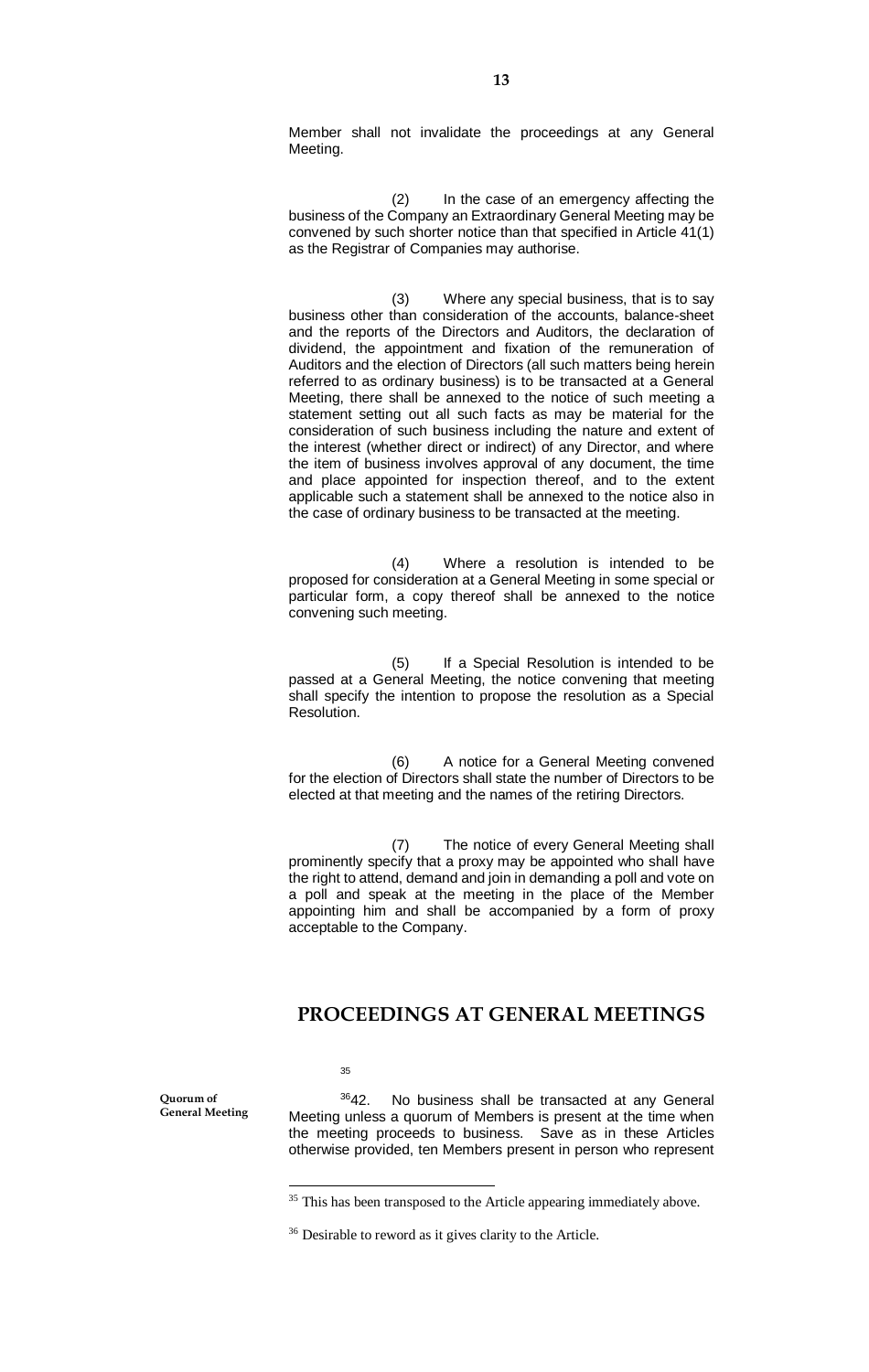|                                                               | not less than 25% of the total voting power either on their own<br>account or as proxies shall be a quorum. A person appointed under<br>Article 61 to represent another company or corporation which is a<br>Member of the Company, at the General Meeting, shall be deemed<br>to be a "Member personally present" for the purpose of meeting the<br>quorum requirement under this Article.                                                                                                                                                                                                                                      |
|---------------------------------------------------------------|----------------------------------------------------------------------------------------------------------------------------------------------------------------------------------------------------------------------------------------------------------------------------------------------------------------------------------------------------------------------------------------------------------------------------------------------------------------------------------------------------------------------------------------------------------------------------------------------------------------------------------|
| If quorum not<br>present meeting<br>dissolved or<br>adjourned | 43.<br>If within half an hour from the time appointed for the<br>meeting a quorum is not present, the meeting, if convened upon the<br>requisition of or by Members, shall be dissolved, in any other case<br>it shall stand adjourned to the same day in the next week, at the<br>same time and place, and if at the adjourned meeting a quorum is<br>not present within half an hour from the time appointed for the<br>meeting the Members present, being not less than two, shall be a<br>quorum.                                                                                                                            |
| Chairman                                                      | The Chairman of the Board of Directors shall<br>44.<br>preside as Chairman at every General Meeting. If there is no such<br>Chairman or if at any meeting he is not present within fifteen minutes<br>after the time appointed for holding the meeting or is unwilling to act<br>as Chairman, the Directors present shall choose someone of their<br>number to be Chairman. If no Director is willing to act as Chairman<br>or no Director is present within fifteen minutes after the time<br>appointed for holding the meeting, the Members present shall<br>choose one of their number to be Chairman of the meeting.         |
| While chair<br>remains vacant                                 | 3745.<br>No business shall be discussed at any General<br>Meeting except the election of a chairman so long as the chair is<br>vacant.                                                                                                                                                                                                                                                                                                                                                                                                                                                                                           |
| Chairman may<br>adjourn Meeting                               | 46.<br>The Chairman of the meeting may, (and shall if so<br>directed by the meeting), adjourn the meeting from time to time and<br>from place to place, but no business shall be transacted at any<br>adjourned meeting other than the business left unfinished at the<br>meeting from which the adjournment took place. When a meeting<br>is adjourned for thirty days or more, notice of the adjourned meeting<br>shall be given as in the case of an original meeting. Save as<br>aforesaid it shall not be necessary to give any notice of an<br>adjournment or of the business to be transacted at an adjourned<br>meeting. |
| Questions how<br>decided                                      | 3847.<br>At any General Meeting a resolution put to the vote<br>of the meeting shall be decided on a show of hands unless a poll is<br>(before or on the declaration of the result of the show of hands)<br>demanded by:                                                                                                                                                                                                                                                                                                                                                                                                         |
|                                                               | (a)<br>the Chairman of the meeting; or                                                                                                                                                                                                                                                                                                                                                                                                                                                                                                                                                                                           |
|                                                               | (b)<br>at least five Members present in person or<br>by proxy; or                                                                                                                                                                                                                                                                                                                                                                                                                                                                                                                                                                |
|                                                               | (c)<br>any Member or Members present in person<br>or by proxy holding not less than one-tenth                                                                                                                                                                                                                                                                                                                                                                                                                                                                                                                                    |

<sup>&</sup>lt;sup>37</sup> Desirable to be inserted in the new Articles.

<sup>38</sup> Desirable to be included as it reflects Sections 165 to 167 of the Companies Ordinance.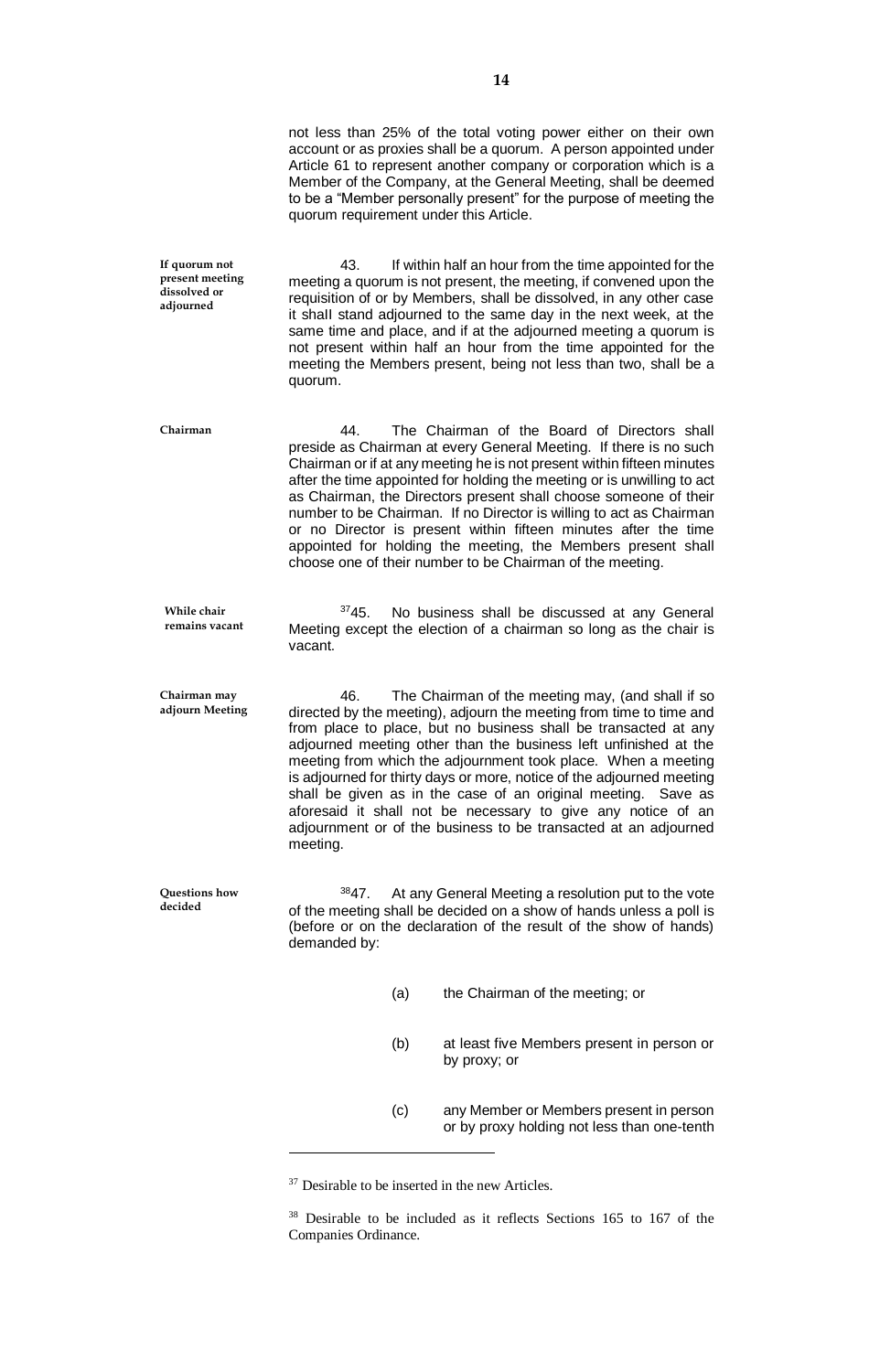of the issued capital which carries voting rights.

Unless a poll is so demanded, a declaration by the Chairman of the meeting that a resolution has, on a show of hands, been carried or carried unanimously, or by a particular majority, or lost, or not carried by a particular majority, and an entry to that effect in the book containing the minutes of the proceedings of the Company shall, until the contrary is proved, be evidence of the fact, without proof of the number or proportion of the votes recorded in favour of or against such resolution. The demand for a poll may be withdrawn at any time before such poll is taken. 3948. Except as provided in the following Articles and subject to the provisions of the Ordinance, if a poll is demanded (before or on the declaration of the result of the show of hands) by the Chairman or at least five Members present in person or by proxy and entitled to vote on the resolution or by any Member or Members present in person or by proxy and having not less than one-tenth of the total voting power in respect of the resolution, or by any Member or Members present in person or by proxy and holding shares in the Company conferring a right to vote on the resolution being shares

on which an aggregate sum has been paid up, which is not less than one-tenth of the total sum paid up on all shares conferring that right a declaration by the Chairman that a resolution has been carried or carried by a particular majority, or lost, or not carried by a particular majority, and an entry to that effect in the book of proceedings of the Company shall be conclusive evidence of the fact without proof of the number or proportion of the votes recorded in favour of or against such resolution.

 $4049$ . If a poll is demanded it shall be taken in such a manner as the Chairman of the meeting directs. The votes given on a poll shall be scrutinized by the Chairman or a scrutineer nominated by him and, where Members or proxies have demanded the poll also by a scrutineer nominated by them. The result of the poll shall be announced by the Chairman and shall be deemed to be the decision of the meeting on the resolution in respect of which the poll was demanded. **Poll how taken**

<sup>41</sup>50. A poll demanded on the election of a Chairman or on a question of adjournment shall be taken forthwith. A poll demanded on any other question shall be taken at such time, not more than fourteen days from the date on which it is demanded, as the Chairman of the meeting directs, and any business other than that upon which a poll has been demanded may be proceeded with pending the taking of the poll. The demand for a poll may be withdrawn at any time by the person or persons who made the demand before such poll is taken. **Poll when taken**

 $\overline{a}$ 

**Chairman to have casting vote**

51. In the case of an equality of votes, whether on a show of hands or on a poll, the Chairman of the meeting at which

**Poll**

<sup>&</sup>lt;sup>39</sup> Desirable to be amended as it correctly reflects Section 168 of the Companies Ordinance.

<sup>&</sup>lt;sup>40</sup> Desirable to be amended as it correctly reflects Section 168 of the Companies Ordinance.

<sup>41</sup> Amendment reflects proviso of Section 167(2) of the Companies Ordinance.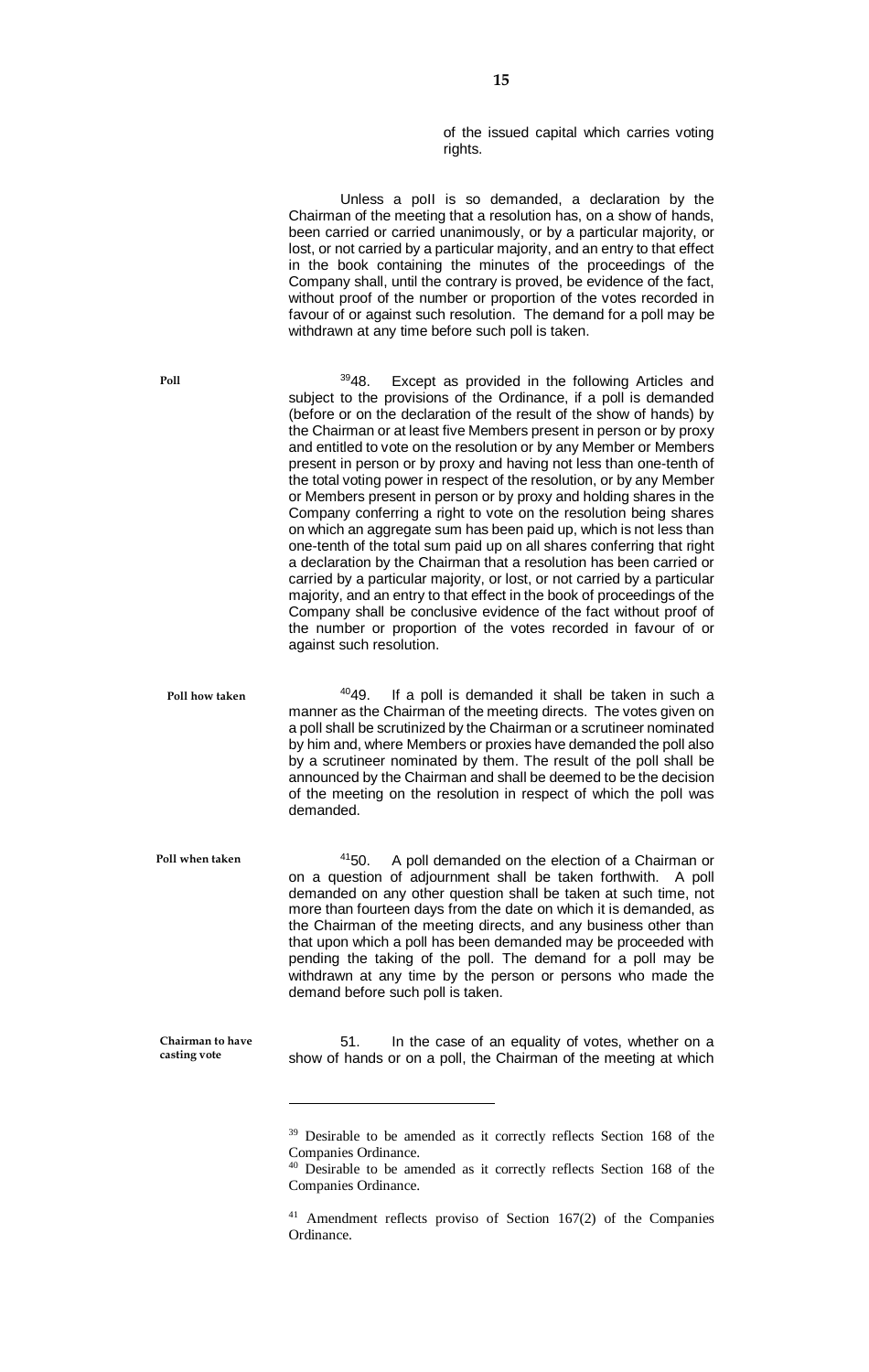the show of hands takes place or at which the poll is demanded, shall be entitled to a second or casting vote.

## **VOTES OF MEMBERS**

| <b>Entitlement of</b><br>votes      | 4252.<br>Subject to any special conditions or restrictions as<br>to voting upon which any shares may be issued or may for the time<br>being be held, on a show of hands every Member present in person<br>shall have one vote, and on a poll every Member present in person<br>or by proxy shall have one vote for every share held by him in<br>respect of which he is entitled to vote, provided that for election and<br>removal of Directors the provisions of Section 178 and Articles 99<br>and 105 respectively shall apply.                                                                                                                                                                                                                                                                 |
|-------------------------------------|-----------------------------------------------------------------------------------------------------------------------------------------------------------------------------------------------------------------------------------------------------------------------------------------------------------------------------------------------------------------------------------------------------------------------------------------------------------------------------------------------------------------------------------------------------------------------------------------------------------------------------------------------------------------------------------------------------------------------------------------------------------------------------------------------------|
| Voting shares in<br>different ways  | 4353.<br>On a poll a Member entitled to more than one vote<br>need not, if he votes, use all his votes or cast all the votes he uses<br>in the same way.                                                                                                                                                                                                                                                                                                                                                                                                                                                                                                                                                                                                                                            |
| <b>Votes by Proxies</b>             | 4454.<br>On a poll votes may be given either personally<br>(including without limitation a representative of a company or<br>corporation authorized under Article 61) or by proxy.                                                                                                                                                                                                                                                                                                                                                                                                                                                                                                                                                                                                                  |
| Votes in case of<br>joint holders   | 4555.<br>Where there are joint registered holders of any<br>share any one of such persons may vote at any meeting either<br>personally or by proxy in respect of such share as if he were solely<br>entitled thereto, and if more than one of such joint holders be present<br>at any meeting or at any poll personally or by proxy, that one of the<br>said persons so present whose name stands first in the Register in<br>respect of such share shall alone be entitled to vote in respect<br>thereof. Several executors or administrators of a deceased Member<br>in whose sole name any share stands for the purpose of this Article<br>be deemed joint holders thereof and their seniority shall be<br>determined by the order in which their names are entered in the<br>Company's records. |
| Vote of a Member<br>of unsound mind | 56.<br>A Member of unsound mind, or in respect of whom<br>an order has been made by any Court having jurisdiction in lunacy,<br>may vote, whether on a show of hands or on a poll, by his committee<br>or other legal guardian, and any such committee or guardian may<br>on a poll vote by proxy, provided that such evidence as the Directors<br>may require of the authority of the person claiming to vote shall have<br>been deposited at the Office not less than forty-eight hours before<br>the time for holding the meeting or adjourned meeting at which such<br>person claims to vote.                                                                                                                                                                                                   |
| Objection against a<br>vote         | 57.<br>No objection shall be raised to the qualification of<br>any voter except at the meeting or adjourned meeting at which the<br>vote objected to is given or tendered, and every vote not disallowed                                                                                                                                                                                                                                                                                                                                                                                                                                                                                                                                                                                            |
|                                     | <sup>42</sup> Desirable to amend as it provides further clarity.                                                                                                                                                                                                                                                                                                                                                                                                                                                                                                                                                                                                                                                                                                                                    |
|                                     | <sup>43</sup> Provides further clarity in the voting procedure.                                                                                                                                                                                                                                                                                                                                                                                                                                                                                                                                                                                                                                                                                                                                     |
|                                     | <sup>44</sup> Provides clarity in terms of voting by proxies.                                                                                                                                                                                                                                                                                                                                                                                                                                                                                                                                                                                                                                                                                                                                       |

<sup>45</sup> Desirable to be amended as it provides clarity in case a conflict may arise in case of a deceased Member.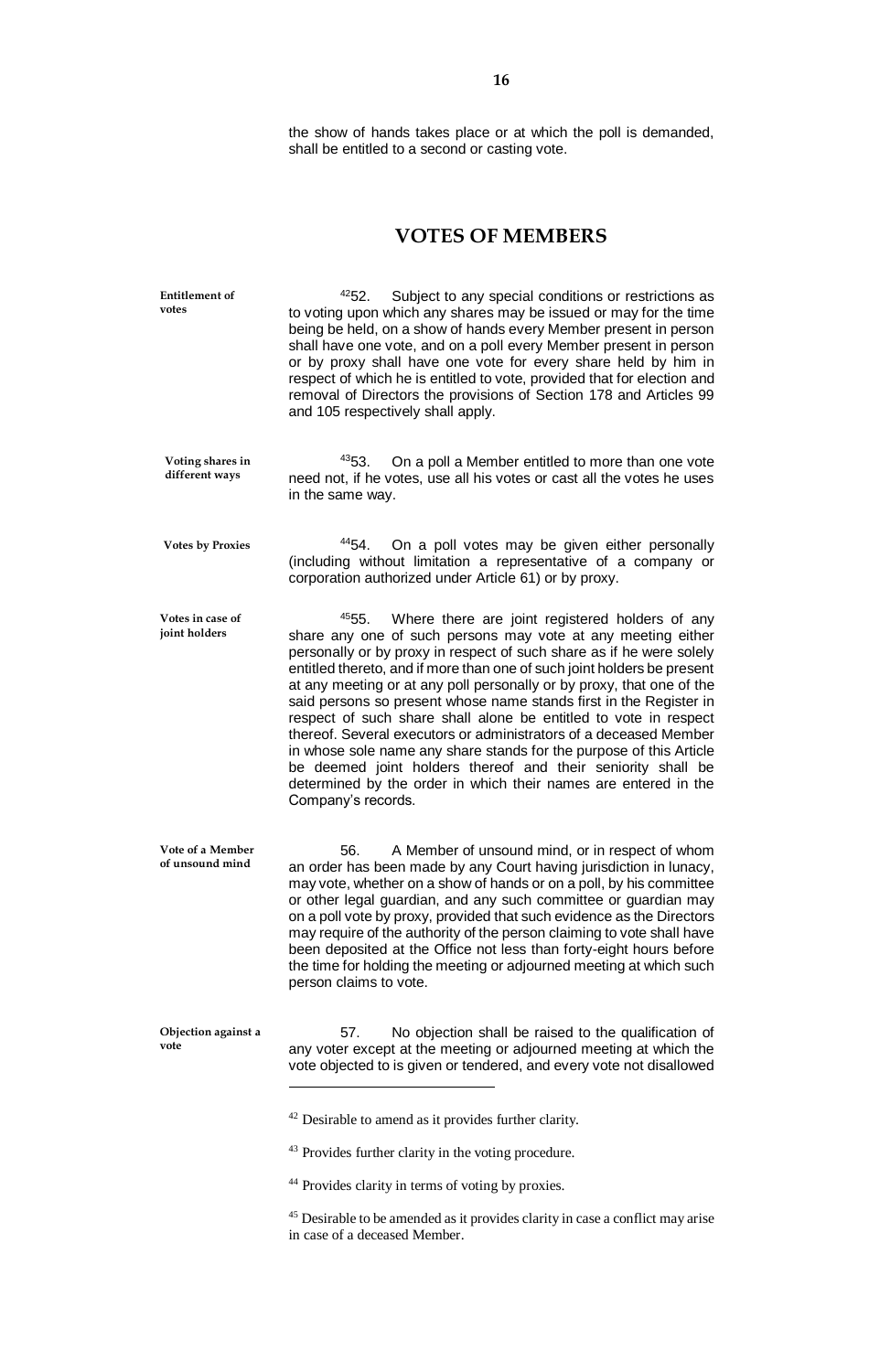at such meeting shall be valid for all purposes. Any such objection made in due time shall be referred to the Chairman of the Meeting, whose decision shall be final and conclusive.

4658. The instrument appointing a proxy shall be in writing under the hand of the appointor or of his attorney duly authorised in writing or, if the appointor is a body corporate, either under seal, or under the hand of an officer or attorney duly authorised. **Instrument appointing a proxy**

4759. A proxy must be a Member of the Company provided that a company or corporation which is a Member, may appoint as its proxy one of its officers or some other person though not a Member. Members not present in Pakistan may appoint and revoke proxies by telex message or facsimile transmission or electronic mail. **Who can be appointed as a** 

60. The instrument appointing a proxy and the power of attorney or other authority, if any, under which it is signed or a notarially certified copy of that power or authority shall be deposited at the Office or at such other place within Karachi as is specified for that purpose in the notice of meeting not less than forty-eight hours before the time of holding the meeting or adjourned meeting, at which the person named in the instrument proposes to vote, or, in the case of a poll, not less than forty-eight hours before the time appointed for the taking of the poll, and in default the instrument of proxy shall not be treated as valid. **Instrument of proxy to be deposited**

61. A Company which is a Member may, by resolution of the Directors, authorise any person to act as its representative at any and every meeting of the Company, and the person so authorised shall be entitled to exercise the same powers on behalf of the Company which he represents as if he were an individual shareholder. **Representation of a Company**

48

 $\overline{a}$ 

**Form of Proxy**

**proxy**

62. The appointment of a proxy shall be in the form following or to the like effect :-

|                                                                    | a Member of PHILIP MORRIS (PAKISTAN)                         |            |  |
|--------------------------------------------------------------------|--------------------------------------------------------------|------------|--|
| LIMITED hereby                                                     | appoint                                                      |            |  |
|                                                                    |                                                              | or failing |  |
| him                                                                |                                                              |            |  |
|                                                                    | or failing him either of them may in                         |            |  |
| writing appoint any other person to act as my proxy at the (annual |                                                              |            |  |
|                                                                    | or extraordinary, as the case may be) General Meeting of the |            |  |
|                                                                    | Company to be held on the                                    | day<br>of  |  |
|                                                                    |                                                              |            |  |

<sup>46</sup> For listed companies Proxy must be witnessed in accordance with the guidelines as laid down in Circular 1, dated 26 January 2000 issued by the Securities and Exchange Commission of Pakistan for CDC holders.

 $47$  Desirable to amend as it further clarifies the appointment of proxies for General Meetings.

<sup>&</sup>lt;sup>48</sup> There are no general and special proxies any more. A proxy has to be appointed for a specific meeting and usually the companies have a standard proxy form attached to the notice of the meeting or their accounts.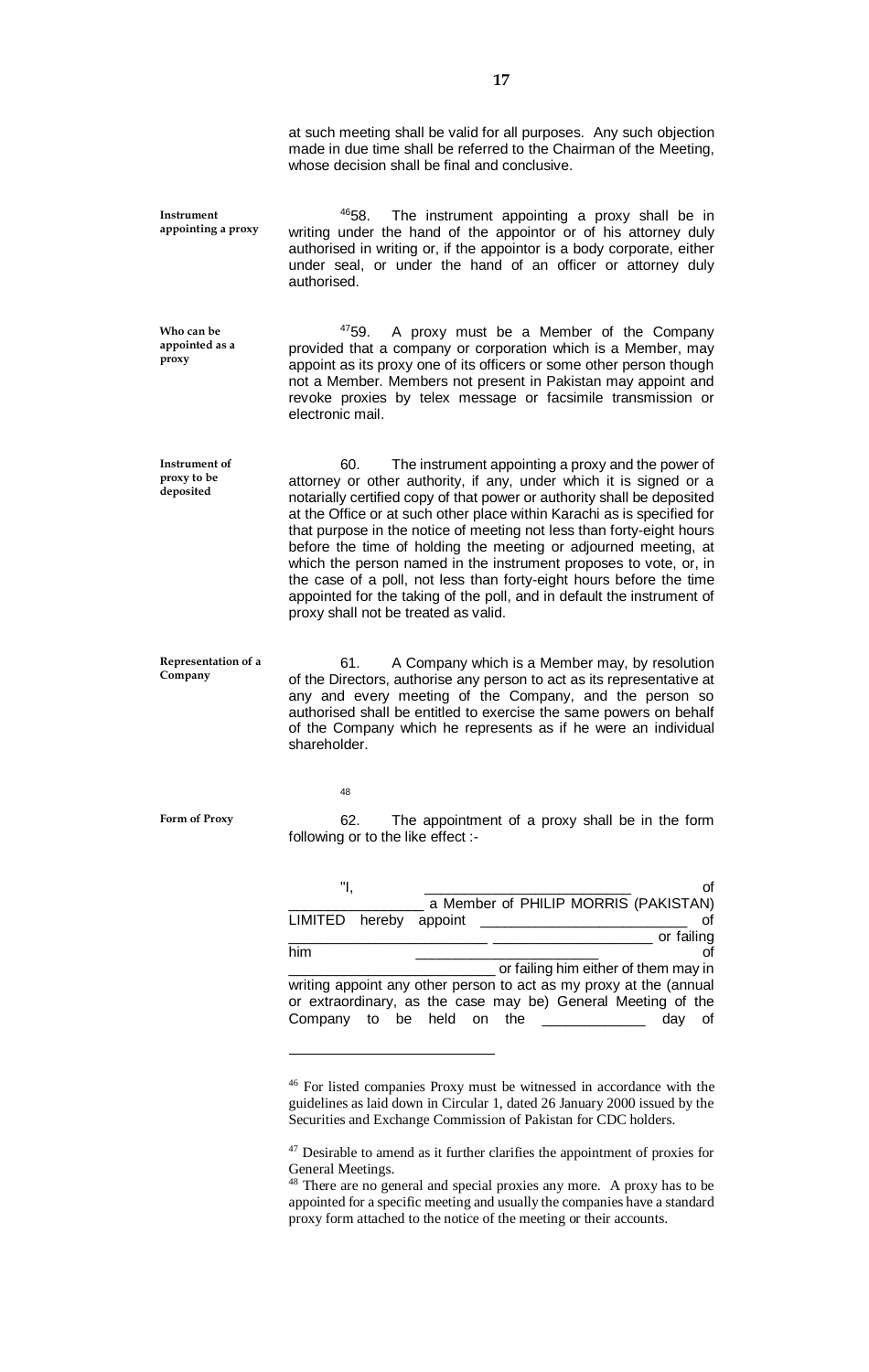\_\_\_\_\_\_\_\_\_\_\_\_\_\_\_\_\_ 20\_\_\_\_\_\_\_ and at any and every adjournment

thereof.

Signed this \_\_\_\_\_\_\_\_\_\_\_ day of \_\_\_\_\_\_\_\_\_\_\_\_\_\_\_\_\_ 20\_

**When vote by proxy valid though authority revoked**

**Number of Directors**

<sup>49</sup>63. A vote given in accordance with the terms of an instrument of proxy shall be valid notwithstanding the previous death or insanity of the principal or revocation of the proxy or of the authority under which the proxy was executed, or the transfer of the share in respect of which the proxy is given, provided that no intimation in writing of such death, insanity, revocation or transfer as aforesaid shall have been received by the Company at the Office before the commencement of the meeting or adjourned meeting at which the proxy is used. Provided nevertheless that the Chairman of any meeting shall be entitled to require such evidence as he may in his discretion think fit of the due execution of an instrument of proxy and that the same has not been revoked.

 $5064.$  The instrument appointing a proxy shall be deemed to confer authority to demand or join in demanding a poll. **Proxy may demand poll**

## **DIRECTORS**

<sup>51</sup>65. Subject to the provisions of these Articles and the Ordinance the Directors shall all be elected by the Members in General Meeting. **Directors to be elected.**

> $5266$ . The Company shall have at least seven (7) Directors. Subject to the said minimum, the number of Directors that the Company shall have shall be determined by the Directors themselves in the manner provided in this Article. Before every General Meeting at which Directors are to be elected, and not less than thirty-five days preceding the date of such meeting, the Directors shall fix the number of Directors to be elected at such Meeting. Except with the prior approval of the Company in General Meeting, the number of Directors so fixed shall not be increased or reduced by the Directors so as to have effect before the effective date of election at the next such General Meeting at which Directors are to be elected.

67. Save as provided in Section 187, no person shall be appointed as a Director unless he is a Member. **Who can be appointed as a Director**

<sup>53</sup>68. Any casual vacancy occurring among the elected Directors may be filled up by the Directors A person so appointed **Directors may fill up casual vacancies**

 $\overline{a}$ 

<sup>50</sup> Desirable as it clarifies that a proxy may join in demanding of a poll.

<sup>52</sup> Revisions made to clarify the Article and to reflect the provisions of Section 178 of the Companies Ordinance.

<sup>49</sup> Desirable to be inserted for sake of clarity.

<sup>51</sup> Reflects the requirements of the Companies Ordinance.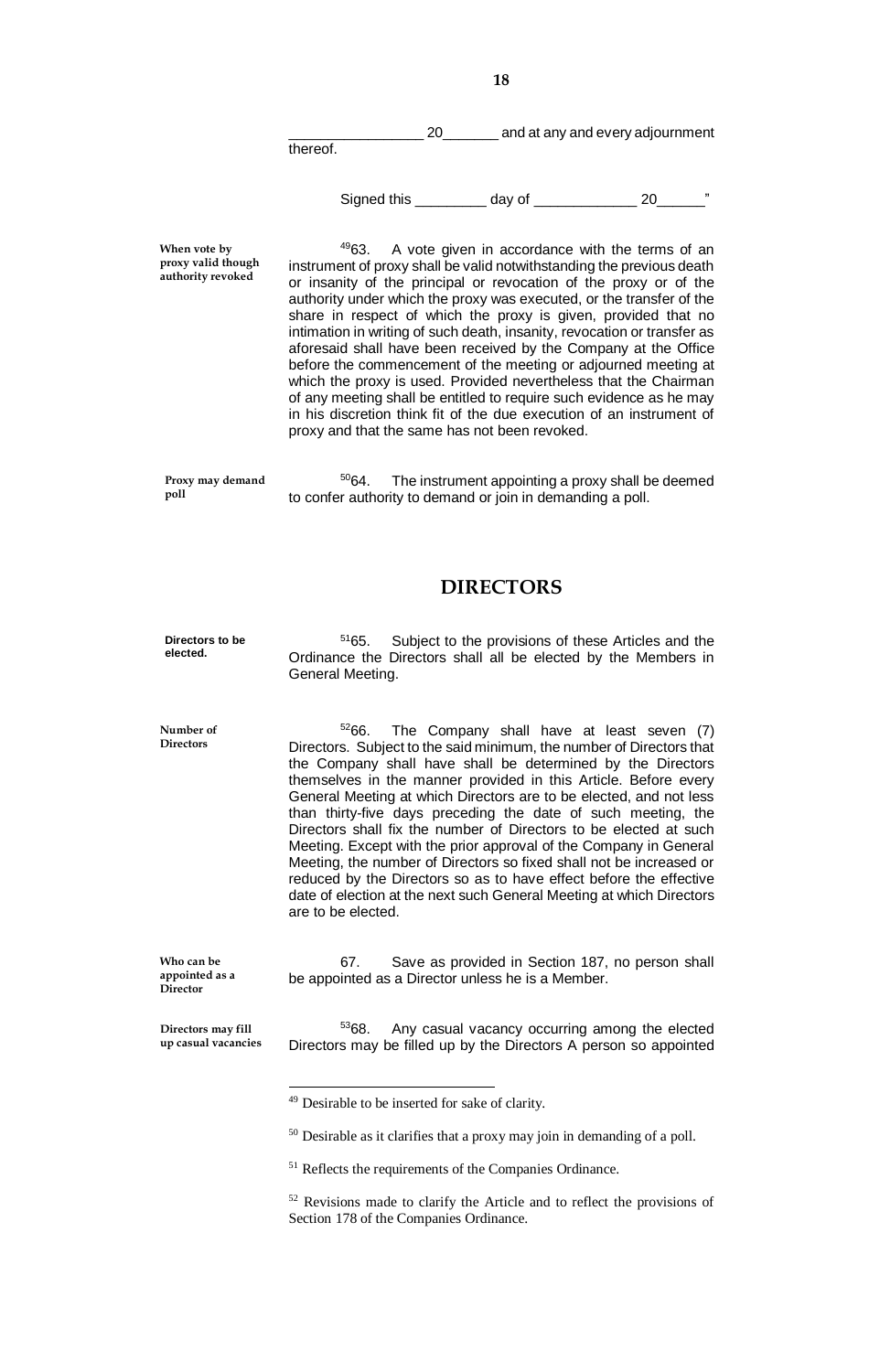shall hold office for the remainder of the term of the Director in whose place he is appointed. The Company shall prior to every such appointment secure in the form prescribed for this purpose, the consent and certificate of the person concerned consenting to act as a Director and certifying that he is not ineligible to become a Director and shall within fourteen days of his appointment file such consent with the Registrar of Companies as required by Section 184.

**Directors' remuneration**

- <sup>54</sup>69. (1) The ordinary remuneration of a Director for attending meetings of the Directors or a Committee of such Board attended by him, other than the regularly paid Chief Executive and full time working Directors, shall from time to time be determined by the **Directors** 
	- (2) A Director may also be paid all travelling, hotel and other expenses properly incurred by him in attending and returning from meetings of the Board or of any Committee of such Board or General Meetings of the Company or in connection with the business of the Company which shall be charged as part of the Company's ordinary working expenses.
	- (3) Subject to such consents or approvals being granted and within such limits as may be prescribed by the Ordinance or any other law for the time being in force, the Board may from time to time authorise the payment of remuneration (in addition to the ordinary remuneration referred to in paragraph (1) of this Article and whether payable as salary, commission, bonus, allowances, consultancy fees or otherwise) or the grant of benefits other than remuneration to any Director, either in respect of or in connection with any office of profit held by him under the Company whether as salaried executive, consultant or otherwise or for the performance by him of extra service otherwise than in connection with such office of profit and outside the scope of the ordinary duties of a Director.

**Alternate Directors**

 $\overline{a}$ 

 $5570.$  A Director who is about to leave or is absent for a period of three months or more from Pakistan may with the approval

<sup>53</sup> Amendments reflect the requirements of Section 184 of the Companies Ordinance regarding consent to act as Director.

<sup>54</sup> Directors fees for attending Board and other meetings may now be determined by the Directors (previously restricted to Rs. 5,000 per meeting) - Section 191(2) of the Companies Ordinance permits Directors to determine this fee if so allowed by the articles of the company.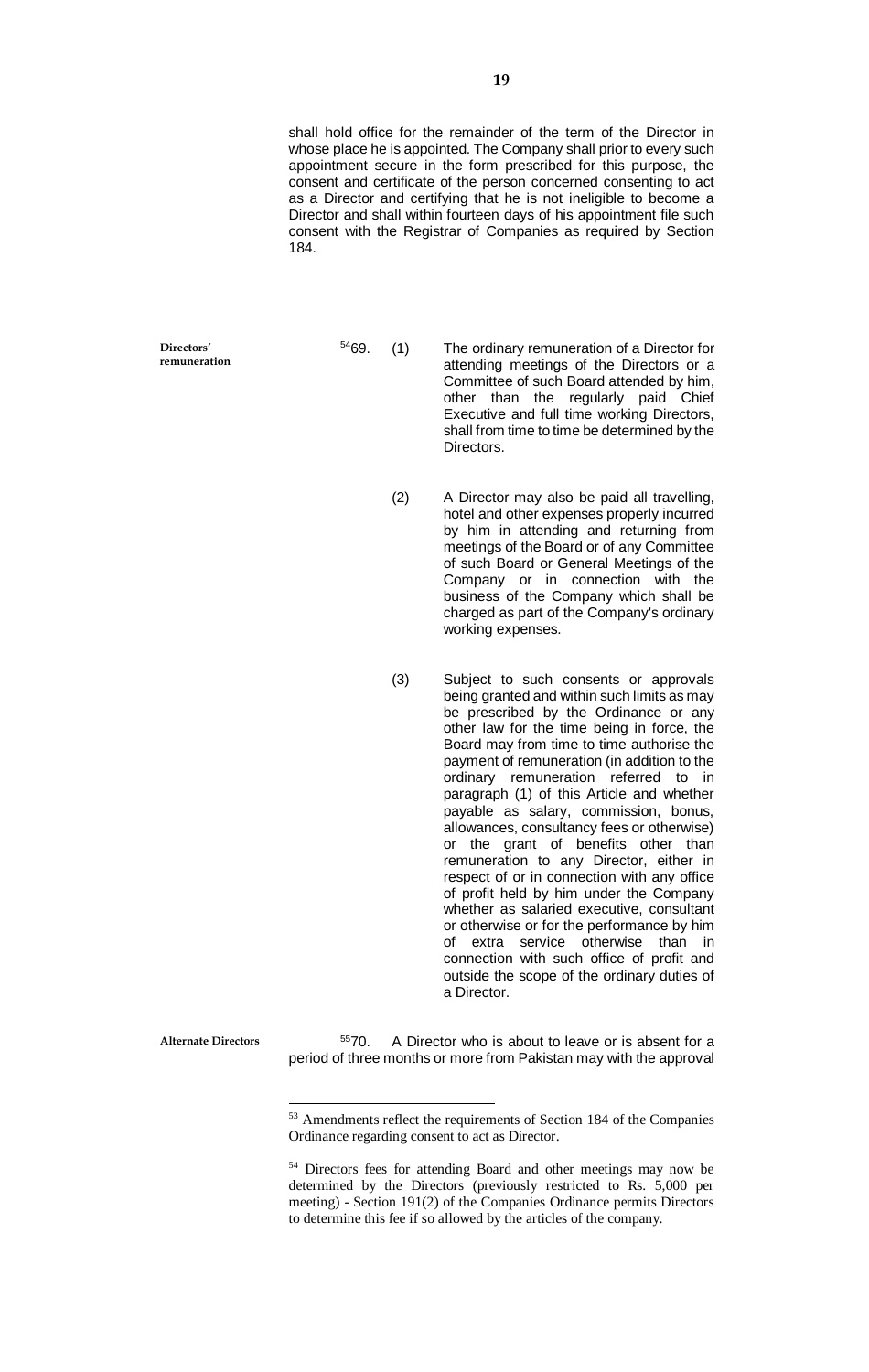of the Directors appoint any person who is eligible under Section 187 to be an alternate Director during his absence and such appointment shall have effect and such appointee, whilst he holds office as an alternate Director, shall be entitled to exercise in place of his appointer all the functions of his appointer as a Director of the Company and shall be entitled to receive notice of the meetings of the Directors and to attend and vote thereat accordingly; but shall ipso facto vacate office when his appointer returns to Pakistan or vacates office as a Director, or removes the appointee from office. Any appointment or removal under this Article shall be effected by notice in writing to the Company under the hand of the Director making the same. Such Alternate Director may be one of the Directors of the Company. In such case he shall be entitled to act in both capacities.

## **POWERS TO BORROW/RAISE FINANCE**

**Directors' authority to borrow/raise finance for the Company**

- <sup>56</sup>71. (1) The Directors may exercise all the powers of the Company to raise money otherwise than by the issue of shares and to borrow money, and to mortgage or charge its undertaking, property and uncalled capital or any part thereof, and to issue debentures, debenture stock, and other securities, whether out-right or as security for any debt, liability or obligation of the Company or of any third party.
	- (2) The Directors may, from time to time, at their discretion and on such terms and conditions as they think fit, obtain finance for the purposes of the Company on the basis of mark-up, musharika, mudaraba, or any other approved mode of non-interest based financing from banks, financial institutions or from any other institution setup by the Government of Pakistan or by any provincial Government and may secure such finance by the issue of participation term certificates, musharika certificates, mudaraba certificates, term finance certificates or any other security or obligation not based on interest, other than the ordinary shares of the Company, representing an instrument or a certificate of a specified denomination, called the face value or nominal value, evidencing investment of the holder in the capital of the Company on terms and conditions of the agreement for the issue of such instrument or certificate or such other certificate or instrument as the Federal Government may permit.

 $\overline{a}$ 

<sup>55</sup> Amendments provide more clarity.

<sup>56</sup> Desirable to make amendments as it further elaborates on the power of the Directors to borrow or raise money for the Company. The deleted part was removed because it put a limit to the borrowing power of the Directors.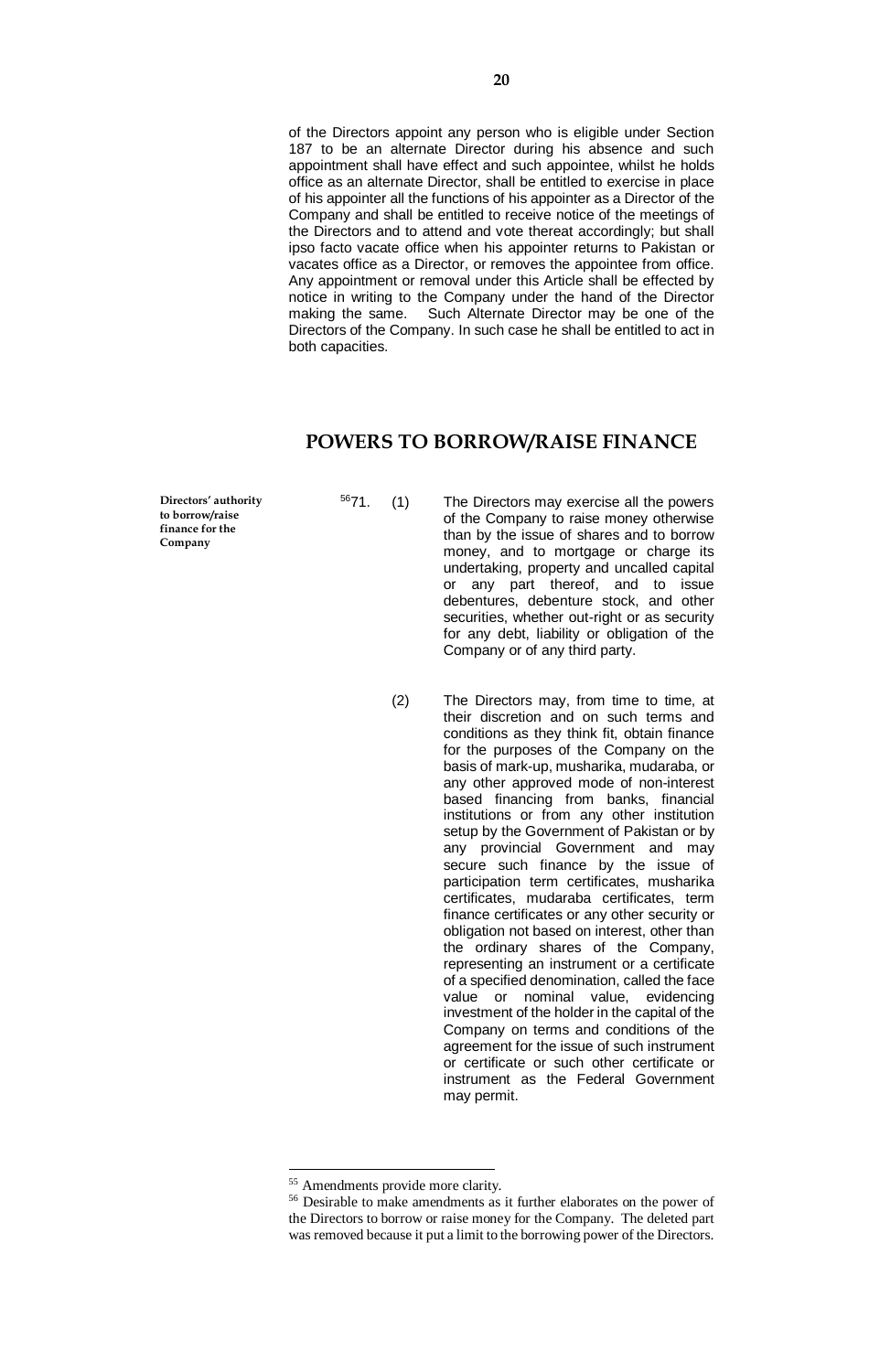**21**

(3) Subject to the provisions of the Ordinance the Directors may exercise all the powers of the Company under Sections 19(2), 87, 120 and sub-section (2) of Section 196 and in particular the Directors may issue any security as defined in Section 2(1)(34) or may issue any instrument or certificate representing redeemable capital as defined in Section 2(1)(30A) or participatory redeemable capital as defined in Section 2(1)(25).

<sup>57</sup>72. The Directors shall cause a proper register to be kept in accordance with Section 135 of all mortgages and charges specifically affecting the property of the Company, and shall duly comply with the requirements of Sections 121, 122, 128 and 129 in regard to the registration of mortgages and charges and modifications thereof therein specified and otherwise and shall also duly comply with the requirements of Section 130 as to keeping a copy of every instrument creating any mortgage or charge at the Office. The Directors shall also comply with Section 132 as to giving intimation to the Registrar of Companies of the payment or satisfaction of mortgages and charges.

**Compliance with OrdinanceInspecti on of Register of mortgages**

**Register of mortgages to be** 

**kept**

<sup>58</sup>73. The Company shall comply with the provisions of Section 136, as to allowing inspection of copies kept at the Office in pursuance of Section 130, and as to allowing inspection of the register of mortgages to be kept at the Office in pursuance of Section 135.

#### **POWERS OF DIRECTORS**

**General Powers of company vested in Directors**

 $\overline{a}$ 

 $5974.$  (1) The management of the business of the Company shall be vested in the Directors who in addition to the powers and authorities by these Articles or otherwise expressly conferred upon them may exercise all such powers and do all such acts and things as may be exercised or done by the Company as are not hereby or by the Ordinance expressly directed or required to be exercised or done by the Company in General Meeting, but subject nevertheless to the provisions of the Ordinance and of these Articles and to any regulations from time to time made by the Company in General Meeting provided that no such regulation shall invalidate any prior act of the Directors which would have been valid, if such regulation had not been made.

(2) A resolution at a meeting of the Directors duly convened and held shall be necessary for exercising the powers of the Company specified in Section 196(2).

<sup>57</sup> Section 135 of the Companies Ordinance requires a company to maintain a register of mortgages.

<sup>58</sup> As required under the relevant sections of the Companies Ordinance.

<sup>59</sup> The changes made reflect the relevant provisions of the Companies Ordinance.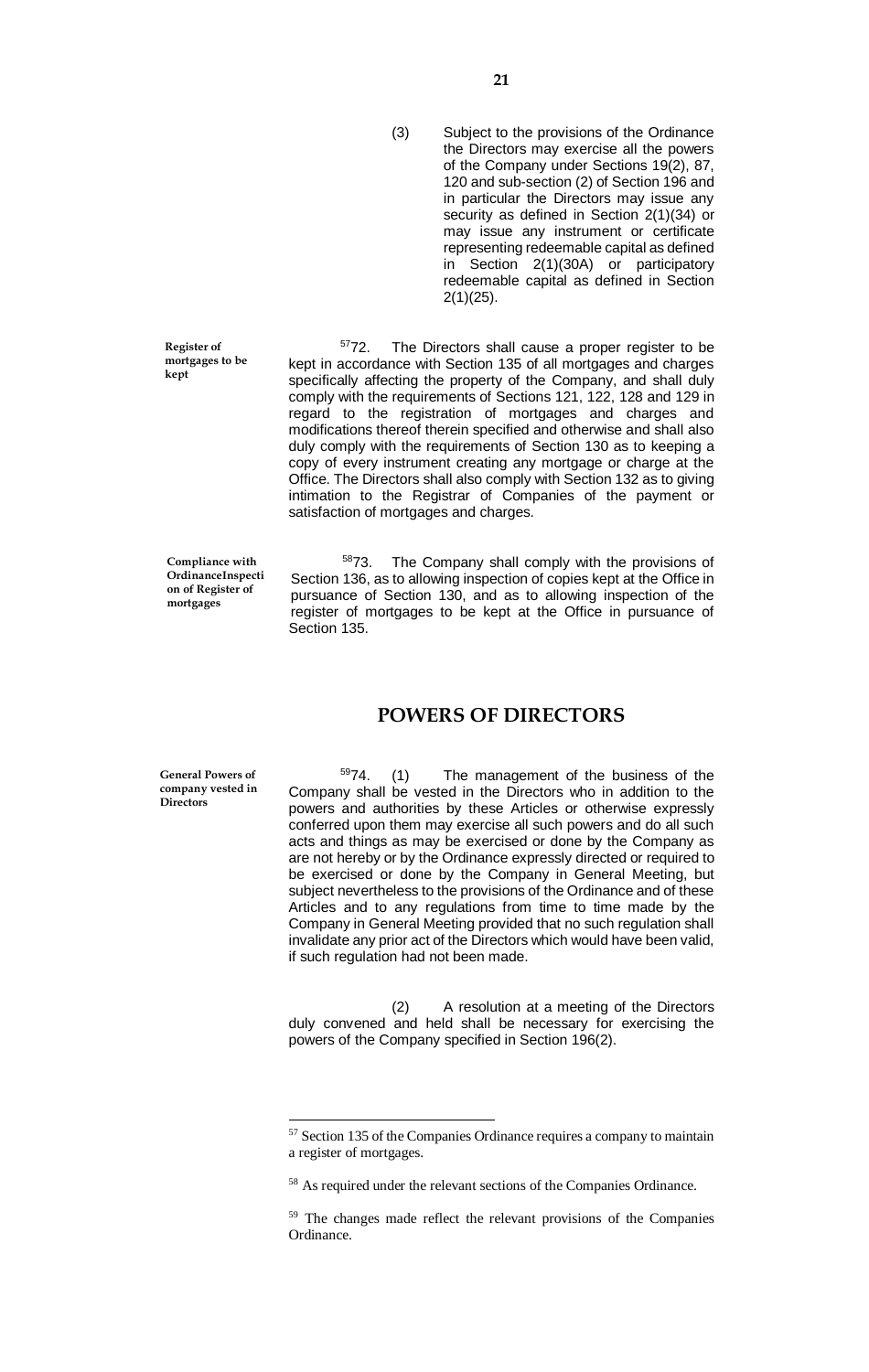(3) The consent of the Company in General Meeting shall be necessary for the Directors to do any of the things specified in Section 196(3).

 $6075$ . The Directors may from time to time and at any time by power of attorney appoint any company, firm or person or body of persons, whether nominated directly or indirectly (including any Director or officer of the Company) by the Directors, to be the attorney or attorneys of the Company for such purposes and with such powers, authorities and discretions (not exceeding those vested in or exercisable by the Directors under these Articles) and for such period and subject to such conditions as they may think fit, and any such powers of attorney may contain such provisions for the protection and convenience of persons dealing with any such attorney as the Directors may think fit and may also authorise any such attorney to delegate all or any of the powers, authorities and discretions vested in him; and without prejudice to the generality of the foregoing any such power of attorney may authorise the attorney to institute, conduct, defend, compound or abandon any legal proceedings by or against the Company, whether generally or in any particular case. **Power of Attorney**

76. Without prejudice to the general powers conferred by the Articles and to any other powers or authorities conferred by these presents on the Directors, it is hereby expressly declared that the Directors shall have the following powers, that is to say, power: **Special powers** 

> (1) To purchase or otherwise acquire for the Company any property, rights or privileges which the Company is authorised to acquire at such price and generally on such terms and conditions as they think fit, and to sell, let, exchange or otherwise dispose of absolutely and conditionally any part of the property, privileges and undertaking of the Company upon such terms and conditions and for such consideration as they think fit, provided that the Directors shall not except with the consent of the General Meeting sale, lease or otherwise dispose of the undertakings or a sizeable part thereof.

> (2) To pay for any property, rights, privilege acquired by or services rendered to the Company either wholly or partly in cash or in shares (subject to Section 86) bonds, debentures, participation term certificates or any redeemable capital or other securities of the Company, and any such shares may be issued either as fully paid up or with such amount credited as paid-up thereon as may be agreed upon; and any such bonds, debentures, participation term certificates or any redeemable capital or other securities may be either specially charged upon all or any part of the property of the Company.

**given to Directors**

**To acquire and dispose of property and rights**

**To pay for property and rights**

 $\overline{a}$ 

<sup>&</sup>lt;sup>60</sup> Desirable following some court cases which questioned the authority of a person acting on behalf of a company to commence or defend legal proceedings in the name of the company.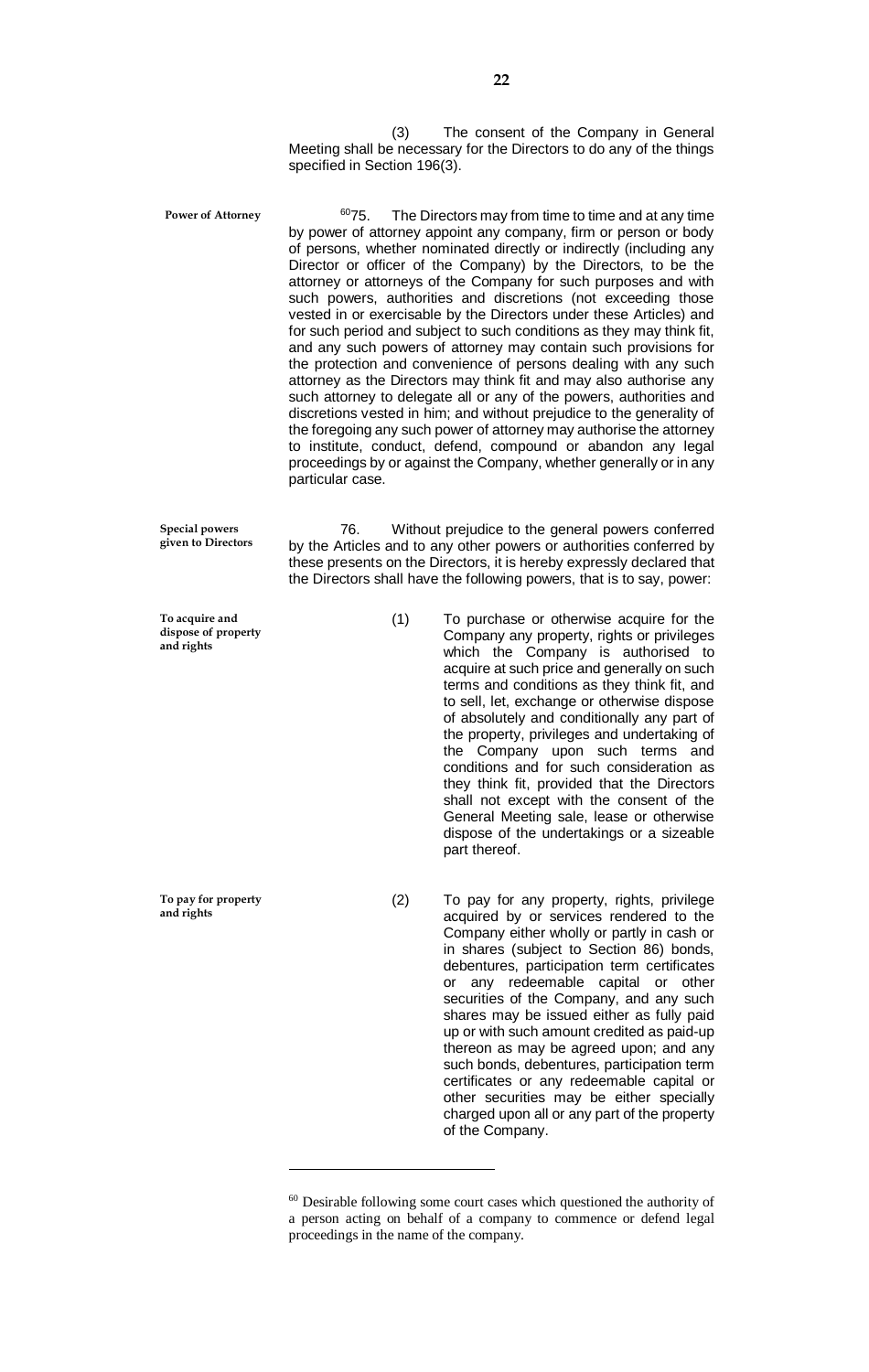**To obtain Loans**

**To appoint Officers, etc.**

**To appoint Trustees**

**Legal Proceedings**

**To refer to arbitration**

- (4) To obtain loans, advances, or credits as defined in the Banking Companies Ordinance 1962 or otherwise and to issue all securities including securities not based on interest for raising redeemable capital, resources funds from scheduled banks or financial institutions and to issue shares in lieu of standing balance of any loan and to issue securities as required by the rules and regulations of banks, financial institutions and loan giving agencies.
- (5) To appoint and at their discretion remove or suspend such Agents, Managers, Advisers, Secretaries, officers, clerks and servants for permanent, temporary or special services as they may from time to time think fit and to determine their powers and duties and fix their salaries or emoluments and to require security in such instances and to such amount as they think fit.
- (6) To appoint any person or persons (whether incorporated or not) to accept and hold in trust for the Company any property belonging to the Company or in which it is interested or for any other purposes, and to execute and do all such deeds, documents and things as may be requisite in relation to any such trust and to provide for the remuneration of such trustee or trustees.
- (7) To institute, conduct, defend, compound or abandon any legal proceedings by or against the Company or its officers or otherwise concerning the affairs of the Company and also to compound and allow time for payment of satisfaction of any debts due and of any claims or demands by or against the Company.
- (8) To refer any claims or demands by or against the Company to arbitration and observe and perform the award.

 $\overline{a}$ 

61

<sup>(3)</sup> To make, draw, endorse, sign, accept, negotiate and give all cheques, bills of lading, drafts, orders, bills of exchange, participation term certificates, musharika certificates, term finance certificates, Government of Pakistan and other promissory notes and negotiable instruments or other redeemable capital documents required for the business of the Company.

<sup>61</sup> As required by Philip Morris.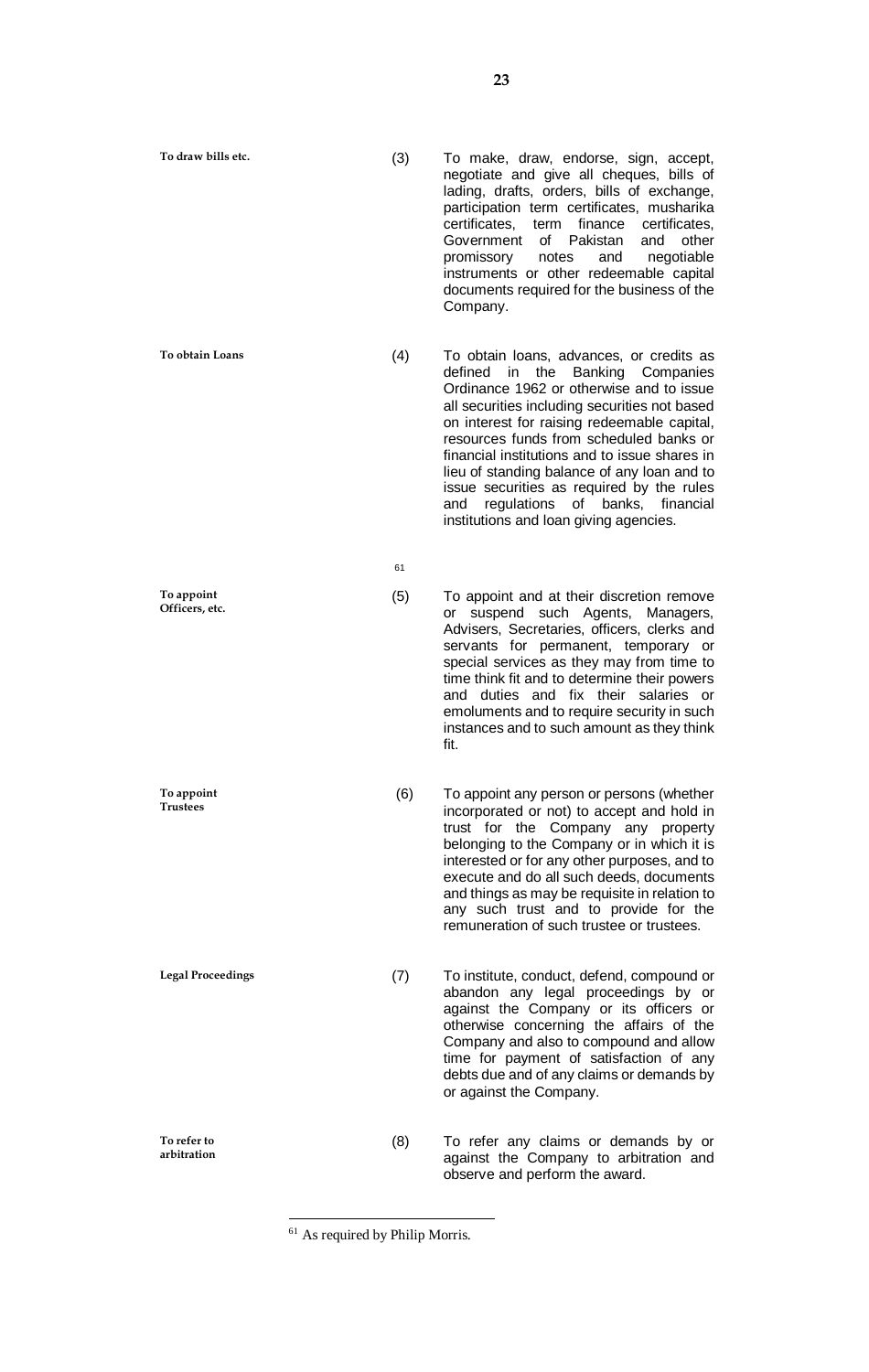**To act in matters of bankrupts and insolvents**

**To authorise acceptance etc.**

**To appoint Attorneys**

**To invest money**

**To give security by way of indemnity**

**To give commission**

**To make bye-laws**

(9) To make and give receipts, releases and other discharges for money payable to the Company and for the claims and demands of the Company.

(10) To act on behalf of the Company in all matters relating to bankrupts and insolvents.

(11) To determine who shall be entitled to sign on the Company's behalf bills, notes, receipts, acceptances, endorsements, cheques, releases, contracts and documents.

(12) From time to time, for the management of the affairs of the Company in different parts of Pakistan and/or elsewhere in such manner as they think fit, to appoint any persons to be the Attorneys and/or Agents of the Company in different parts of Pakistan and/or elsewhere with such powers to sub-delegate and upon such terms as may be thought fit.

(13) To invest and deal with any of the moneys of the Company not immediately required for the purposes thereof upon such securities (not being shares in this Company) and in such manner as they may think fit, and from time to time vary or realise such investments.

(14) To execute in the name and on behalf of the Company subject to the provisions of the Ordinance in favour of any Director or other person who may incur or be about to incur any personal liability for the benefit of the Company such mortgages of the Company's property (present and future) as they think fit, and any such mortgage may contain a power of sale and such other powers, covenants and provisions as shall be agreed upon.

(15) To give to any person employed by the Company a commission on the profits of any particular business or transaction or a share in the general profits of the Company and such commission or share of profits shall be treated as part of the working expenses of the Company.

(16) From time to time to make, vary and repeal bye-laws for the regulation of the business of the Company, its officers and employees.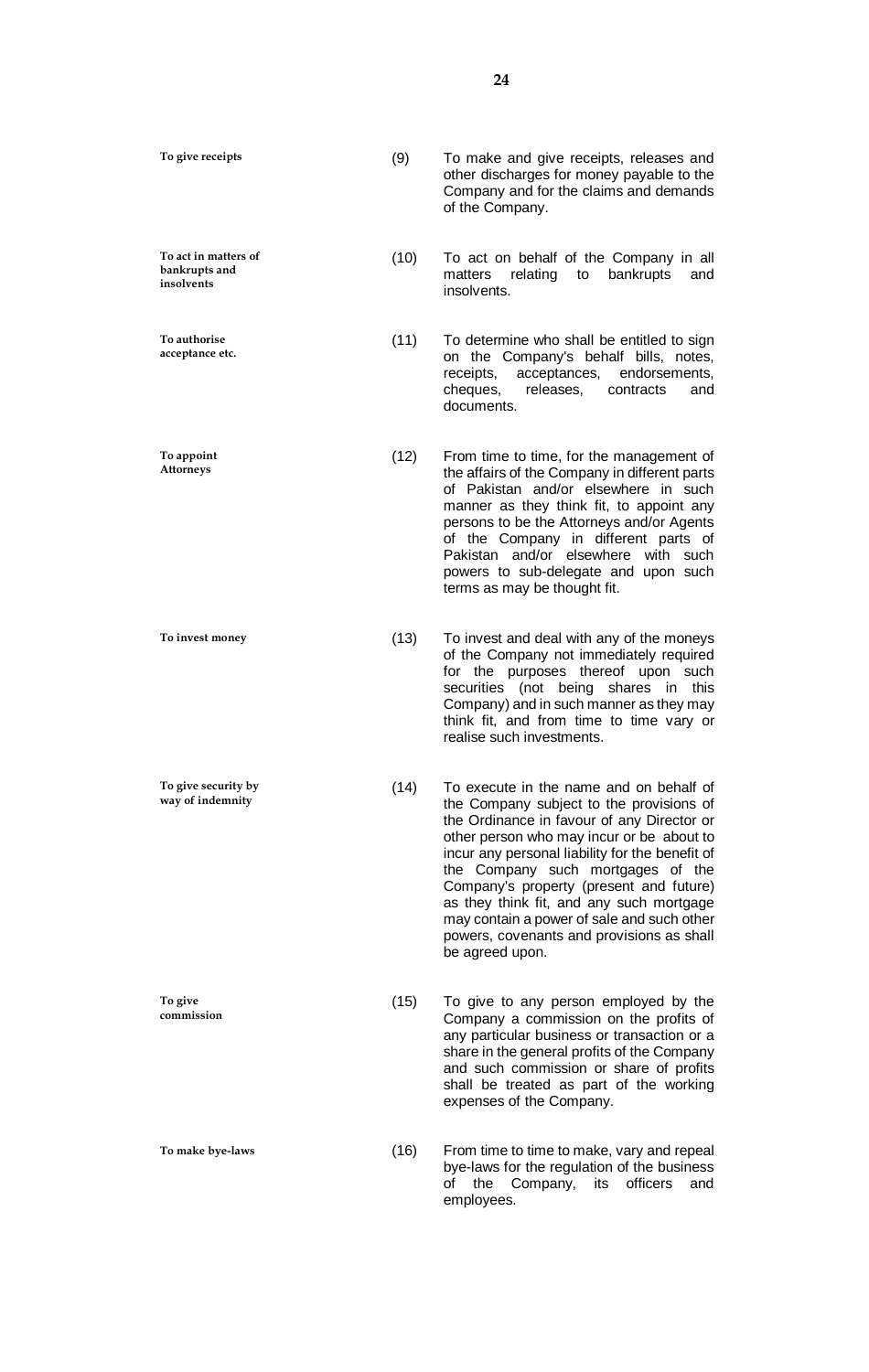**Issuance of security**

**To enter into contracts**

**To establish and support charitable objects**

**To set aside profit for Provident Fund**

**To make and alter rules**

(17) To borrow or secure the payment of any sum or sums of money for the purpose of the Company's business from any persons, firms or companies (expressly including any Member) and may themselves lend any such sum or sums.

 $62(18)$  To secure the payment of such sum or sums in such manner and upon such terms and conditions in all respects as they think fit, and in particular by the issue of debentures, redeemable capital, redeemable capital, debenture-stock or any mortgage, charge, lien or other security on the undertaking or the whole or any part of the property of the Company (both present and future).

(19) To enter into all such negotiations and contracts, and rescind and vary all such contracts and execute and do all such acts, deeds and things in the name and on behalf of the Company as they consider expedient for or in relation to any of the matters aforesaid or otherwise for the purpose of the Company.

(20) To establish, maintain, support and to subscribe to any charitable or public object, and any institution, society, or club which may be for the benefit of the Company or its employees, or may be connected with any town or place where the Company carried on business to give pensions, gratuities, or charitable aid to any person or persons who have served the Company or to the wives, children, or dependents of such person or persons, that may appear to the Directors, just or proper, whether any such person, his widow, children or dependents have or have not a legal claim upon the Company.

(21) Subject to the provisions of the Ordinance, to set aside, before recommending any dividends, any portions of the profits of the Company to form a fund to provide for such pension, gratuities or compensation, or to create any provident or benefit fund in such or any other manner as the Directors may deem fit.

(22) To make and alter rules and regulations concerning the time and manner of payment of the contribution of the employees and the Company respectively to any such fund and the accrual, employment, suspension and forfeiture of the benefits of the said fund and the application and disposal thereof, and otherwise in relation to the working and

 $\overline{a}$ 

<sup>62</sup> As required by Philip Morris.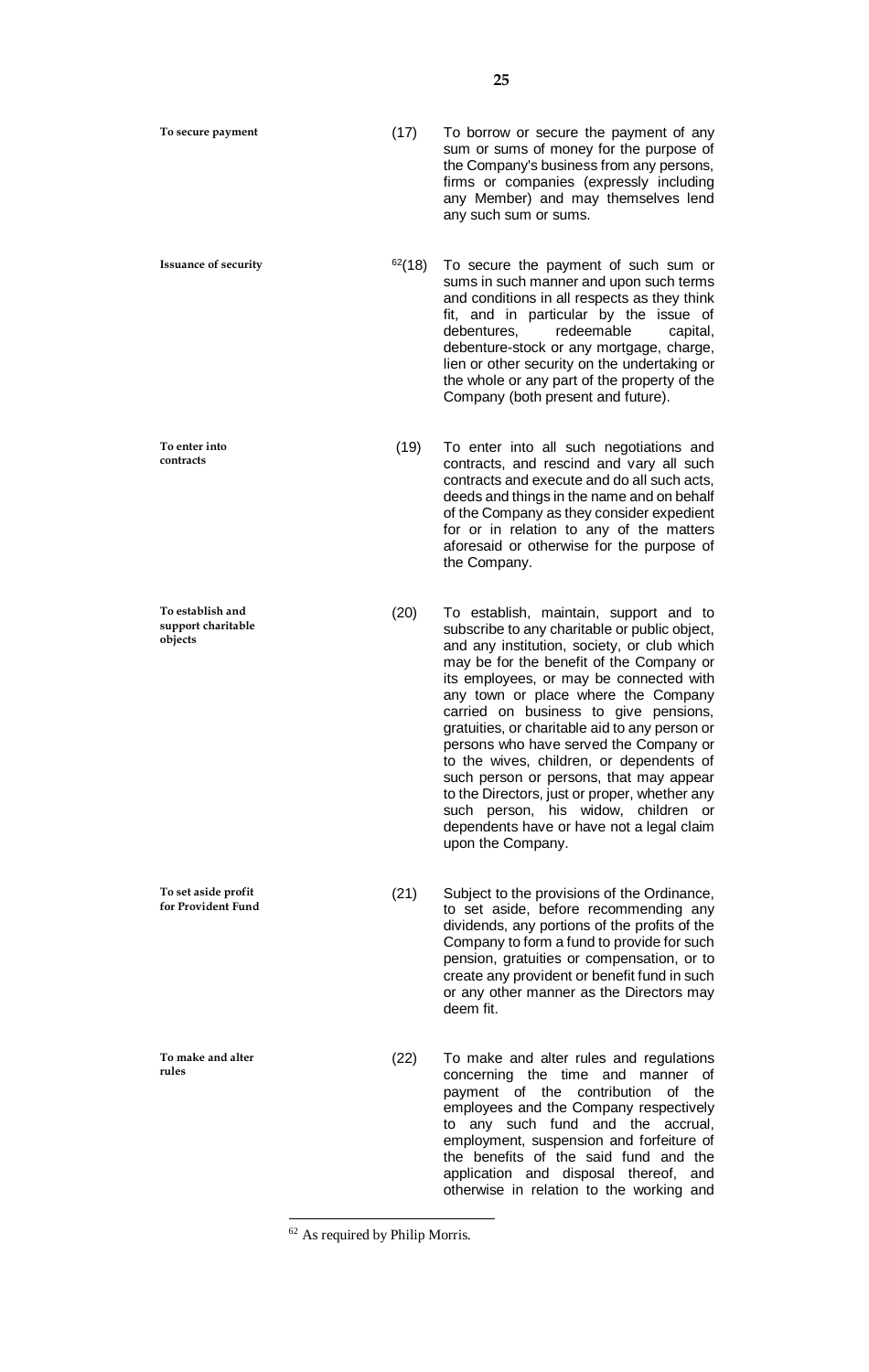**To delegate powers**

**Directors may contract with a Company**

management of the said fund as the Directors shall from time to time think fit.

- (23) To delegate all or any of the powers hereby conferred upon them to such Managers, officers, or persons, as they may from time to time think fit.
- (24) Subject to the provisions of Sections 214 and 216, no Director shall be disqualified by his office from contracting with the Company, either as vendor, purchaser or otherwise, nor shall any such contract or any contract or arrangement entered into by or on behalf of the Company in which any Director shall be in any way interested be avoided, nor shall any Director so contracting or being so interested, be liable to account to the Company for any profit realised by any such contract or arrangement by reason of such Director holding that office, or of the fiduciary relations thereby established, but it is declared that the fact of his having an interest must be disclosed by him at the meeting of the Directors at which the contract or arrangement is determined, if his interest then exists, or in any other case at the first meeting of the Directors after the acquisition of his interest. A general notice that a Director is a member of any specified firm or Company, and is to be regarded as interested in all transactions with that firm or Company shall be a sufficient disclosure under this clause as regards such Director and the said transactions, and after such general notice it shall not be necessary for such Director to give a special notice of any particular transaction with that firm or Company.
- (25) To accept from any Member, on such terms and conditions as shall be agreed, but subject to the provisions of the Ordinance a surrender of his shares or any part thereof.

**Conditions on which Directors may hold office of profit**

 $6377$ . A Director of the Company or a firm of which such Director is a partner or a private company of which such Director is a director may with the consent of the Company in General Meeting hold any office of profit under the Company provided that no such consent is required where the office held is that of Chief Executive or legal or technical adviser or banker.

**Making of loans, etc.**

 $\overline{a}$ 

 $6478$ . In the matters of granting loans, giving guarantees and providing securities, the Company shall have due regard to the

 $63$  Desirable to be inserted as it is conformity with Section 188(1)(c) of the Companies Ordinance.

<sup>64</sup> Amendment made in conformity with Section 195 of the Companies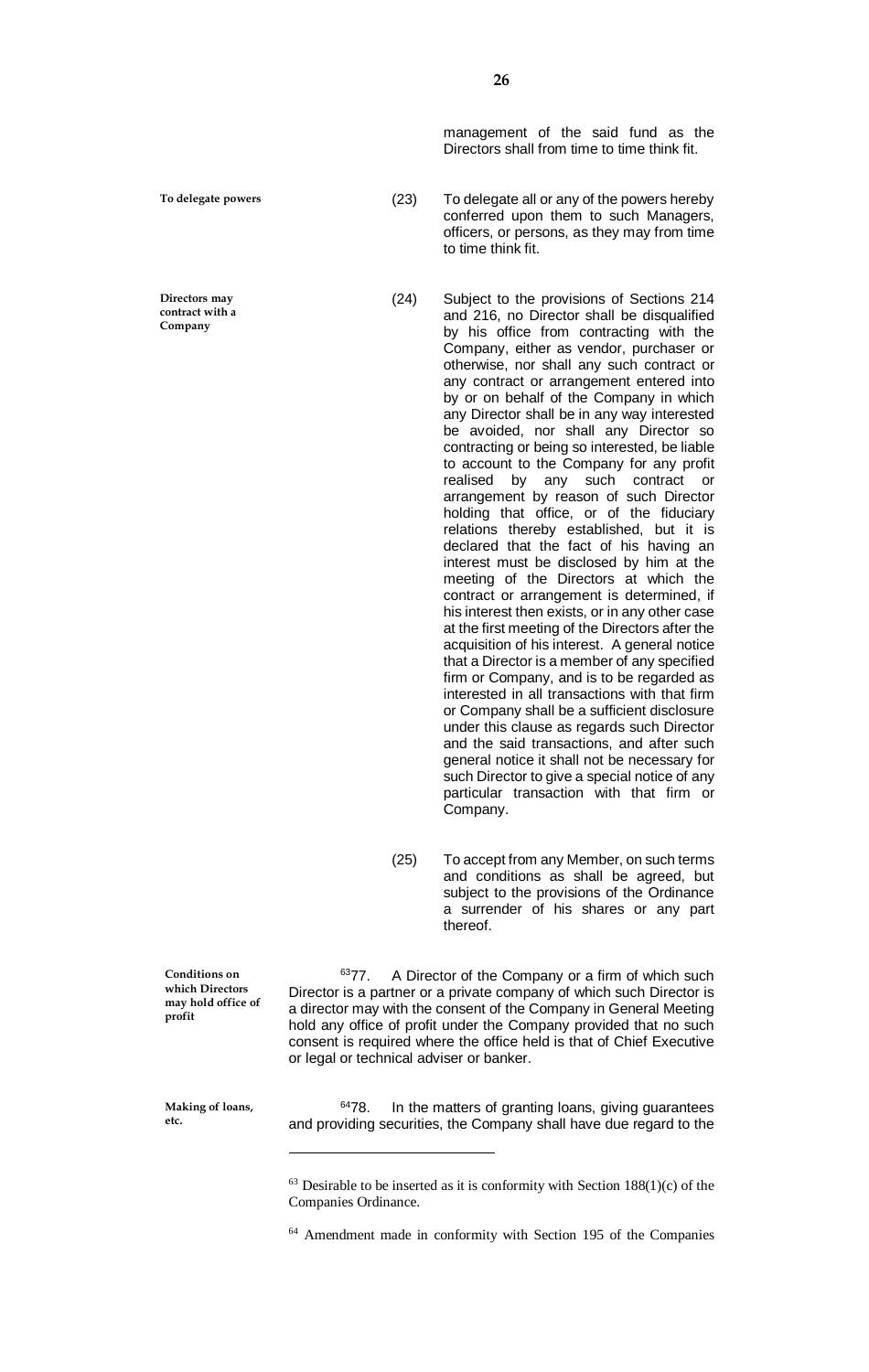prohibitions and restrictions contained in Section 195.

65

<sup>66</sup>79. Where by any contract or resolution of the Directors an appointment or a variation in the terms of an existing appointment is made (whether effective immediately or in the future) of a Chief Executive, whole-time Director or Secretary of the Company, in which appointment any Director of the Company is, or after the contract or resolution becomes, in any way, whether directly or indirectly, concerned or interested, the Company shall inform the Members of such appointment or variation in the manner required by Section 218 and shall comply with the requirements of that Section in regard to the maintaining of such contracts and resolutions open for inspection by Members at the Office, the provision of certified copies thereof and extracts therefrom and otherwise. <sup>67</sup>80. The Company shall comply with the provisions of Section 219 in regard to the keeping of a register and the entry therein of the particulars of all contracts and arrangements or appointments of the kind referred to in Sections 214, 215, 216 or 218 separately for each Section, and in regard to the maintaining of such register open for inspection by Members at the Office, the provision of certified copies thereof and extracts therefrom and otherwise. 81. A Director of the Company may be or become a director of any other company promoted by the Company or in which the Company may be interested as a vendor, shareholder or otherwise, and no such Director shall be accountable for any benefits received as a director or member of such other company. <sup>68</sup>82. The Directors shall cause minutes to be made in books provided for the purpose and kept at the Office: (a) of all appointments of officers made by the Directors; (b) of the names of the Directors present at each meeting of the Directors and of any **Where Director's interest lies in appointment of Chief Executive etc. Register of contracts, arrangements and appointments Director holding office with companies in which the Company is interested Minutes to be kept**

- committee of Directors;
- (c) of all resolutions and proceedings at all meetings of the Company, and of the

Ordinance.

 $\overline{a}$ 

<sup>65</sup> Transposed after Directors Section.

<sup>66</sup> Desirable to be inserted as it is in conformity with, and further elaborates on Section 218 of the Companies Ordinance.

 $67$  Desirable to be inserted as Section 219 of the Companies Ordinance requires a company to maintain a register of contracts, arrangements and appointments of the company.

<sup>68</sup> Desirable to be inserted as it conforms with the requirements of Section 173 of the Companies Ordinance.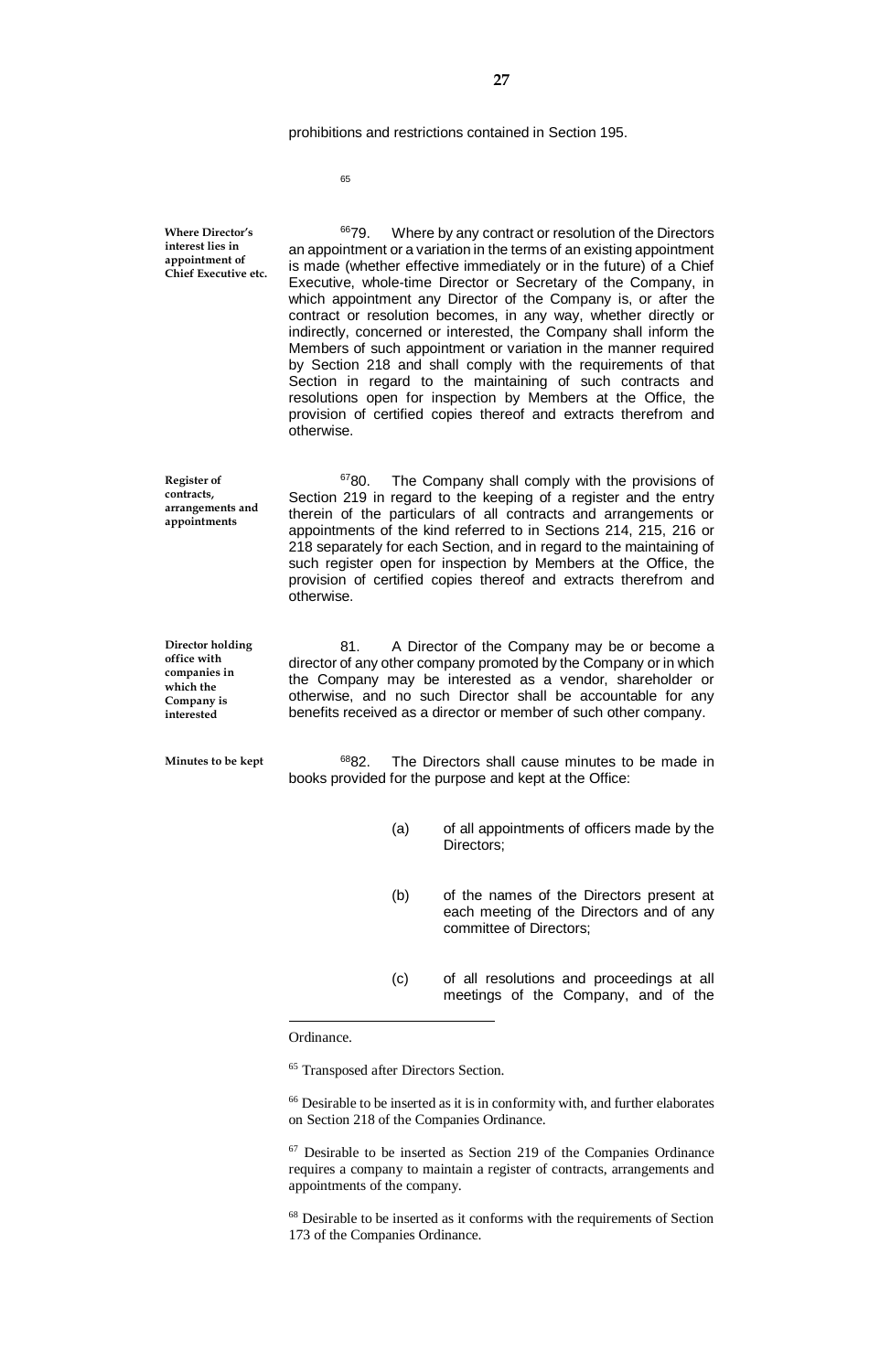#### Directors and of committee of Directors;

and the Directors present at any meeting of Directors or committee of Directors and all Members and proxies of Members present at any General Meeting shall sign their names in books to be kept for that purpose; and any such minute of such a meeting if purporting to be signed by the chairman thereof, or by the chairman of the next succeeding meeting of the same body, shall be sufficient evidence without any further proof of the facts therein stated.

A copy of the minutes of Directors meetings shall be furnished to each Director within fourteen days of such meeting.

**Directors to comply with the provisions of the Ordinance**

6983. The Directors shall duly comply with the provisions of the Ordinance or any statutory modification thereof for the time being in force, and in particular with the provisions in regard to the registration of the particulars of mortgages and charges affecting the property of the Company or created by it, and to keeping a register of the Directors and officers of the Company (including the Chief Executive, Secretary, chief accountant, auditors and legal adviser), and to sending to the Registrar an annual list of Members, and a summary of particulars relating thereto and notice of any consolidation or increase of share capital or any sub-division or cancellation of shares and copies of Special Resolutions and a copy of the register of the Directors and officers of the Company and notifications of any changes therein. The Directors shall also comply with the provisions of the Ordinance with regard to the keeping of a register of the shareholding of certain persons specified in Section 220 thereof. The Directors shall further comply with such general or special orders of the Commission issued from time to time under Section 246 as may be applicable to the Company in regard to the submission of periodical statements of accounts, information and other reports as specified in such orders.

**Payment of pensions, etc., to Directors**

 $7084.$  The Directors on behalf of the Company may pay a gratuity or pension or allowance on retirement to any Director who has held any other salaried office or place of profit with the Company or to his widow or dependents and may make contributions to any fund and pay premiums for the purchase or provision of any such gratuity, pension or allowance.

## **PROCEEDINGS OF DIRECTORS**

 $7185$ . The Directors may meet together for the despatch of business, adjourn, and otherwise regulate their meetings, as they think fit provided that the Directors shall meet at least once in each quarter of a calendar year. Questions arising at any meeting shall be decided by a majority of votes. A Director may, and the Secretary on the requisition of a Director shall, at any time, summon a meeting of the Directors. All Directors including an Alternate Director shall

**Directors' Meetings**

 $\overline{a}$ 

 $69$  Desirable to be inserted as it correctly reflects Regulation 47 of Table A of the First Schedule to the Companies Ordinance.

<sup>&</sup>lt;sup>70</sup> Allows the Board to pay pension and retirement benefits to a Director.

 $71$  Amendments provide for means of sending notices for board meetings and the requirements thereof.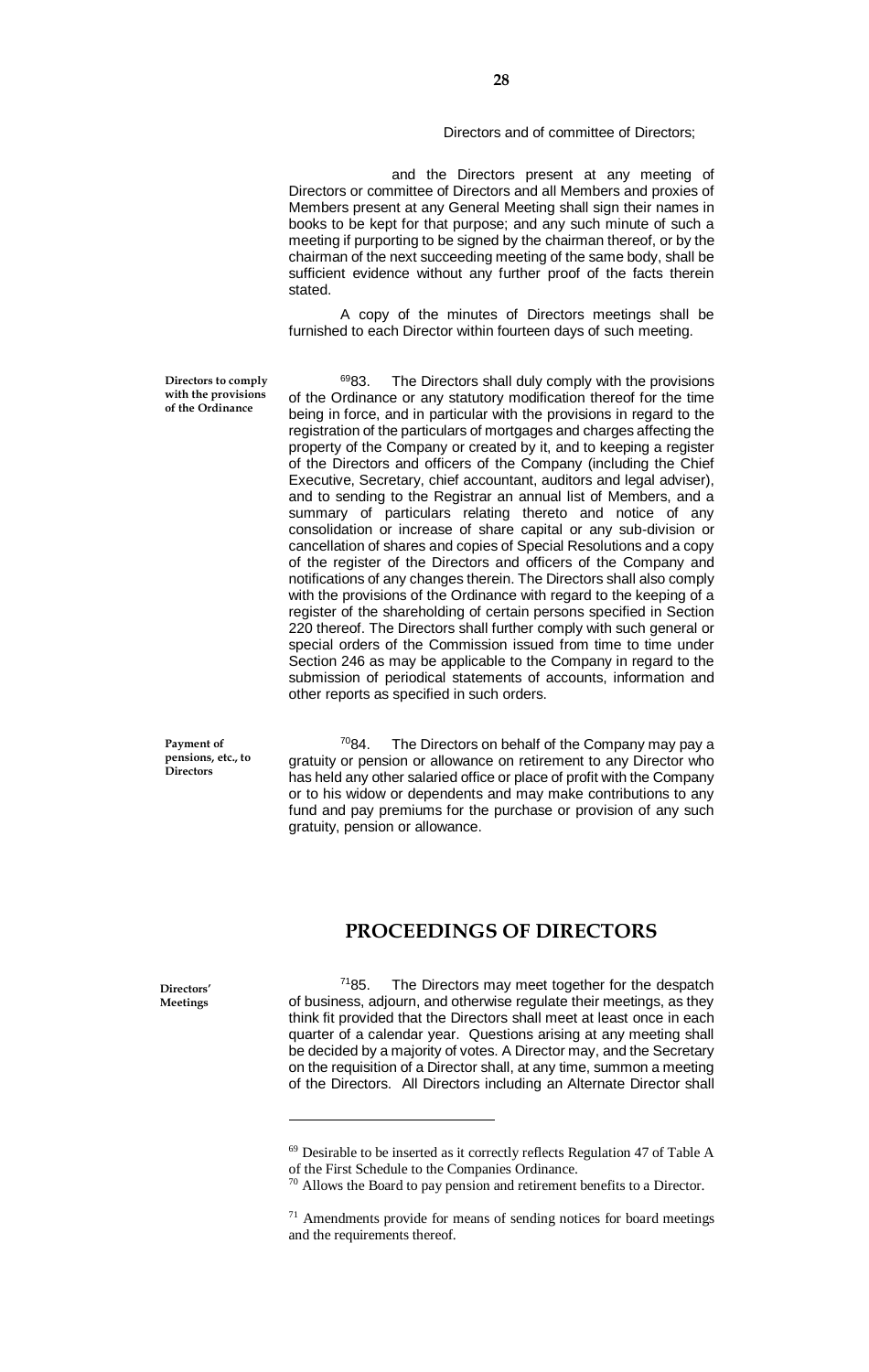|                                                           | be sent notice, in writing, of any meeting of Directors and a copy of<br>the agenda of the business to be dealt with, at least seven days prior<br>to the meeting, except in the case of emergency meetings, where<br>the notice period may be reduced or waived. A notice sent to a<br>Director by telex or facsimile transmission or electronic email to his<br>address in or outside Pakistan, notified by him to the Company for<br>this purpose, shall constitute a proper notice.                                                                                                                                                                                                                                                                                                                                                                                                                                                                                                                                                                                                                                                                                     |
|-----------------------------------------------------------|-----------------------------------------------------------------------------------------------------------------------------------------------------------------------------------------------------------------------------------------------------------------------------------------------------------------------------------------------------------------------------------------------------------------------------------------------------------------------------------------------------------------------------------------------------------------------------------------------------------------------------------------------------------------------------------------------------------------------------------------------------------------------------------------------------------------------------------------------------------------------------------------------------------------------------------------------------------------------------------------------------------------------------------------------------------------------------------------------------------------------------------------------------------------------------|
| Quorum at Board<br>Meeting                                | 7286.<br>The quorum necessary for the transaction of the<br>business of the Directors shall be one-third of their number or four,<br>whichever is greater. An Alternate Director whose appointment is<br>effective shall be counted in a quorum.<br>A meeting of Directors at<br>which a quorum is present shall be competent to exercise all or any<br>of the authorities, powers and discretions by or under these Articles<br>and the Ordinance for the time being vested in or exercisable by the<br>The continuing Directors<br>generally.<br><b>Directors</b><br>may<br>act<br>notwithstanding any vacancy in their body provided that their<br>number is not reduced below the number fixed by or in accordance<br>with these Articles as the necessary quorum of Directors.<br>lf a<br>Director or Alternate Director present at a meeting is also an<br>Alternate Director for one or more of the other Directors, all the<br>Directors whom he represents shall be deemed to be present at<br>such meeting and the Director or Alternate Director personally<br>present shall be entitled to exercise all the votes of the other<br>Directors whom he represents. |
| Reference to<br><b>General Meeting</b><br>where no quorum | $^{73}87$ .<br>If as a consequence of the Directors or some of<br>them being concerned or interested in any contract or arrangement<br>a quorum is not available for the transaction of any business relating<br>thereto on account of the provisions of Section 216, such business<br>shall be referred to the Company in General Meeting whose<br>decision shall be carried into effect.                                                                                                                                                                                                                                                                                                                                                                                                                                                                                                                                                                                                                                                                                                                                                                                  |
| Chairman of the<br>Board                                  | 88.<br>The Directors may elect a Chairman for their<br>meetings and determine the period for which he is to hold office. The<br>Chairman so elected shall preside as Chairman at every meeting of<br>Directors. If there is no Chairman or if at any meeting he is not<br>present within fifteen minutes after the time appointed for holding<br>the same, the Directors present may choose someone of their<br>number to be Chairman of the meeting.                                                                                                                                                                                                                                                                                                                                                                                                                                                                                                                                                                                                                                                                                                                       |
| Chairman to have<br>casting vote                          | 89.<br>The question arising at any meeting shall be<br>decided by a majority of votes. In the case of an equality of votes,<br>the Chairman shall have and exercise a second or casting vote.                                                                                                                                                                                                                                                                                                                                                                                                                                                                                                                                                                                                                                                                                                                                                                                                                                                                                                                                                                               |
| Delegation of<br>powers                                   | 90.<br>The Directors may delegate any of their powers not<br>required to be exercised in their meeting to committees consisting<br>of such member or members of their body as they think fit. Any<br>Committee so formed shall in the exercise of the powers so<br>delegated conform to any regulations that may be imposed on it by<br>the Directors.                                                                                                                                                                                                                                                                                                                                                                                                                                                                                                                                                                                                                                                                                                                                                                                                                      |
| Chairman of<br>committee<br>meetings                      | A Committee may elect a Chairman of its meetings.<br>91.<br>If no such Chairman is elected, or if at any meeting the Chairman is<br>not present at the time appointed for holding the same, the members                                                                                                                                                                                                                                                                                                                                                                                                                                                                                                                                                                                                                                                                                                                                                                                                                                                                                                                                                                     |
|                                                           | $72$ Amendments provide for the inclusion of Alternate Directors in the                                                                                                                                                                                                                                                                                                                                                                                                                                                                                                                                                                                                                                                                                                                                                                                                                                                                                                                                                                                                                                                                                                     |

quorum.

 $^{73}$  Transposed from the Article above for sake of clarity.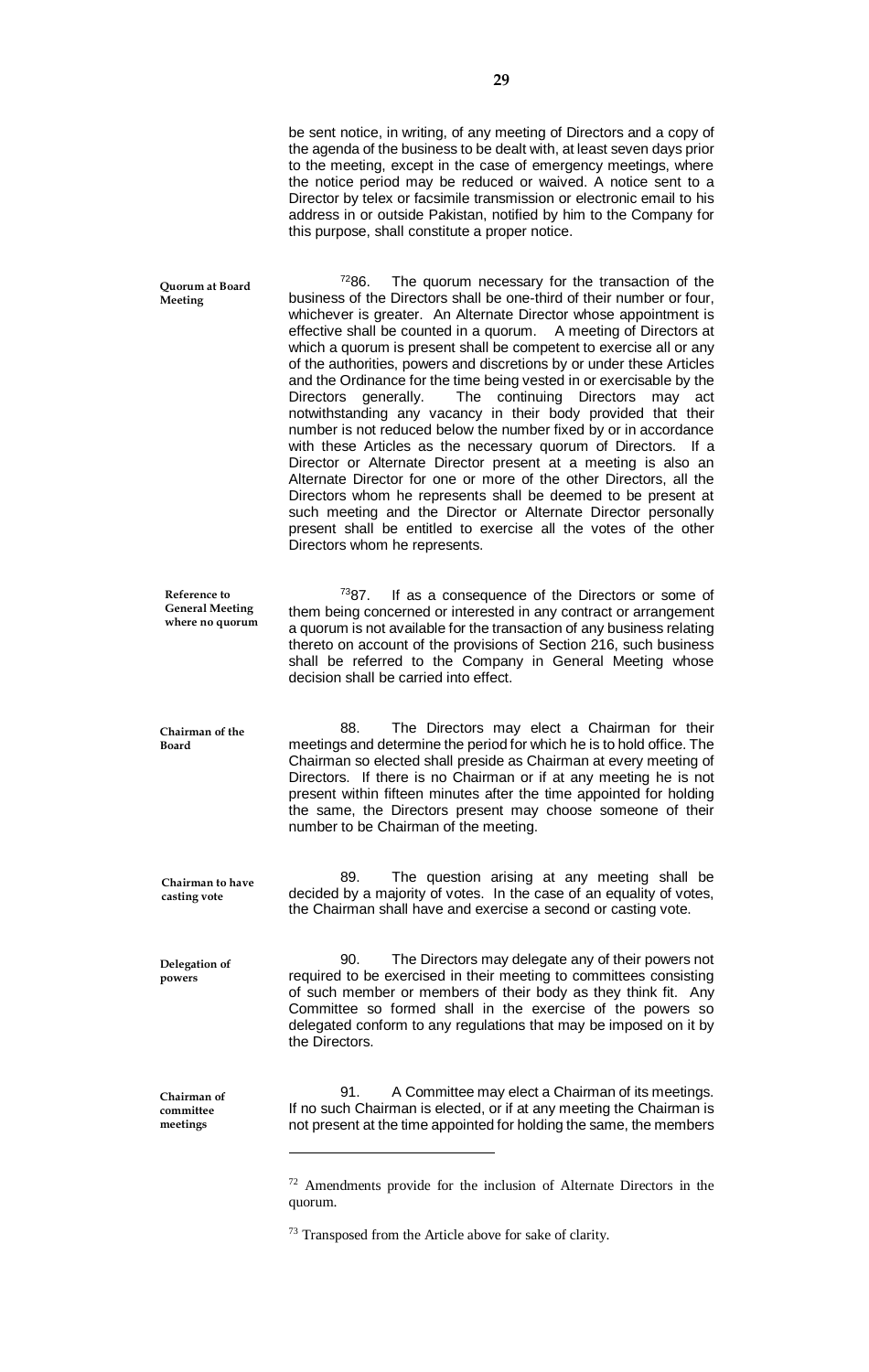present may choose one of their number to be chairman of the meeting.

**How questions to be decided of committee meetings**

**valid**

92. A Committee may meet and adjourn as it thinks proper. Questions arising at any meeting shall be determined by a majority of votes of the members present, and in the case of an equality of votes, the Chairman shall have and exercise a second or casting vote. The quorum for a meeting of a Committee consisting of two or more members, unless otherwise determined by the Committee, shall be two.

93. All acts done by any meeting of Directors or of a Committee of Directors, or by any person acting as a Director shall. notwithstanding that it be afterwards discovered that there was some defect in the appointment of any such Director or person acting as aforesaid, or that they or any of them were disqualified or had vacated office or were not entitled to vote be as valid both against and in favour of the Company and all other persons (but not in favour of such person) as if every such person had been duly appointed and was qualified and had continued to be a Director and had been entitled to vote. **Acts of Directors** 

 $7494$ . Subject to the provisions of Article 74(2), a resolution in writing, signed by all the Directors (or in their absence their Alternate Directors) for the time being in Pakistan (not being less than the requisite quorum of Directors) or by all the members of a committee for the time being in Pakistan shall be as valid and effectual as if it had been passed at a meeting of the Directors, or as the case may be of such committee, duly called and constituted in accordance with the provisions of these Articles. Such resolution may be contained in one document or in several documents in like form each signed by one or more of the Directors or members of the committee concerned. A telex message or facsimile transmission or electronic mail sent by a Director or a member of the committee shall be deemed to be a document signed by him for the purposes of this Article. **Resolution by circulation**

**Meetings by way of electronic communication**

 $\overline{a}$ 

 $7595$ . Subject to any rules framed under or any regulations or directives issued pursuant to the Ordinance, Directors or members of a Committee may participate in a meeting of the Directors or a Committee of Directors by means of any communication equipment whereby all persons participating in the meeting can speak to and hear each other. Participation in a meeting in this manner shall be deemed to constitute presence of such Director at such meetings for the purposes of constituting a quorum. Meetings will be treated as taking place where the largest group of the Directors are or, if there is no such group, where the Chairman of the meeting is.

<sup>74</sup> Desirable to amend as circular resolution need not be signed by all Directors (as required by Philip Morris), so long as a quorum of Directors is present in Pakistan and they all sign. Also, allows for approval of such resolutions through electronic means.

<sup>75</sup> Pursuant to circular No. 30, dated December 31, 2003 and subsequent circulars, issued by SECP, listed companies have been allowed to hold their Board meetings through video conferencing where it is not possible for the directors to be physically present at the venue of the meeting.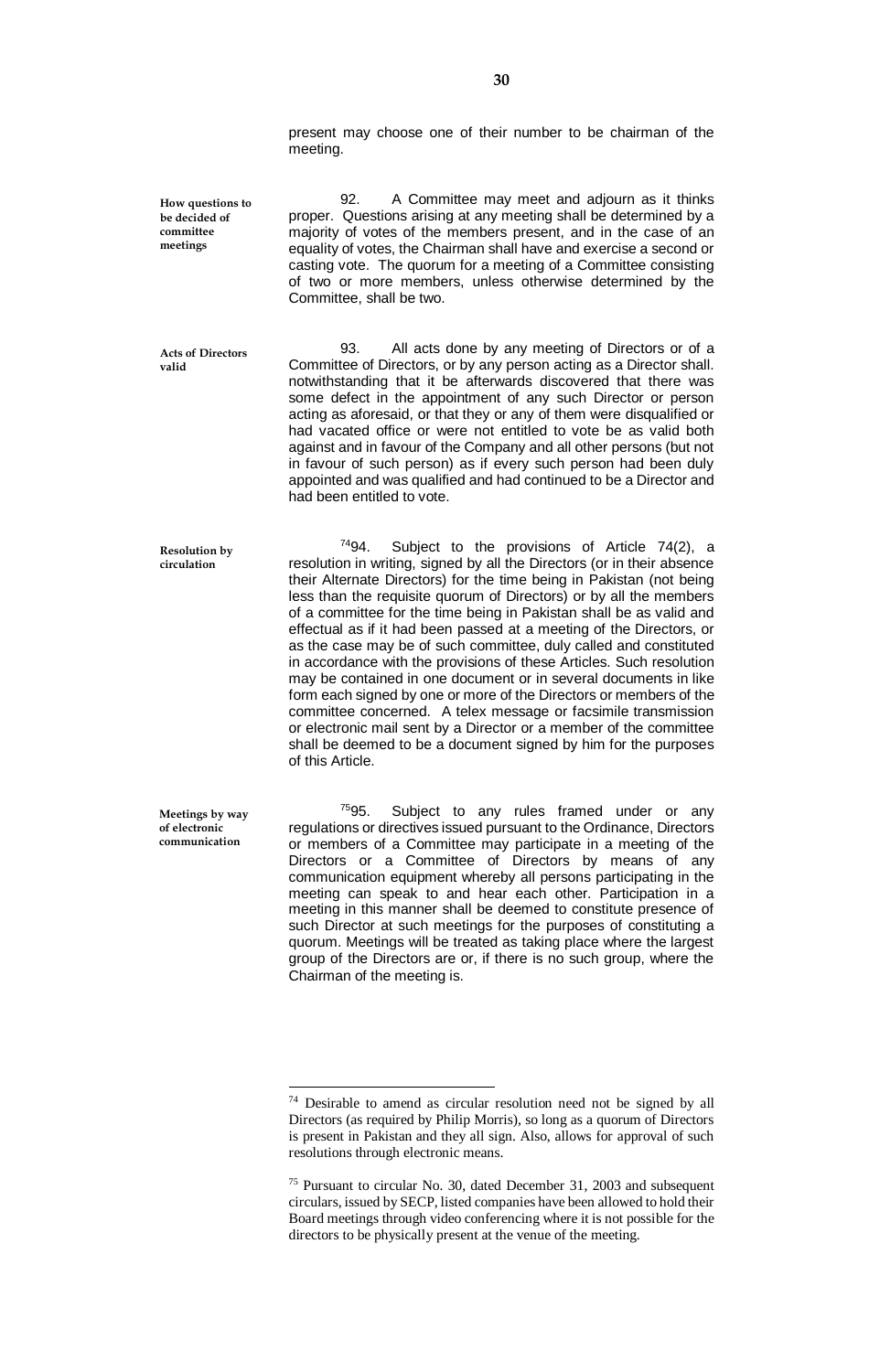**ELECTION AND RETIREMENT OF DIRECTORS**

**31**

**elected in General Meeting**

96. Subject to the provisions of these Articles the Director shall be elected by the Members in General Meeting.

**Term of office of Directors**

**election**

97. A Director elected by the Members in General Meeting shall hold office for a period of three years following the date from which his election is effective unless he earlier resigns, becomes disqualified from being a Director or otherwise ceases to hold office.

<sup>77</sup>98. Any casual vacancy occurring among the elected Directors may be filled up by the Directors and the person so appointed shall hold office for the reminder of the term of the Director in whose place he is appointed. The Company shall prior to every such appointment secure in the form prescribed for this purpose, the consent and certificate of the person concerned consenting to act as a Director and certifying that he is not ineligible to become a Director and shall within fourteen days of his appointment file such consent with the Registrar of Companies as required by Section 184. **Casual vacancy**

<sup>78</sup>99. The Members in General Meeting shall elect the Directors from amongst persons who, not being ineligible in accordance with Section 187, offer themselves for election as Directors in accordance with this Article. Any person claiming to be eligible who desires to offer himself for election shall, whether he is a retiring Director or not, file with the Company not later than fourteen days before the date of the General Meeting at which Directors are to be elected, a notice that he, being eligible, intends to offer himself for election as a Director at that meeting and that he consents to act as a Director if elected. If such person is elected as a Director, then the Company shall file his consent to act as a Director with the Registrar of Companies within fourteen days of his election as required by Section 184. A person offering himself for election as a Director may withdraw his candidature at any time before the holding of the election and may do so by withdrawing the notice in which he offered himself for election. Not later than seven days before the date of the meeting the Company will notify the Members of the persons offering themselves for election as Directors at such meeting and shall so notify the Members by publication in at least one issue each of a daily newspaper in the English language and a daily newspaper in the Urdu language **Notice of seeking** 

 $\overline{a}$ 

**Directors to be** 

 $76$  Transposed to a later part – this is otherwise in the middle of the articles relating to Directors.

<sup>77</sup> Amendments reflect the requirements of Section 184 of the Companies Ordinance regarding consent to act as Director.

<sup>&</sup>lt;sup>78</sup> Article reflects the provisions of Section  $178(2)$  (3) and (4) of the Companies Ordinance regarding requirements for election of directors. The consent to act as Director(s) is required to be filed within fourteen days of election/appointment under Section 184(1) and (2) of the Companies Ordinance.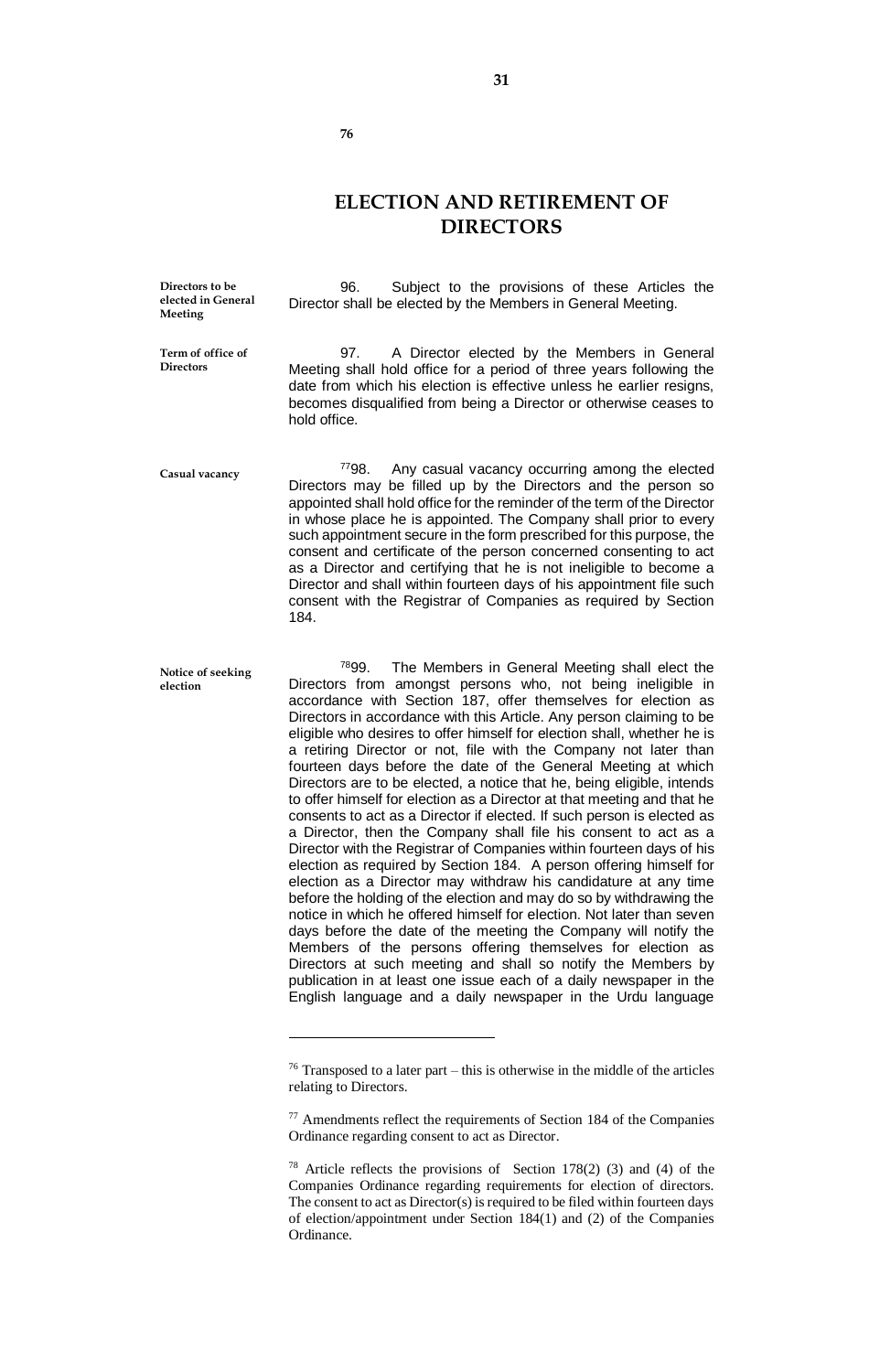having circulation in the Province in which each Stock Exchange listing the shares of the Company is situate.

**Procedure of election**

**Representative Director**

**Creditors may nominate Directors**

100. The Directors shall, unless the number of persons who offer themselves for election as Directors is not more than the number fixed for election, be elected by the Members in General Meeting from amongst the candidates eligible for election, in the following manner, namely:

- (1) every Member present in person or by proxy shall have such number of votes as is equal to the product of the number of shares carrying the right to vote held by him and the number of Directors to be elected;
- (2) the number of votes calculated in accordance with the preceding clause (1) may be given to a single candidate or may be divided between any two or more candidates in such manner as the person voting may choose; and
- (3) the candidate who gets the highest number of votes shall be declared elected as Director and then the candidate who gets the next highest number of votes shall be so declared and so on until the total number of Directors to be elected has been elected.

 $79101$ . Any Member who is the registered holder of a sufficient number of shares in the Company to ensure the election of one or more Directors may at any time give notice in writing to the Company that the persons named in such notice (being Directors) are to be deemed to be Directors representing the notice-giver and any such representative Director may by a like notice be removed and replaced by the notice-giver. No Member may give notice under this Article in respect of more Directors than his shareholding would enable him to elect.

102. A Director may retire from his office upon giving notice in writing to the Company of his intention so to do, and such resignation shall take effect upon acceptance by the Directors. **Retirement of a Director before completion of term**

 $\overline{a}$ 

80103. In addition to the Directors elected or deemed to have been elected byMembers, the Company may have Directors nominated by the Company's creditors or other special interests by virtue of contractual arrangements. The provisions of Section 178, Section 180 or Section 181 shall not apply to the Directors nominated under sub-sections (a) and (b) of Section 183. Howeverwhere a Director is nominated as mentioned hereinabove his appointment shall be subject to the provisions of Section 183.

 $79$  Provides clarity regarding Directors who are representatives of a **Member** 

<sup>&</sup>lt;sup>80</sup> The deleted part has been removed because it restricted the creditors that could nominate Directors on the Board.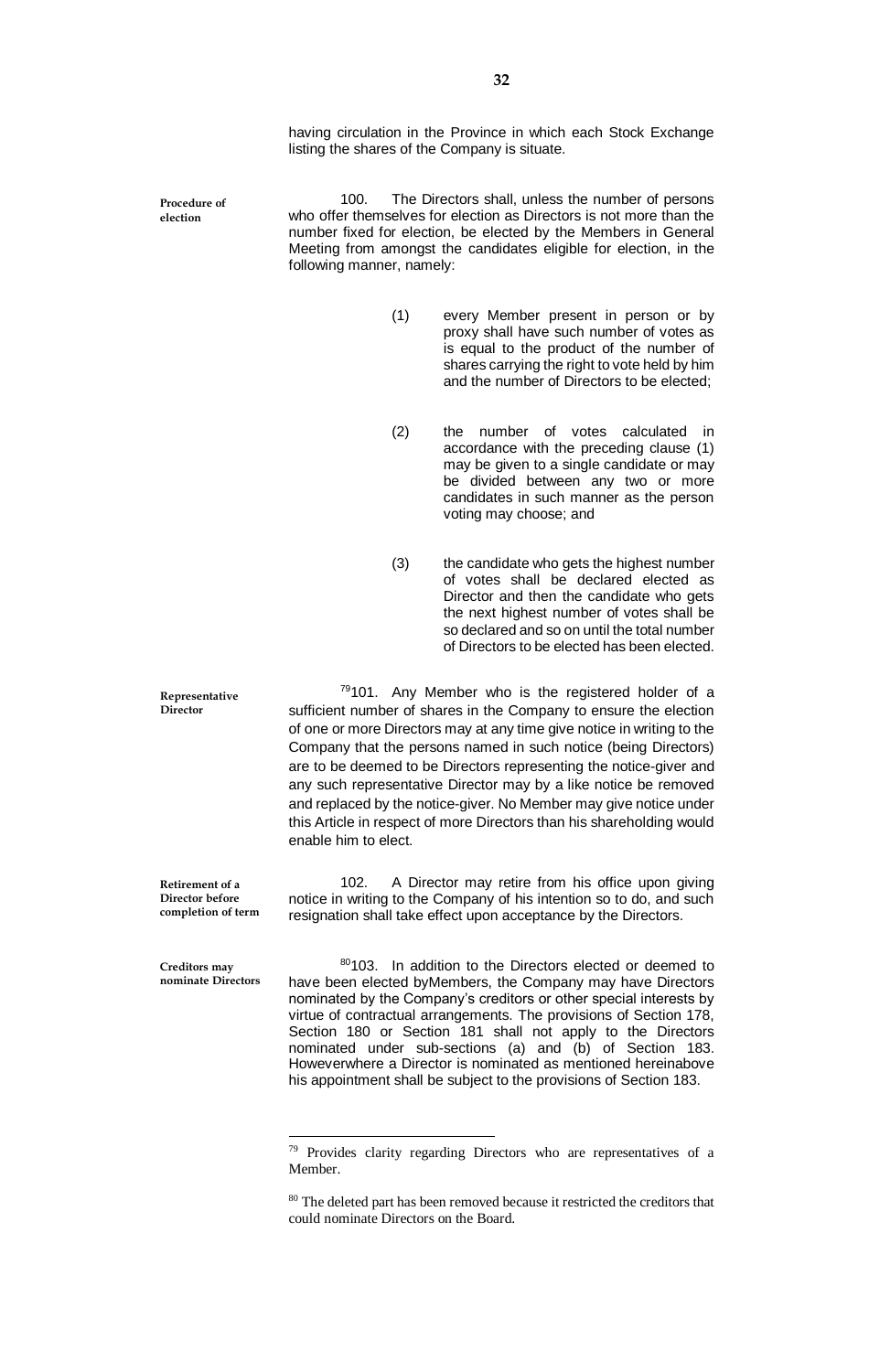**Disqualification of a Director**

- <sup>81</sup>104. A Director shall ipso facto cease to hold office if:
	- (a) he becomes ineligible to be appointed as a Director on any one or more of the grounds specified in Section 187, or
	- (b) he absents himself from three consecutive meetings of the Directors or from all meetings of the Directors for a continuous period of three months, whichever is the longer, without leave of absence from the Directors, or
	- (c) he or any firm of which he is a partner or any private company of which he is a director without the sanction of the Company in General Meeting accepts or holds any office of profit under the Company other than that of a Chief Executive or a legal or technical adviser or a banker, or
	- (d) he or any firm of which he is a partner or any private company of which he is a Director accepts a loan or guarantee from the Company in contravention of Section 195, or
	- (e) the Member or Members who appointed him as a representative under Article 101 or any of them revoke his appointment by notice in writing to the Company.

**Removal of Director**

105. Subject to the provisions of Section 181 the Company may by resolution in general meeting remove a Director appointed under Section 176 or Section 180 or elected in the manner provided for in Section 178.

#### **CHIEF EXECUTIVE**

**Appointment of Chief Executive**

 $\overline{a}$ 

82106. The Company shall have an office of Chief Executive which shall be filled from time to time by the Directors who may appoint a Director or (subject to Section 201) any other person to be the Chief Executive of the Company, and may designate such Chief Executive as Managing Director, for a period not exceeding three years and on such terms and conditions as the Directors may think fit, and such appointment shall be made within fourteen days from the date on which the office of Chief Executive falls vacant. Prior to each such appointment the Company shall secure as required by Section 184 in the form prescribed for this purpose, the consent and certificate of the person concerned to act as the Chief Executive of the Company and if appointed within fourteen days of such appointment file such consent with the Registrar of Companies. If the Chief Executive at any time is not already a Director he shall be deemed to be a Director of the Company notwithstanding that the number of Directors for the time being fixed in accordance with Article 66 shall thereby be increased. The Chief

 $81$  Desirable to amend as it clearly reflects the provisions of Section 188(1) of the Companies Ordinance.

<sup>&</sup>lt;sup>82</sup> Desirable to be amended as it provides for the requirements and procedure of the appointment of the Chief Executive as laid down in Sections 198 to 202 of the Companies Ordinance.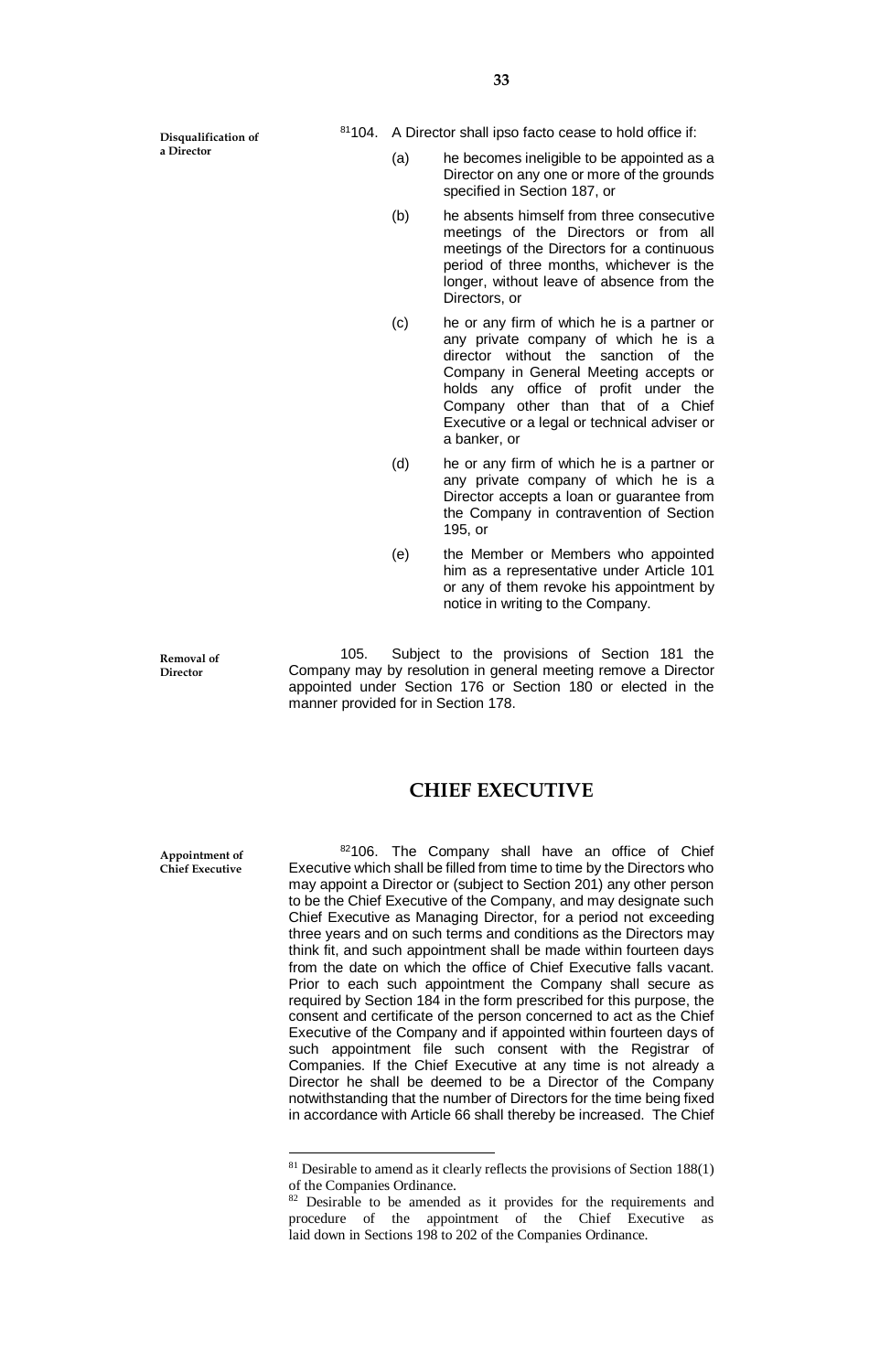Executive may be removed from office in accordance with the provisions of Section 202.

107. The Directors may, from time to time, appoint one of their body or any other person as the Deputy Managing Director either for a fixed term or without any limitation as to the period for which he is to hold such office and may, from time to time, remove him from office and appoint another Director or any other person in his place. The Deputy Managing Director shall hold office on such terms as the Directors may determine and shall be paid remuneration and other benefits as may be authorised by the Directors from time to time. **Deputy Managing Director**

**Powers of Chief Executive**

83108. The Directors may entrust to and confer upon the Chief Executive any of the powers exercisable by them, except those required by Article 74(2) to be exercised only by a meeting of the Directors, upon such terms and conditions and with such restrictions as they may think fit and may from time to time revoke, withdraw, alter or vary all or any of such powers.

**Remuneration of Chief Executive**

84109. A Chief Executive shall receive, such remuneration as the Directors may determine and it may be made a term of his appointment that he be paid a pension and/or gratuity and/or other benefits on retirement from his office.

#### **SECRETARY**

**Appointment of secretary**

 $\overline{a}$ 

85110. The Secretary shall be appointed by the Directors for such term, at such remuneration and upon such conditions as they may think fit; and any Secretary so appointed may be removed by them.

Anything required or authorised to be done by or to the Secretary by the Ordinance may, if the office of the Secretary is vacant or there is for any other reason no Secretary capable of acting, be done by or to any Assistant or Deputy Secretary, or if there is no Assistant or Deputy Secretary capable of acting, by or to any officer of the Company authorised generally or specially in that behalf by the Directors.

## **THE SEAL**

<sup>&</sup>lt;sup>83</sup> Desirable to be inserted as Section 200 of Companies Ordinance allows the Directors of the Company to determine the terms and conditions of the appointment of the Chief Executive.

<sup>84</sup> Desirable to be inserted as Section 200 of Companies Ordinance allows the Directors of the Company to determine the terms and conditions of the appointment of the Chief Executive.

<sup>&</sup>lt;sup>85</sup> Furthe clarifies the powers of Directors with respect to appointment of Secretary.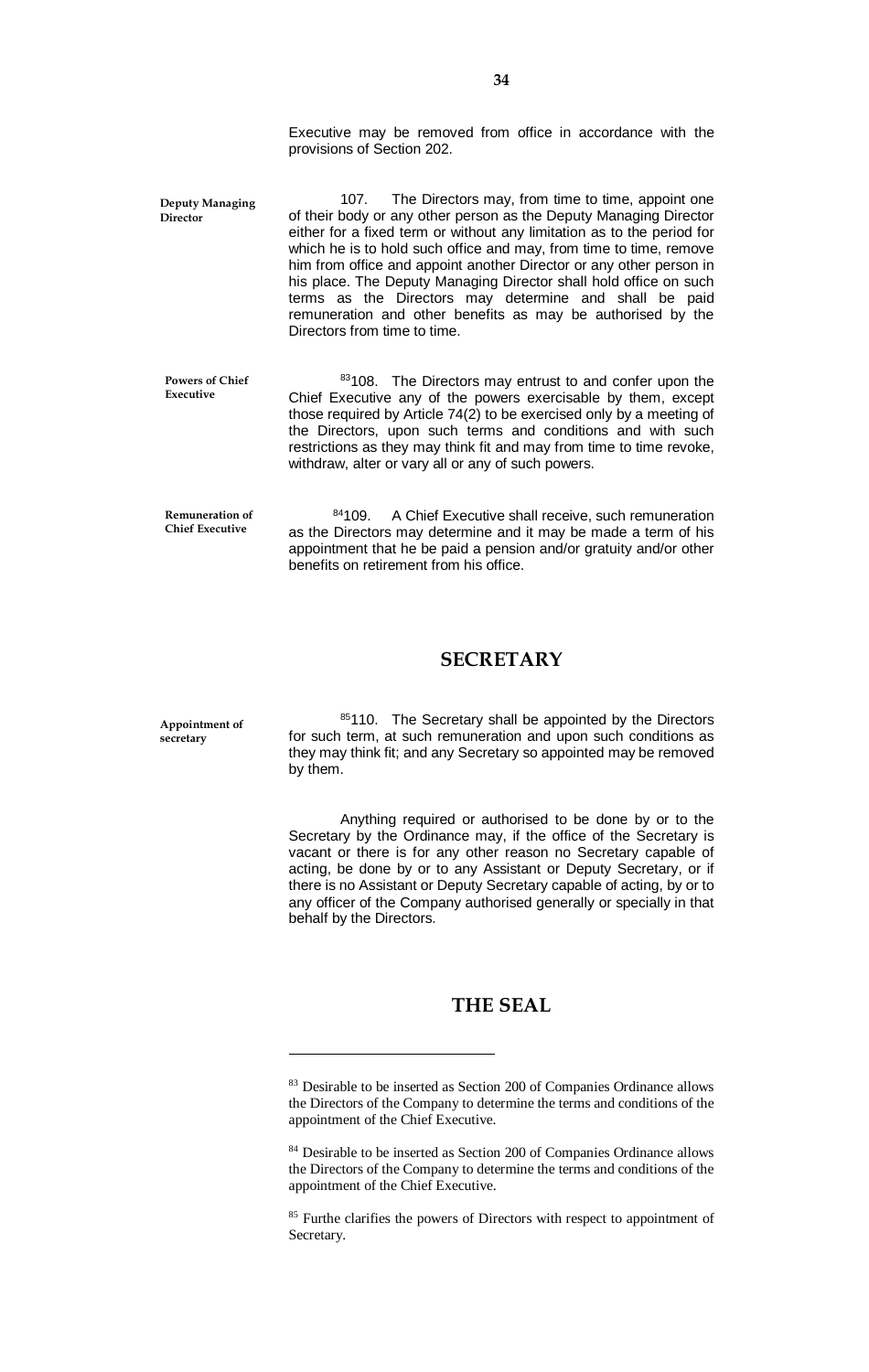86111. The Directors shall provide for the safe custody of a Common Seal which shall only be used by the authority of a resolution of the Board or of a Committee of the Directors authorised by the Directors in that behalf, and every instrument to which the Seal shall be affixed shall be signed by a Director and shall be countersigned by the Secretary or by a second Director or by some other person appointed by the Directors for that purpose or be signed by the Chief Executive alone, but so that the Directors may by resolution determine either generally or in any particular case, that the signature of the Chief Executive, any Director and/or Secretary may be affixed by some mechanical means to be specified in such resolution including without limitation by printing, lithography or stamping. **The seal, its custody and use**

<sup>87</sup>112. The Company may exercise the powers conferred by Section 213 with regard to having an official seal for use abroad, and such powers shall be vested in the Directors. **Official seal for use abroad**

### **DIVIDENDS AND RESERVE**

113. The Company in General Meeting may declare dividends, but no dividend shall exceed the amount recommended by the Directors. **Declaration of Dividends**

88114. All dividends shall be paid within the periods specified in Section 251. **Time for payment of dividend**

89115. (1) No dividend shall be paid otherwise than out of profits of the year or any other undistributed profits and in the determindation of the profits available for dividends the Directors shall have regard to the provisions of the Ordinance and in particular to the provisions of Sections 83, 235 and 248. **Dividends payable out of profits**

 $90(2)$  The declaration of the Directors as to the amount of the net profits of the Company shall be conclusive. **What to be deemed** 

**Interim Dividend**

**net profits**

 $\overline{a}$ 

116. The Directors may, if they think fit from time to time, pay to the Members such interim dividends as appear to the Directors to be justified by the profits of the Company. If at any time the share capital of the Company is divided into different classes the Directors may, subject to the provisions of the Ordinance, pay such

<sup>87</sup> Desirable to be inserted as Section 213 of the Companies Ordinance authorizes the use of the Company Seal for transactions beyond the limits of Pakistan.

<sup>88</sup> Reflects the requirements of Section 251 of the Companies Ordinance.

<sup>89</sup> Amendment desirable to be made as it elaborates further on restrictions on declaration of dividend.

<sup>90</sup> Authorizes the Directors to determine the net profits of the Company.

<sup>&</sup>lt;sup>86</sup> Desirable to amend in order to provide further clarity and to bring the Article in conformity with Regulation 49 of Table A in the First Schedule to the Companies Ordinance.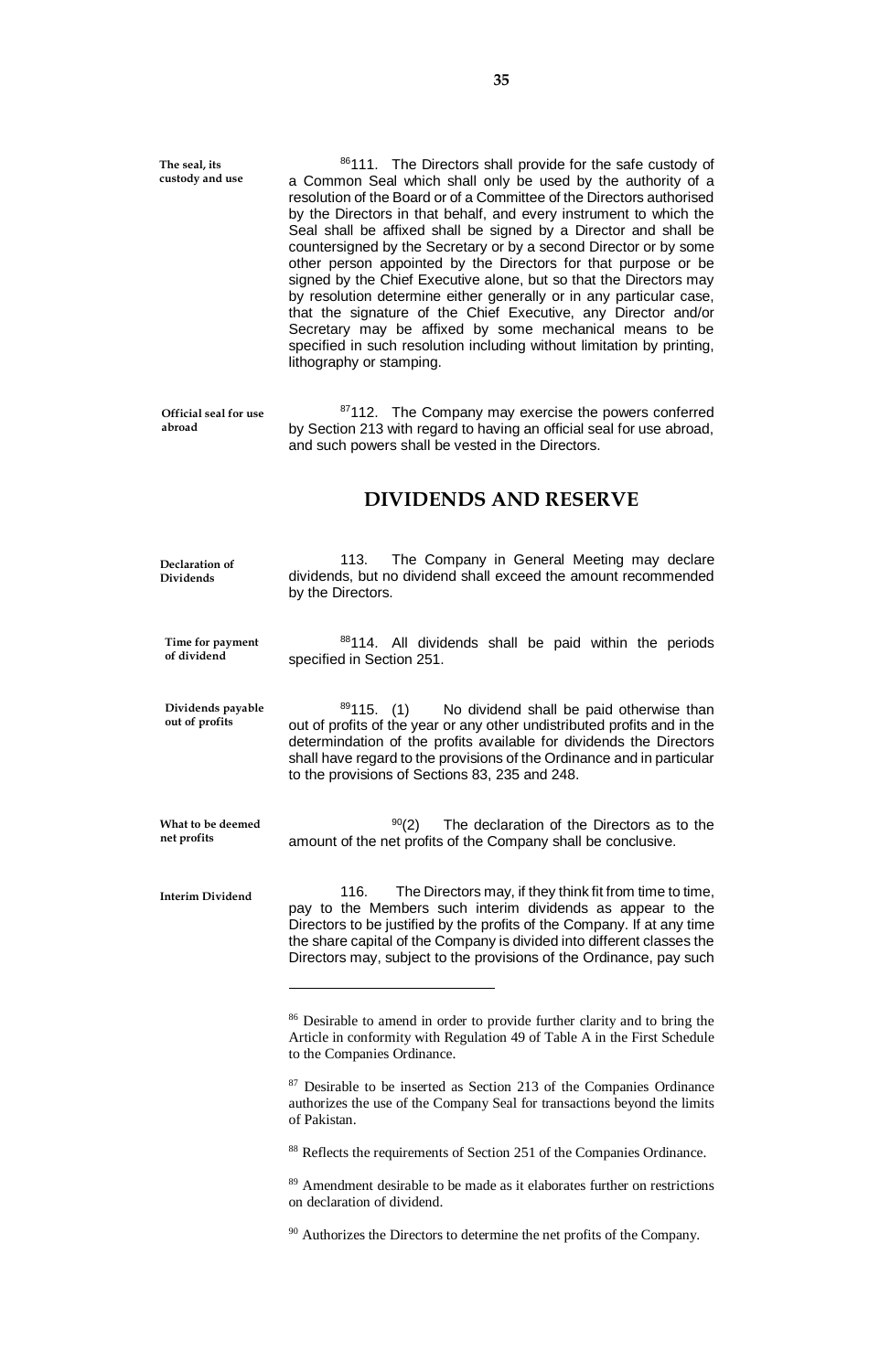interim dividends in respect of all the different classes of shares, and provided that the Directors act bonafide they shall not incur any responsibility to the holders of any class of shares for any damage that they may suffer by reason of the payment of an interim dividend on any shares of a different class.

 $9117.$  (1) The Directors may, before recommending any dividend, set aside, out of the profits of the Company such sums as they think proper as a reserve fund which shall, at the discretion of the Directors, be applicable for any purpose to which the profits of the Company may be properly applied, incuding tomeet contingencies or for equalising dividends or for special dividends or for repairing, improving and maintaining any of the property of the Company and, may, at the like discretion, either be employed in the business of the Company or be invested, subject to the provisions of the Ordinance, in such investments (other than shares of the Company) as the Directors may from time to time think fit. The Directors may also without placing the same to reserve carry forward any profits which they may think prudent not to distribute and from time to time to deal with and vary such investments and dispose of all or any part thereof for the benefit of the Company and to divide the Reserve Fund into such special funds as they think fit with full power to employ the assets constituting the Reserve Fund in the business of the Company and that without being bound to keep the same separate from the other assets, and if they think fit, to abolish such Reserve Fund or Funds. And also to carry forward to the accounts of the succeeding year or years any profit or balance of profit which they shall not think fit to divide or place to reserve. (2) The Directors may also carry forward any profits which they may think prudent not to distribute, without setting them aside as a reserve.  $92118$ . Subject to the rights of persons, if any, entitled to shares with special rights as to dividend, all dividends shall be declared and paid according to the amounts paid up on the shares in respect whereof the dividend is paid, but if any share is issued on terms providing that it shall rank for dividend as from a particular date, such share shall rank for dividend accordingly. 119. The Directors may deduct from any dividend or other moneys payable to any Member on or in respect of a share all sums of money, if any, presently payable by him to the Company on any account in relation to the share of the Company.  $93120$ . A transfer of shares shall not pass the right to any dividend declared thereon after such transfer and before the registration of the transfer.  $\overline{a}$ **Appropriation of Profit Determination of Dividend amount Deduction out of Dividend Effect of transfer Dividend not to bear interest**

 $91$  Desirable to be amended as the changes reflect Regulation 67(1) in Table A of First Schedule to the Companies Ordinance which provides discretion to the Directors to set aside a reserved fund.

 $92$  Amendments reflect the provisions of Regulation 66 in Table A of First Schedule to the Companies Ordinance.

<sup>&</sup>lt;sup>93</sup> This Article provides further clarity as to entitlement of dividends.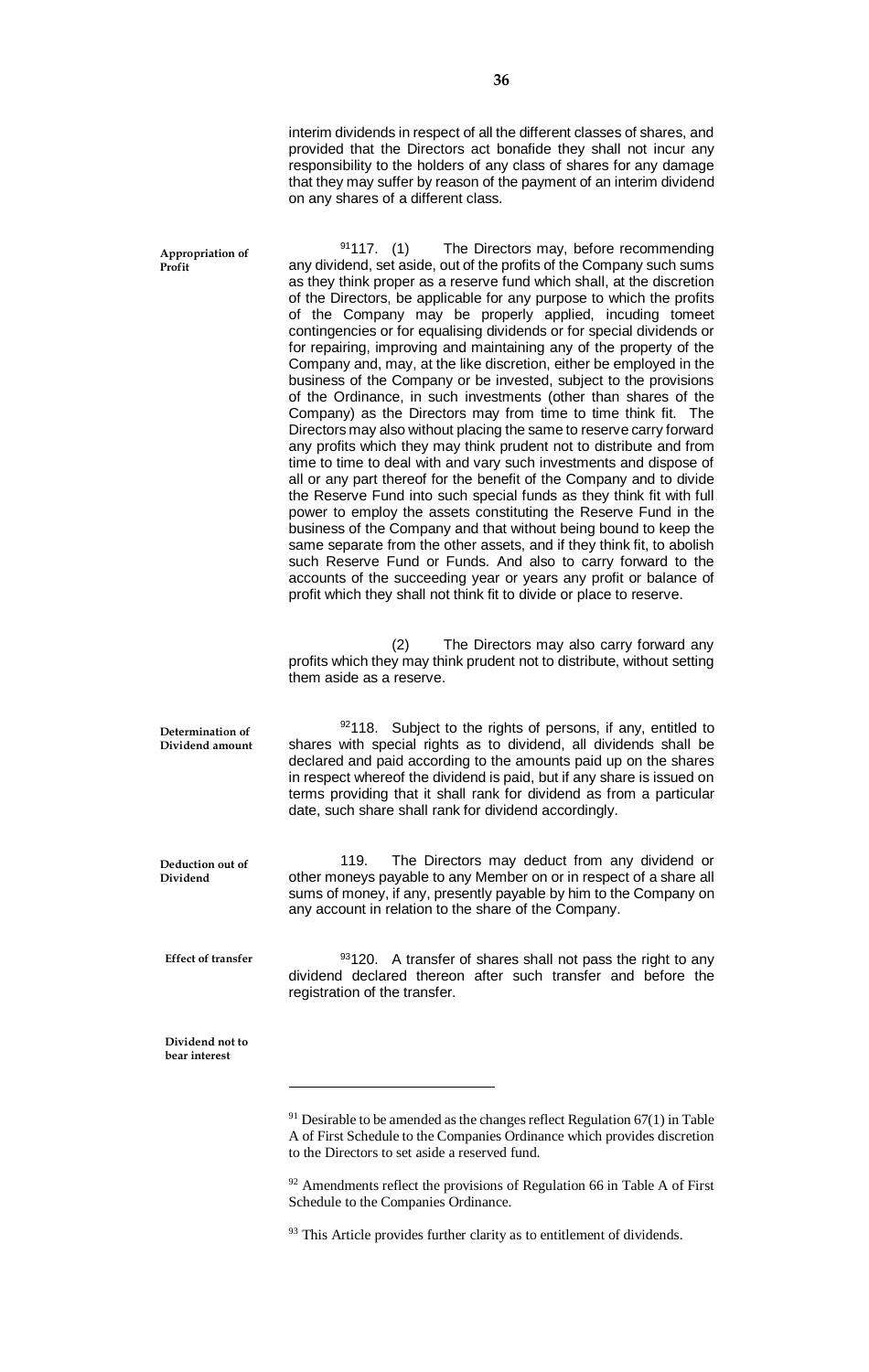$94121.$  No dividend payable in respect of a share shall bear interest against the Company.

122. The Company in General Meeting may subject to the provisions of the Ordinance resolve that any capital assets of the Company in excess of the Company's paid-up capital for the time being shall be distributed among the holders of ordinary shares of the Company as and by way of a capital distribution either in the form of cash or by the allocation to such holders of particular assets of the Company in specie or by the distribution among such holders of fully paid-up shares as and by way of increase of their respective shares in the capital of the Company or in any one or more of such ways such distribution to be in proportion to the amounts for the time being paid-up on the ordinary shares held by them respectively and the Directors shall give effect to such resolution. And in case any difficulty arises in regard to the distribution they may settle the same as they may think expedient and in particular may issue fractional certificates and may fix the value of the same for the purposes of distribution of such specific assets or any part thereof and may determine that cash payments shall be made to any Members upon the footing of the value so fixed in order to adjust the rights of all parties provided always that no distribution shall be made which would amount to a reduction of capital except in manner appointed by law.

95123. Any dividend or other moneys payable in cash on or in respect of a share may be paid by cheque or warrant sent by registered post or through courier or through such other means as may generally or specially be permitted by the Commission to the registered address of the Member or person entitled thereto and in the case of joint holders to the registered address of one of the joint holders who is first named on the Register, or to such person and to such address as the holder or joint holders may in writing direct. Every such cheque or warrant shall be made payable to the order of the person to whom it is sent or to such person as the holder or joint holders may direct and payment of the cheque or warrant if purporting to be duly endorsed shall be a good discharge to the Company. Every such cheque or warrant shall be sent at the risk of the person entitled to the money represented thereby.

If several persons are registered as joint holders of any share, anyone of them may give effectual receipt for any dividend or other moneys payable on or in respect of the share.

96

 $\overline{a}$ 

**Capital Distribution**

**Payment of Dividend**

**Unclaimed Dividend**

97124. All dividends unclaimed for one year after having been declared may be invested or otherwise made use of by the Directors for the benefit of the Company until claimed, and the Company shall not be constituted a trustee in respect thereof. No dividend shaIl bear interest as against the Company and all dividends for 6 years after having been declared may be forefeited by the Directors for benefit of the Company provided, however, the

<sup>&</sup>lt;sup>94</sup> Inserted Article provides further clarity as to interest on dividends.

<sup>&</sup>lt;sup>95</sup> Provides for the payment of dividend through courier service also.

<sup>&</sup>lt;sup>96</sup> Covered in Article 114 hereinabove.

 $97$  Amendments further clarify the treatment with respect to any unclaimed dividends.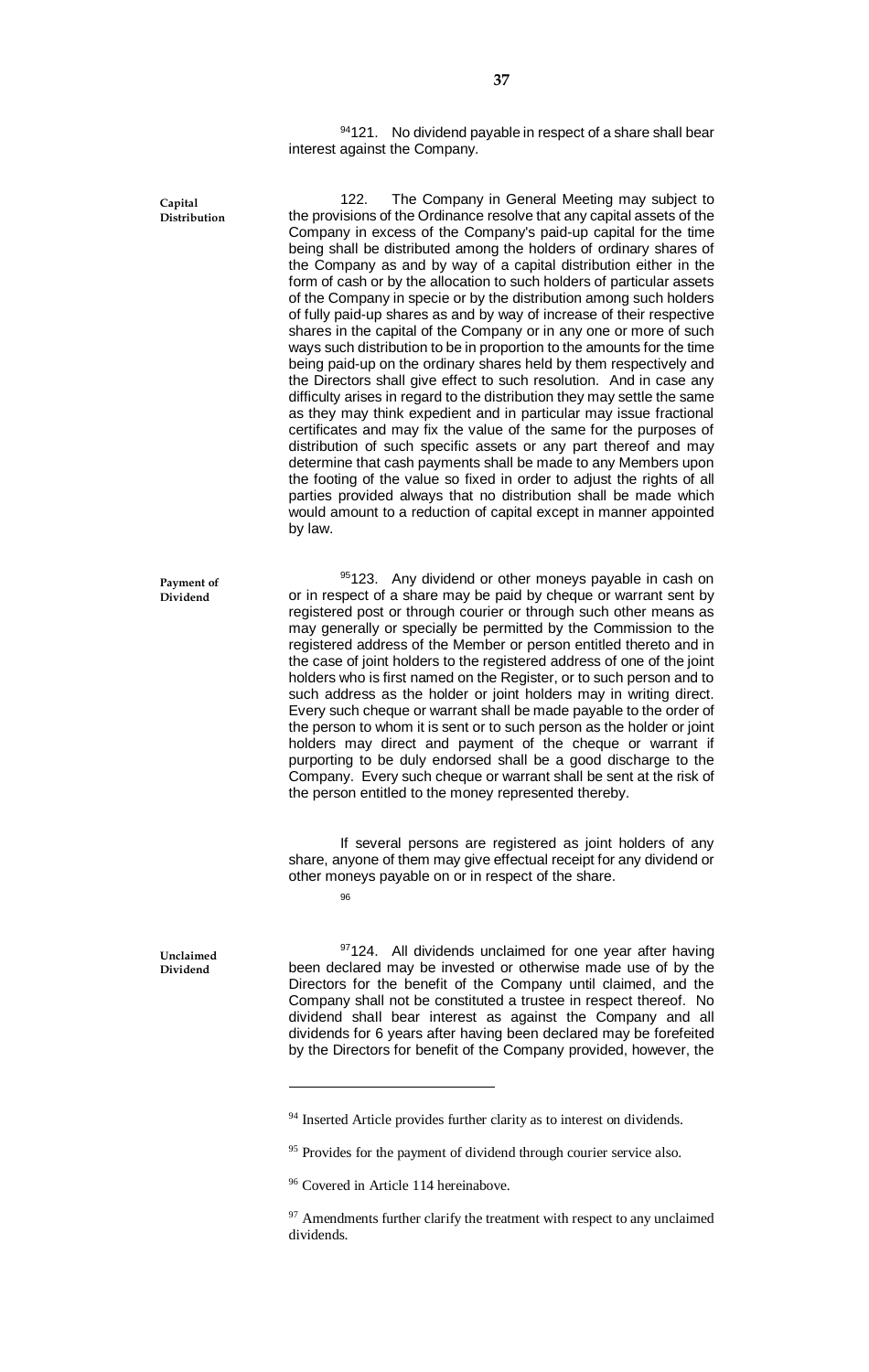Directors may at any time annul such forefeiture and pay any such dividend.

**Payment of Dividend by issue of specific asset**

125. A General Meeting declaring a dividend may direct payment of such dividend wholly or in part by the distribution of specific assets, and in particular of paid-up shares or debentures of any other company, and the Director shall give effect to such resolution and where any difficulty arises in regard to the distribution they may settle the same as they think expedient and in particular may issue fractional certificates, and may fix the value for distribution of such specific assets or any part thereof, and may determine that cash payments shall be made to any Members upon the footing of the value so fixed, in order to adjust the rights of Members, and may vest any specific assets in trustees upon trust for the persons entitled to the dividend as may seem expedient to the Directors, and generally may make such arrangements for the allotment, acceptance and sale of such specific assets or fractional certificates, or any part thereof, and otherwise as they think fit.

## **CAPITALISATION OF PROFITS**

**Capitalisation of undistributed profits and Reserves**

126. The Company in General Meeting may, upon the recommendation of the Directors, resolve that it is desirable to capitalise any profits of the Company (including profits carried and standing to any reserve or reserves) not required for paying any dividends due on any shares or, subject as hereinafter provided, any sum standing to the credit of share premium account and accordingly that the Directors be authorised and directed to appropriate the profits or sum resolved to be capitalised to the Members in the proportion in which such profits or sum would have been divisible amongst them had the same been applied or been applicable in paying dividends and to apply such profits or sum on their behalf in paying up in full unissued shares or debentures of the Company or a nominal amount equal to such profits or sum, such shares or debentures to be allotted and distributed, credited as fully paid up, to and amongst such Members in the proportion aforesaid provided that the share premium account may, for the purpose of this Article, only be applied in the paying up of unissued shares to be issued to Members as fully paid.

**Issue of shares as fully paid-up**

127. Whenever such a resolution as aforesaid shall have been passed the Directors shall make all appropriations and applications of the profits or sums resolved to be capitalised thereby, and all allotments and issues of fully paid shares or debentures, if any, and generally shall do all acts and things required to give effect thereto, with full power to the Directors to make such provision by the issue of fractional certificate or by payment in cash or otherwise as they think fit in the case of shares or debentures becoming distributable in fractions, and also to authorise any person to enter on behalf of all the Members entitled thereto into an agreement with the Company, providing for the allotment to them respectively, credited as fully paid up, of any further shares to which they may be entitled upon such capitalisation and any agreement made under such authority shall be effective and binding on all such Members.

## **ACCOUNTS**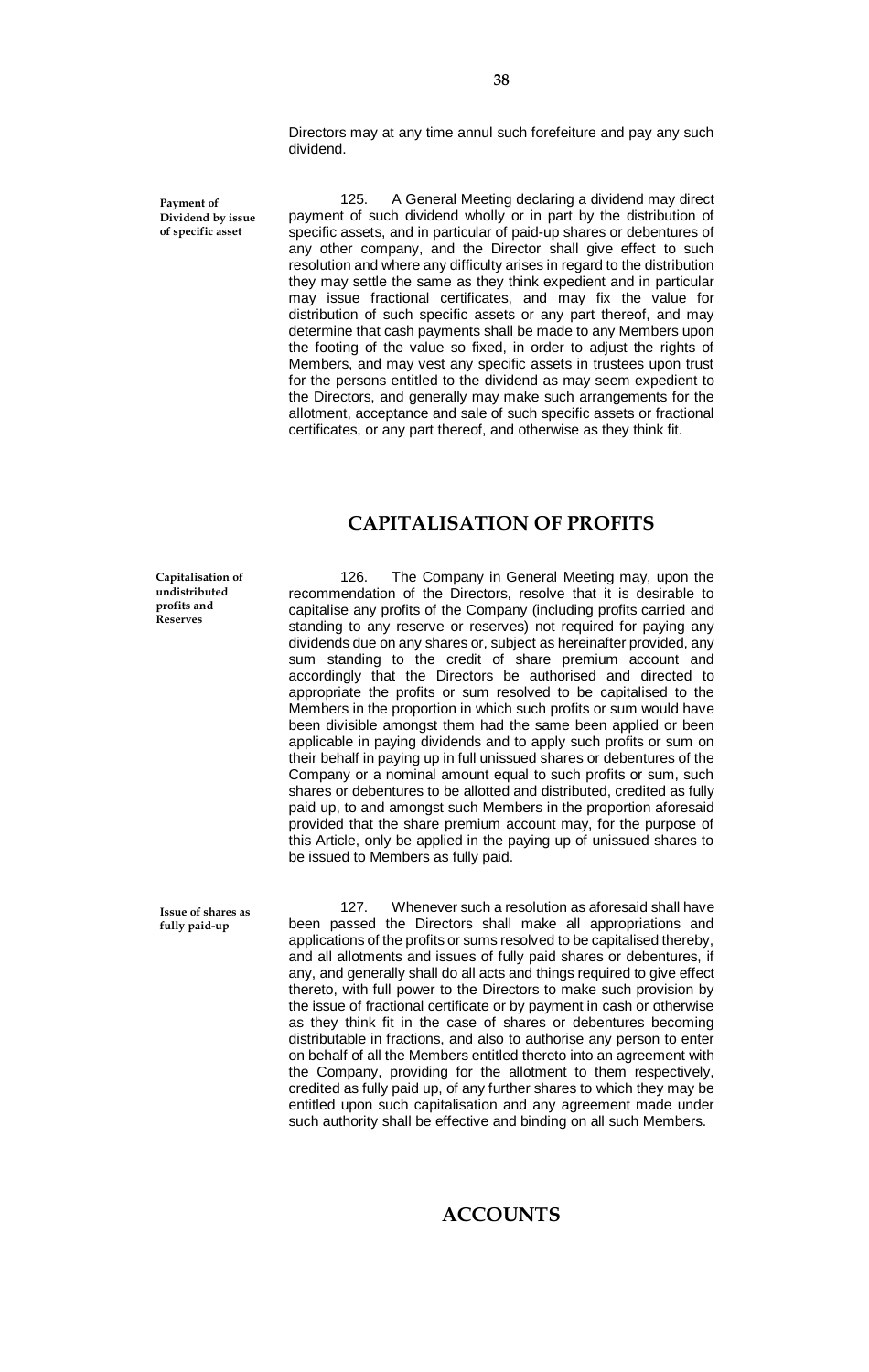**Books of Account**

98128. The Directors shall cause to be kept proper books of account as required under Section 230 with respect to

- (a) all sums of money received and expended by the Company and the matters in respect of which the receipts and expenditures take place;
- (b) all sales and purchases of goods by the Company;
- (c) all assets of the Company;
- (d) all liabilities of the Company; and
- (e) where the provisions of Section 230(1)(e) are applicable, such particulars relating to utilisation of material or labour or to other inputs or items of cost as may be prescribed.

99129. The books of account shall be kept at the Office or at such other place as the Directors shall think fit and shall be open to inspection by the Directors during business hours. If the Directors decide to keep the books of account at a place other than the Office they shall comply with the directions contained in the proviso to Section 230(1).

130. The Directors shall from time to time determine whether and to what extent and at what time and place and under what conditions or regulations the accounts and books or papers of the Company or any of them shall be open to the inspection of Members not being Directors, and no Member (not being a Director) shall have any right of inspecting any account and books or papers or documents of the Company except as conferred by the Ordinance or authorised by the Directors or by the Company in General Meeting.

**Balance Sheet and Profit and loss account to be laid before the company at the ordinary General Meeting.**

**Place where books of account to be** 

**Books of account and their inspection**

**kept**

 $\overline{a}$ 

 $100131.$  (1) The Directors shall as required by Sections 233, 234, 237, 238 and 240 cause to be prepared and to be laid before the Company in Annual General Meeting such profit and loss accounts and balance sheets duly audited and made upto a date not more than four months before the date of such meeting and having the auditor's report attached thereto, and a report of the Directors, conforming to the requirements of Section 236.

<sup>&</sup>lt;sup>98</sup> Amendments set out the requirements of Section 230 of the Companies Ordinance.

<sup>&</sup>lt;sup>99</sup> Desirable to be amended as it provides further clarity.

<sup>&</sup>lt;sup>100</sup> Desirable to be amended as it provides for the duty of the Directors to comply with the requirements of Section 234, 237, 238 and 240 of the Companies Ordinance.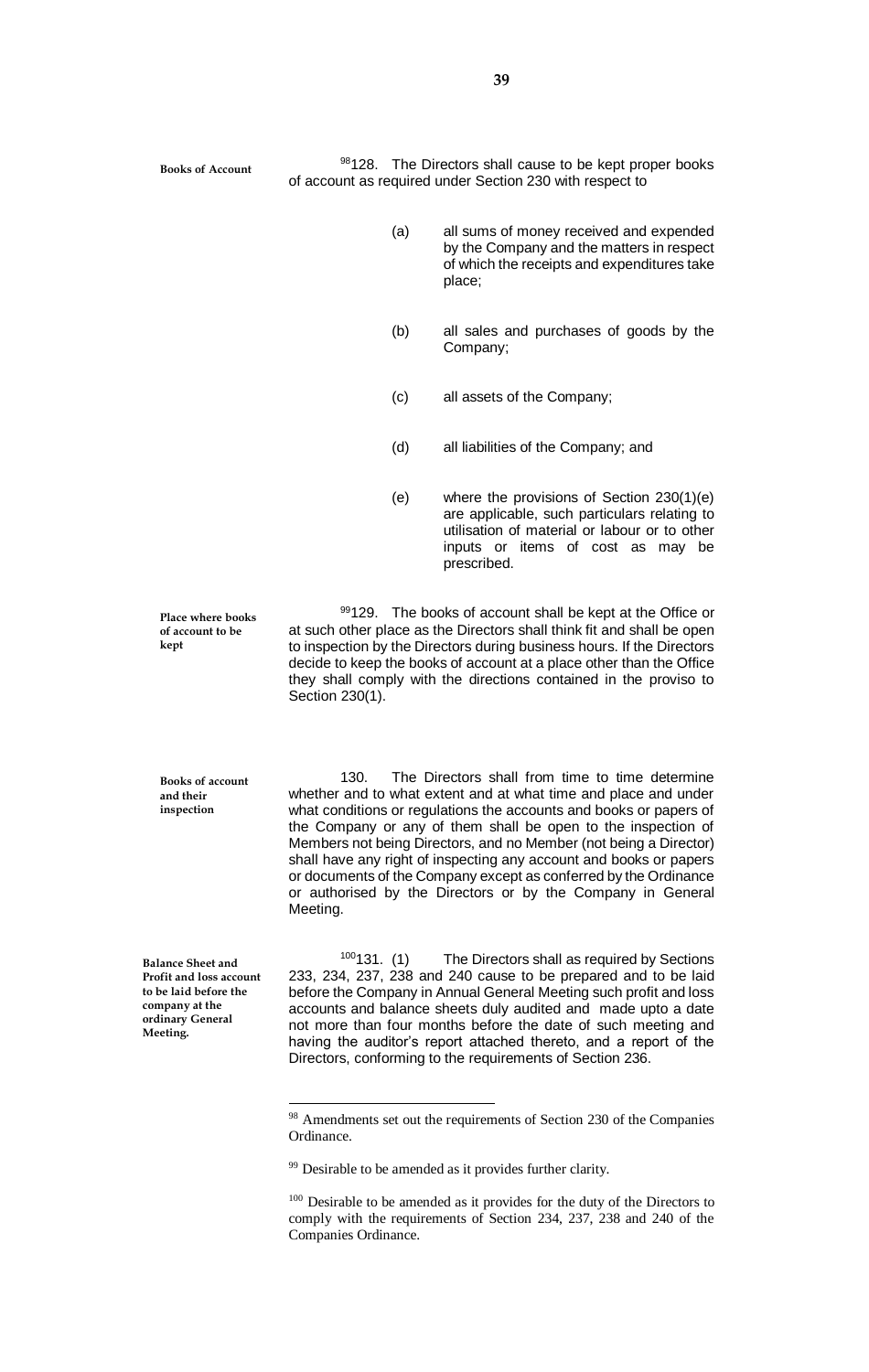(2) As required by Section 241 the balance sheet and profit and loss account shall first be approved by the Directors and when so approved shall be signed by the Chief Executive and at least one Director, but if on account of his absence from Pakistan or other reason the signature of the Chief Executive cannot be obtained, the balance sheet and profit and loss account shall be signed by at least two Directors for the time being in Pakistan, and in every such case a statement signed by those two Directors shall be subjoined to the balance sheet and profit and loss account stating the reason why the signature of the Chief Executive was not obtained.

(3) The Directors may authorize the Chairman or the Chief Executive to sign the report of the Directors which may then be signed accordingly, but in the absence of any such authority the report of the Directors shall be signed as required by Section 236(3) in the same manner as the balance sheet and profit and loss account.

 $101132$ . (1) A copy of every balance sheet and profit and loss account which is to be laid before the Company in General Meeting, together with copies of the reports of the Directors and the Auditors shall, not less than twenty-one days before the date of the Meeting, be sent to the persons entitled to receive notices of General Meetings and to every holder of debentures in the Company in the manner in which notices are to be given hereunder provided that this Article shall not require a copy of those documents to be sent to any person of whose address the Company is not aware of or to more than one of the joint holders of any shares or debentures. The Company shall also send, to the Commission, each Stock Exchange listing the shares of the Company and the Registrar of Companies, five copies each of the balance sheet, profit and loss account and the reports of the Directors and auditors at the same time as they are despatched to the Members and other persons in accordance with this Article.

 $102(2)$  After the balance sheet, profit and loss account and the reports of the Directors and auditors have been laid before the Annual General Meeting of the Company, five copies thereof (or such larger number as may be prescribed under Section 242(1)) signed by the signatories thereto shall be filed with the Registrar of Companies within thirty days from the date of the meeting and the Company shall also comply with the provisions of Section 242(2) where applicable.

**Quarterly Accounts**

 $\overline{a}$ 

<sup>103</sup>133. Within such times as prescribed by the Ordinance or any rules framed thereunder or any regulations or directives issued pursuant thereto from the close of the first, second and third quarter of the year of account of the Company, the Directors shall send to the Members and each Stock Exchange listing the shares of the Company a copy of the profit and loss account for that quarter

**Copies of audited accounts and reports to be provided**

 $101$  Desirable to be inserted as it reflects the requirement of Section 233(5) of the Companies Ordinance.

 $102$  Desirable to be inserted as it reflects the requirements of Section 242 of the Companies Ordinance.

<sup>&</sup>lt;sup>103</sup> Desirable to be inserted as listed companies must now circulate quarterly accounts for the first second and third quarters in addition to its annual accounts - it reflects Section 245 of the Companies Ordinance.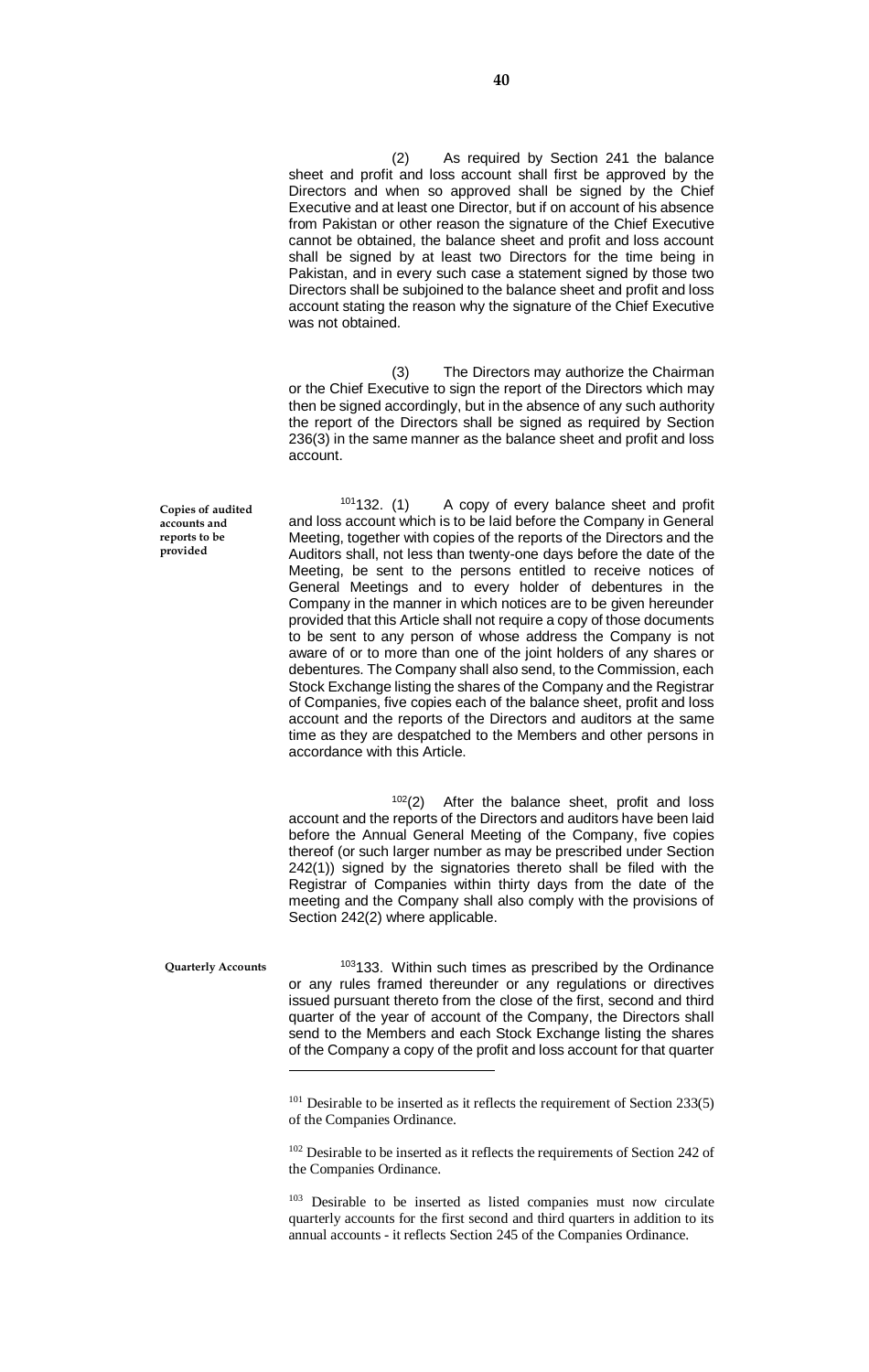and of the balance sheet as at the end of that quarter. Such quarterly profit and loss accounts and balance sheets need not be audited but must be signed in the same manner as the annual profit and loss accounts and balance sheets are required to be signed. The Directors shall also send to the Commission and Registrar of Companies three copies each (or such larger number as may be prescribed for the time being under Section 245(1)(b)) of such quarterly profit and loss accounts and balance sheets at the same time as they are sent to the Member in accordance with this Article.

**Directors to comply with the Ordinance**

<sup>104</sup>134. The Directors shall in all respects comply with the provisions of Sections 230 to 247, or any statutory modification thereof for the time being in force.

#### **AUDIT**

**Appointment of Auditors**

135. Auditors shall be appointed and their duties regulated in accordance with Sections 252 to 255, or any statutory modifications thereof for the time being in force.

## **NOTICES**

136. Any notice or document may be served by the Company on any Member either personally or by sending it by post to such Member at his registered address. Where a notice or document is sent by post, service of the notice or document shall be deemed to be effected by properly addressing, prepaying and posting a letter containing the notice, and, unless the contrary is proved, to have been effected at the time at which the letter would be delivered in the ordinary course of post. **How notices to be sent to members**

**Registered address of a member**

137. A Member whose registered place of address is not in Pakistan may from time to time notify in writing to the Company an address in Pakistan which shall be deemed his registered address within the meaning of the last preceding Article.

**Notice to a member who has no registered address in Pakistan**

138. If a Member has no registered address in Pakistan, and has not supplied to the Company an address within Pakistan for the giving of notices to him, a notice addressed to him or to the Members generally and published in newspapers in the manner provided in sub-section (3) of Section 50 shall be deemed to be duly given to him on the day on which the advertisement appears.

**Notice to joint holders**

 $\overline{a}$ 

139. A notice may be given by the Company to the jointholders of a share by giving the notice to the joint holder first named in the Register in respect of the share.

<sup>104</sup> Defines the scope of duties of the Directors in this regard.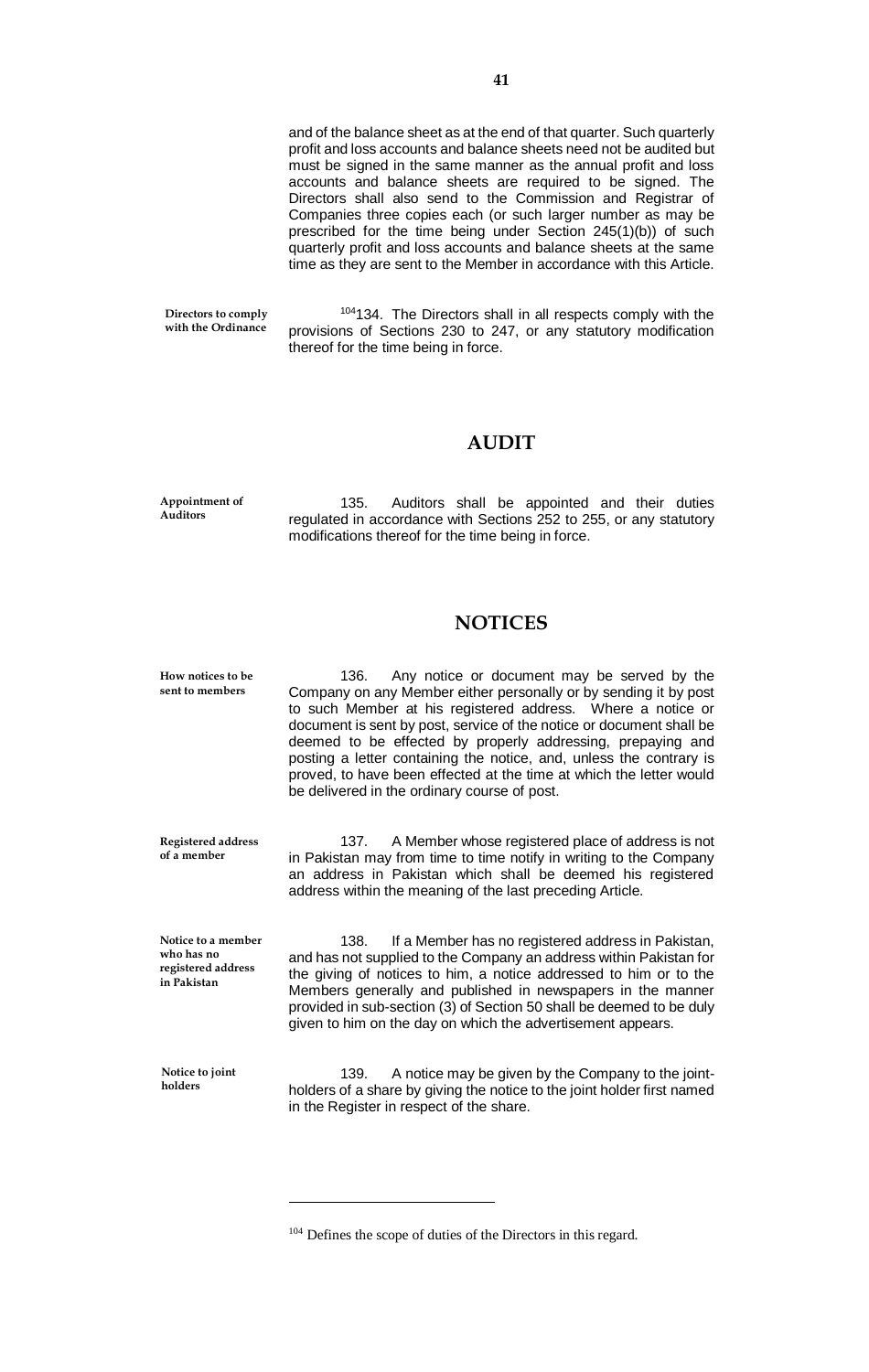**Notice in case of shares subject to transmission**

**Member** 

140. A notice may be given by the Company to the persons entitled to a share in consequence of the death or insolvency of a Member by sending it through the post in a prepaid letter addressed to them by name, by the title of representatives of the deceased, or assignees of the insolvent or by any like description, at the address, if any, in Pakistan supplied for the purpose by the persons claiming to be so entitled, or until such an address has been so supplied by giving the notice in any manner in which the same might have been given if the death or insolvency had not occurred.

<sup>105</sup>141. Notwithstanding anything hereinabove to the contrary, a Member who is a foreign corporation, company or individual shall be given notice by telex or facsimile transmission or electronic mail addressed to such Member at the telex or facsimile number or electronic mail address supplied by such Member to the Company. **Notice to foreign** 

106142. Notice of every General Meeting shall be given in some manner hereinbefore authorised to (a) every Member except those Members who (having no registered address within Pakistan) have not supplied to the Company an address within Pakistan for the giving of notices to them, (b) every Member of the Company being a foreign corporation or company which has supplied to the Company a telex or facsimile number or electronic mail address for the sending of notices to it, (c) every person entitled to a share in consequence of the death or insolvency of a Member, who but for his death or insolvency would be entitled to receive, notice of the meeting, and (d) the auditors of the Company. **Persons entitled to** 

**Transferees etc., bound by prior notices**

**Notice valid through Member deceased**

**receive notices of General Meetings**

 $\overline{a}$ 

<sup>107</sup>143. Every person who, by operation of law, transfer or other means whatsoever shall become entitled to any shares shall be bound by every notice in respect of such shares which previously to his name and address being entered on the Register shall have been duly given to the person from whom he derived his title to such shares.

<sup>108</sup>144. Any notice or document delivered or sent by post to or left at the registered address of any Member in pursuance of these Articles shall notwithstanding such Member be then deceased and whether or not the Company has notice of his demise, be deemed to have been duly served in respect of any registered shares whether held solely or jointly with other persons by such Member, until some other person be registered in his stead as the holder or joint holder thereof and such service shall for all purposes of these Articles be deemed a sufficient service of such notice of document on his heirs executors or administrators and all persons, if any, jointly interested with him in any such share.

<sup>&</sup>lt;sup>105</sup> Desirable to be inserted keeping in mind the modern modes of communication.

<sup>106</sup> Desirable to be inserted as it accounts for the provisions made in the previous Article.

<sup>&</sup>lt;sup>107</sup> Desirable to be inserted as it requires transferees of shares to be bound by notice.

 $108$  Desirable to be inserted to avoid any liability where the company is unaware of the death of a Member.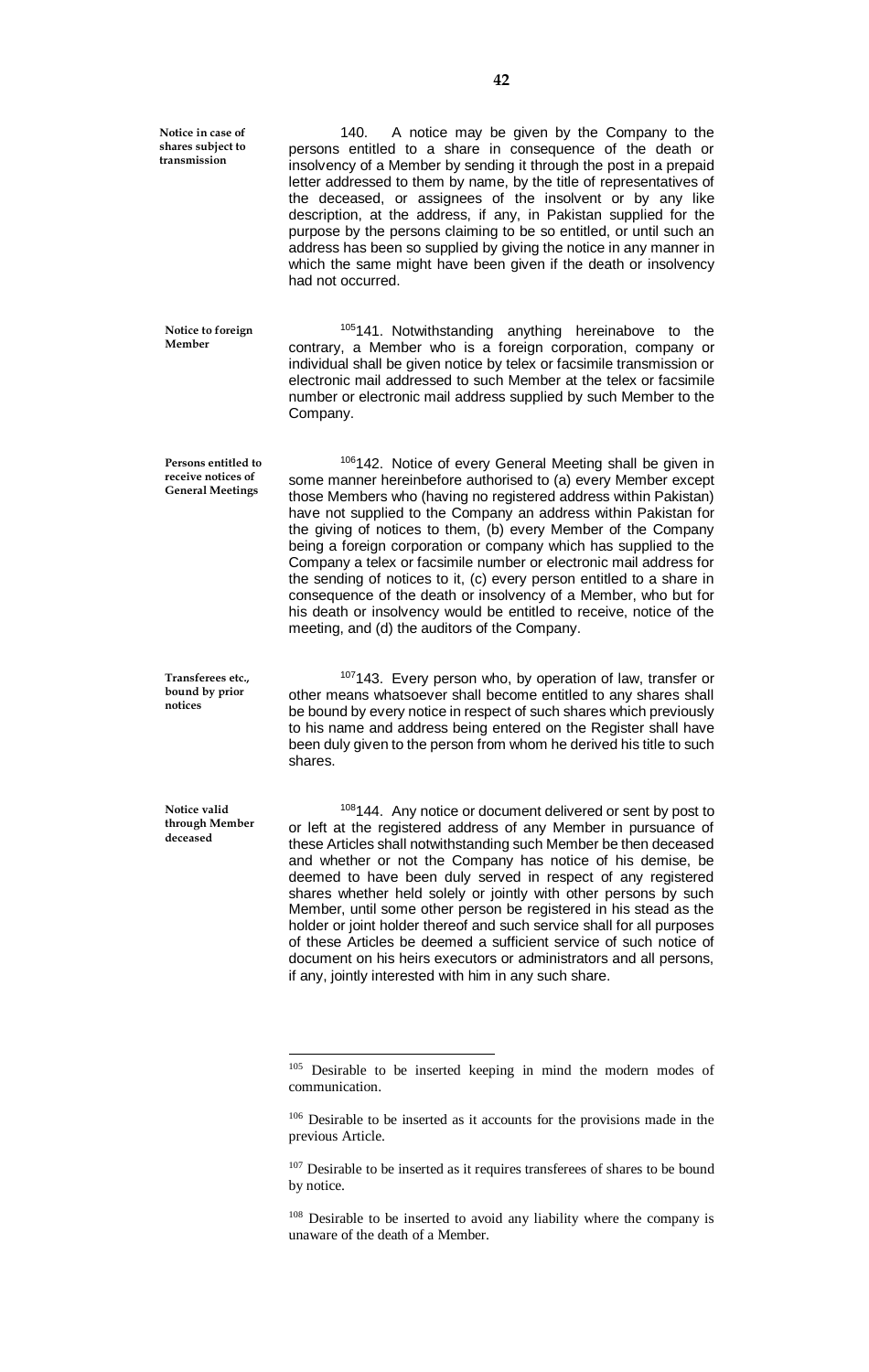#### **WINDING UP**

**Distribution of assets**

109145. If the Company shall be wound up, the liquidator may, with the sanction of a Special Resolution of the Company and any other sanction required by the Ordinance, divide among the Members, in specie or kind, the whole or any part of the assets of the Company, whether they shall consist of property of the same kind or not, and may, for such purpose set such value as he deems fair upon any property to be divided as aforesaid and may determine how much division shall be carried out as between the Members or diferent classes of Members. The liquidator may, with the like sanction, vest the whole or any part of such assets in trustees upon such trusts for the benefit of the contributories as the liquidator, with the like sanction, shall think fit, but so that no Member shall be compelled to accept any shares or other securities whereon there is any liability.

## **SECRECY**

**Secrecy clause**

<sup>110</sup>146. Every Director, Chief Executive, Chief Accountant, manager, auditor, treasurer, trustee, member of a committee, officer, servant, agent, accountant or other person employed in the business of the Company shall, if so required by the Directors, before entering upon his duties, sign a declaration pledging himself to observe strict secrecy respecting all transactions and affairs of the Company with the customers and the state of the accounts with individuals and in matters relating thereto, and shall by such declaration pledge himself not to reveal any of the matters which may come to his knowledge in the discharge of his duties except when required so to do by the Directors or by law or by the person to whom such matters relate and except so far as may be necessary in order to comply with any of the provisions in these presents contained.

**No Member to enter the premises of the Company without permission**

 $\overline{a}$ 

<sup>111</sup>147. Save as otherwise provided in the Ordinance no Member or other person (not being a Director) shall be entitled to visit and inspect any of the Company's premises or properties of the Company without the permission of Directors of the Company for the time being or any person authorised in this behalf by the Directors or to require discovery of or any information respecting any detail of the Company's trading or any matter which is or may be in the nature of a trade secret, mystery of trade or secret process or of any matter whatsoever which may relate to the conduct of the business of the Company and which in the opinion of the Directors will be inexpedient in the interest of the Members of the Company to communicate to the public.

<sup>&</sup>lt;sup>109</sup> Desirable to be inserted as it reflects the provisions of Regulation 84(2) of Table A of the First Schedule to the Companies Ordinance.

<sup>&</sup>lt;sup>110</sup> Desirable to be inserted as it covers the requirements for every employee, director, member, etc to maintain secrecy regarding the affairs of the Company.

<sup>&</sup>lt;sup>111</sup> Desirable to be inserted as it restricts the Members or other persons from inspecting and/or entering the premises/properties of the Company, without the permission of the Directors.